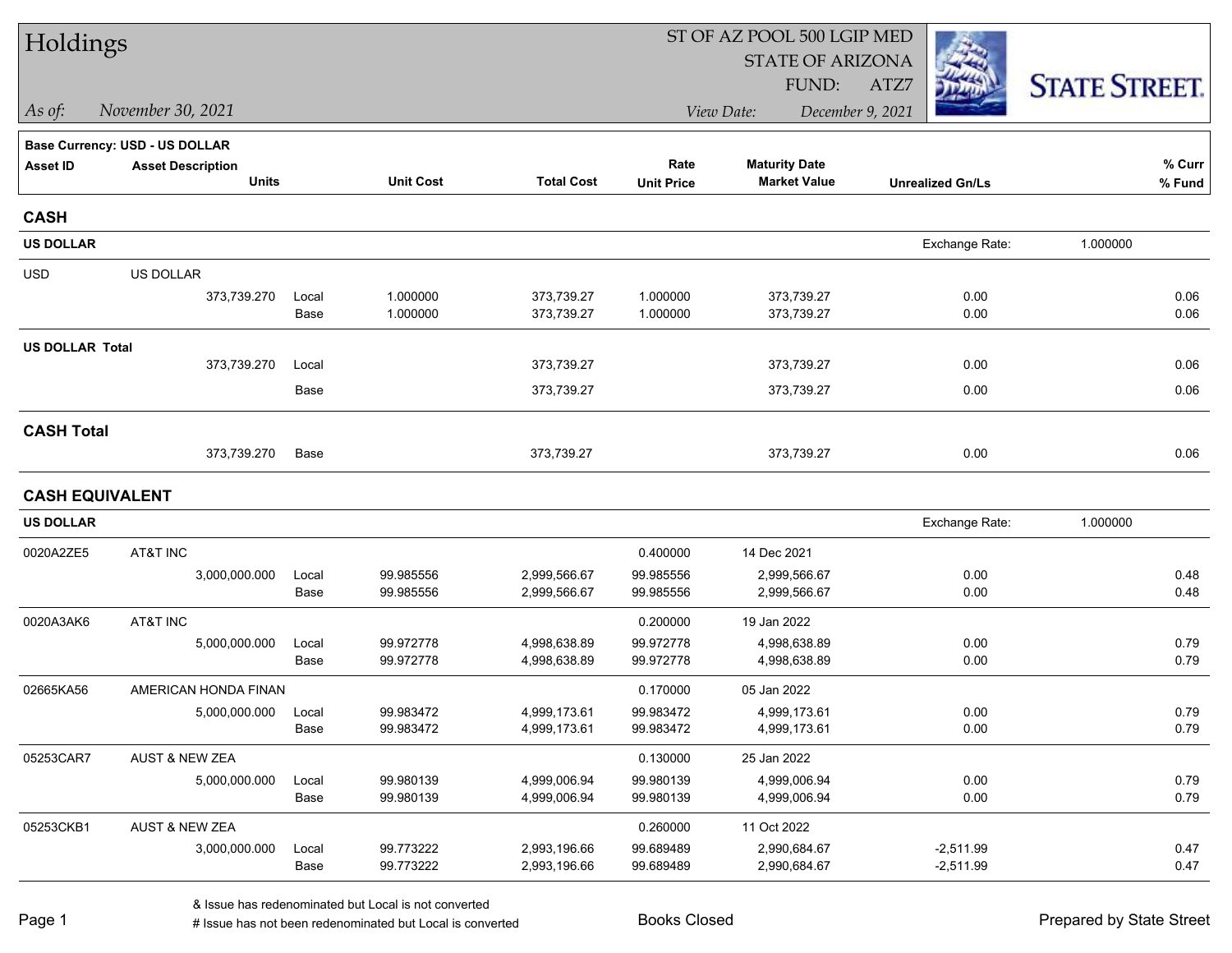| Holdings        |                                                |       |                  | ST OF AZ POOL 500 LGIP MED |                   |                         |                         |                      |  |  |
|-----------------|------------------------------------------------|-------|------------------|----------------------------|-------------------|-------------------------|-------------------------|----------------------|--|--|
|                 |                                                |       |                  |                            |                   | <b>STATE OF ARIZONA</b> |                         |                      |  |  |
|                 |                                                |       |                  |                            |                   | FUND:                   | ATZ7                    | <b>STATE STREET.</b> |  |  |
| As of:          | November 30, 2021                              |       |                  |                            |                   | View Date:              | December 9, 2021        |                      |  |  |
|                 | <b>Base Currency: USD - US DOLLAR</b>          |       |                  |                            |                   |                         |                         |                      |  |  |
| <b>Asset ID</b> | <b>Asset Description</b>                       |       |                  |                            | Rate              | <b>Maturity Date</b>    |                         | % Curr               |  |  |
|                 | <b>Units</b>                                   |       | <b>Unit Cost</b> | <b>Total Cost</b>          | <b>Unit Price</b> | <b>Market Value</b>     | <b>Unrealized Gn/Ls</b> | % Fund               |  |  |
| 05253CKB1       | <b>AUST &amp; NEW ZEA</b>                      |       |                  |                            | 0.340000          | 11 Oct 2022             |                         |                      |  |  |
|                 | 2,000,000.000                                  | Local | 99.703445        | 1,994,068.89               | 99.689489         | 1,993,789.78            | $-279.11$               | 0.32                 |  |  |
|                 |                                                | Base  | 99.703445        | 1,994,068.89               | 99.689489         | 1,993,789.78            | $-279.11$               | 0.32                 |  |  |
| 06367CG35       | <b>BANK OF MONTREAL-</b>                       |       |                  |                            | 0.210000          | 07 Jul 2022             |                         |                      |  |  |
|                 | 5,000,000.000                                  | Local | 100.000000       | 5,000,000.00               | 99.972000         | 4,998,600.00            | $-1,400.00$             | 0.79                 |  |  |
|                 |                                                | Base  | 100.000000       | 5,000,000.00               | 99.972000         | 4,998,600.00            | $-1,400.00$             | 0.79                 |  |  |
| 06367CN86       | <b>BANK OF MONTREAL-</b>                       |       |                  |                            | 0.340000          | 02 Nov 2022             |                         |                      |  |  |
|                 | 5,000,000.000                                  | Local | 100.000000       | 5,000,000.00               | 100.000000        | 5,000,000.00            | 0.00                    | 0.79                 |  |  |
|                 |                                                | Base  | 100.000000       | 5,000,000.00               | 100.000000        | 5,000,000.00            | 0.00                    | 0.79                 |  |  |
| 06417KGV5       | <b>BANK OF NOVA SCOTIA/THE</b>                 |       |                  |                            | 0.190000          | 29 Jul 2022             |                         |                      |  |  |
|                 | 5,000,000.000                                  | Local | 99.873333        | 4,993,666.67               | 99.954100         | 4,997,705.00            | 4,038.33                | 0.79                 |  |  |
|                 |                                                | Base  | 99.873333        | 4,993,666.67               | 99.954100         | 4,997,705.00            | 4,038.33                | 0.79                 |  |  |
| 06417KJV2       | <b>BANK OF NOVA SCOTIA/THE</b>                 |       |                  |                            | 0.220000          | 29 Sep 2022             |                         |                      |  |  |
|                 | 4,000,000.000                                  | Local | 99.815445        | 3,992,617.78               | 99.719811         | 3,988,792.44            | $-3,825.34$             | 0.63                 |  |  |
|                 |                                                | Base  | 99.815445        | 3,992,617.78               | 99.719811         | 3,988,792.44            | $-3,825.34$             | 0.63                 |  |  |
| 06417KJV2       | <b>BANK OF NOVA SCOTIA/THE</b>                 |       |                  |                            | 0.260000          | 29 Sep 2022             |                         |                      |  |  |
|                 | 1,000,000.000                                  | Local | 99.781889        | 997,818.89                 | 99.719811         | 997,198.11              | $-620.78$               | 0.16                 |  |  |
|                 |                                                | Base  | 99.781889        | 997,818.89                 | 99.719811         | 997,198.11              | $-620.78$               | 0.16                 |  |  |
| 06417MPH2       | <b>BANK OF NOVA SCOTIA</b>                     |       |                  |                            | 0.230000          | 11 May 2022             |                         |                      |  |  |
|                 | 4,000,000.000                                  | Local | 100.004478       | 4,000,179.12               | 100.014000        | 4,000,560.00            | 380.88                  | 0.63                 |  |  |
|                 |                                                | Base  | 100.004478       | 4,000,179.12               | 100.014000        | 4,000,560.00            | 380.88                  | 0.63                 |  |  |
| 07644BA36       | BEDFORD ROW FDG CORP                           |       |                  |                            | 0.110000          | 03 Jan 2022             |                         |                      |  |  |
|                 | 2,000,000.000                                  | Local | 99.989917        | 1,999,798.33               | 99.989917         | 1,999,798.33            | 0.00                    | 0.32                 |  |  |
|                 |                                                | Base  | 99.989917        | 1,999,798.33               | 99.989917         | 1,999,798.33            | 0.00                    | 0.32                 |  |  |
| 07644BA36       | BEDFORD ROW FDG CORP                           |       |                  |                            | 0.210000          | 03 Jan 2022             |                         |                      |  |  |
|                 | 5,000,000.000                                  | Local | 99.980750        | 4,999,037.50               | 99.980750         | 4,999,037.50            | 0.00                    | 0.79                 |  |  |
|                 |                                                | Base  | 99.980750        | 4,999,037.50               | 99.980750         | 4,999,037.50            | 0.00                    | 0.79                 |  |  |
| 136069TY7       | CANADIAN IMPERIAL BANK SR UNSECURED 06/22 2.55 |       |                  |                            | 2.550000          | 16 Jun 2022             |                         |                      |  |  |
|                 | 3,000,000.000                                  | Local | 99.989966        | 2,999,698.98               | 99.907000         | 2,997,210.00            | $-2,488.98$             | 0.47                 |  |  |
|                 |                                                | Base  | 99.989966        | 2,999,698.98               | 99.907000         | 2,997,210.00            | $-2,488.98$             | 0.47                 |  |  |

Г

 $\overline{\phantom{0}}$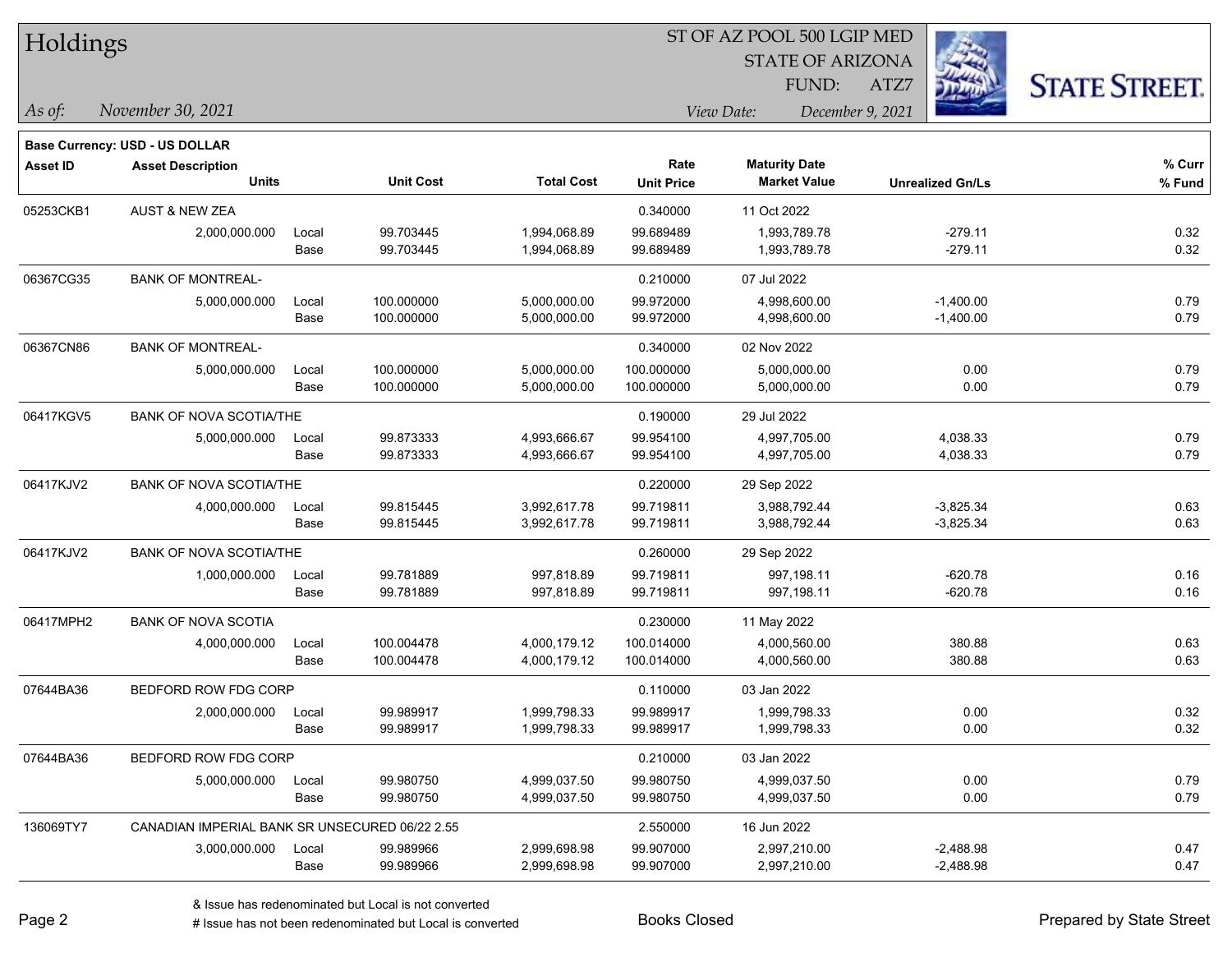| Holdings |  |
|----------|--|
|----------|--|

STATE OF ARIZONA

ATZ7



*November 30, 2021 As of: View Date: December 9, 2021*

**Base Currency: USD - US DOLLAR**

FUND:

| <b>Asset ID</b> | <b>Asset Description</b>    |       |                  |                   | Rate              | <b>Maturity Date</b> |                         | % Curr |
|-----------------|-----------------------------|-------|------------------|-------------------|-------------------|----------------------|-------------------------|--------|
|                 | <b>Units</b>                |       | <b>Unit Cost</b> | <b>Total Cost</b> | <b>Unit Price</b> | <b>Market Value</b>  | <b>Unrealized Gn/Ls</b> | % Fund |
| 138994009       | CANTOR FITZGERALD REPO REPO |       |                  |                   | 0.200000          | 03 Dec 2021          |                         |        |
|                 | 10,000,000.000              | Local | 100.000000       | 10,000,000.00     | 100.000000        | 10,000,000.00        | 0.00                    | 1.58   |
|                 |                             | Base  | 100.000000       | 10,000,000.00     | 100.000000        | 10,000,000.00        | 0.00                    | 1.58   |
| 138994009       | CANTOR FITZGERALD REPO REPO |       |                  |                   | 0.300000          | 18 Jan 2022          |                         |        |
|                 | 5,000,000.000               | Local | 100.000000       | 5,000,000.00      | 100.000000        | 5,000,000.00         | 0.00                    | 0.79   |
|                 |                             | Base  | 100.000000       | 5,000,000.00      | 100.000000        | 5,000,000.00         | 0.00                    | 0.79   |
| 138994009       | CANTOR FITZGERALD REPO REPO |       |                  |                   | 0.300000          | 01 Feb 2022          |                         |        |
|                 | 10,000,000.000              | Local | 100.000000       | 10,000,000.00     | 100.000000        | 10,000,000.00        | 0.00                    | 1.58   |
|                 |                             | Base  | 100.000000       | 10,000,000.00     | 100.000000        | 10,000,000.00        | 0.00                    | 1.58   |
| 17327BJW6       | CITIGROUP GLOBAL MKTS INC S |       |                  |                   | 0.200000          | 30 Sep 2022          |                         |        |
|                 | 5,000,000.000               | Local | 99.831667        | 4,991,583.33      | 99.797700         | 4,989,885.00         | $-1,698.33$             | 0.79   |
|                 |                             | Base  | 99.831667        | 4,991,583.33      | 99.797700         | 4,989,885.00         | $-1,698.33$             | 0.79   |
| 2063C1B33       | CONCORD MIN CPTL CO         |       |                  |                   | 0.230000          | 03 Feb 2022          |                         |        |
|                 | 2,500,000.000               | Local | 99.959111        | 2,498,977.78      | 99.959111         | 2,498,977.78         | 0.00                    | 0.40   |
|                 |                             | Base  | 99.959111        | 2,498,977.78      | 99.959111         | 2,498,977.78         | 0.00                    | 0.40   |
| 2284K1H14       | CROWN POINT CAP CO.         |       |                  |                   | 0.260000          | 01 Aug 2022          |                         |        |
|                 | 5,000,000.000               | Local | 99.824500        | 4,991,225.00      | 99.765775         | 4,988,288.75         | $-2,936.25$             | 0.79   |
|                 |                             | Base  | 99.824500        | 4,991,225.00      | 99.765775         | 4,988,288.75         | $-2,936.25$             | 0.79   |
| 2546R3DV3       | DISNEY (WALT) CO THE        |       |                  |                   | 0.270000          | 29 Apr 2022          |                         |        |
|                 | 3,000,000.000               | Local | 99.888250        | 2,996,647.50      | 99.650500         | 2,989,515.00         | $-7,132.50$             | 0.47   |
|                 |                             | Base  | 99.888250        | 2,996,647.50      | 99.650500         | 2,989,515.00         | $-7,132.50$             | 0.47   |
| 2546R3FF6       | DISNEY (WALT) CO THE        |       |                  |                   | 0.270000          | 15 Jun 2022          |                         |        |
|                 | 250,000.000                 | Local | 99.853000        | 249,632.50        | 99.702700         | 249,256.75           | $-375.75$               | 0.04   |
|                 |                             | Base  | 99.853000        | 249,632.50        | 99.702700         | 249,256.75           | $-375.75$               | 0.04   |
| 2546R3FW9       | DISNEY (WALT) CO THE        |       |                  |                   | 0.200000          | 30 Jun 2022          |                         |        |
|                 | 250,000.000                 | Local | 99.882776        | 249,706.94        | 100.000000        | 250,000.00           | 293.06                  | 0.04   |
|                 |                             | Base  | 99.882776        | 249,706.94        | 100.000000        | 250,000.00           | 293.06                  | 0.04   |
| 2546R3FW9       | DISNEY (WALT) CO THE        |       |                  |                   | 0.210000          | 30 Jun 2022          |                         |        |
|                 | 2,000,000.000               | Local | 99.876917        | 1,997,538.33      | 100.000000        | 2,000,000.00         | 2,461.67                | 0.32   |
|                 |                             | Base  | 99.876917        | 1,997,538.33      | 100.000000        | 2,000,000.00         | 2,461.67                | 0.32   |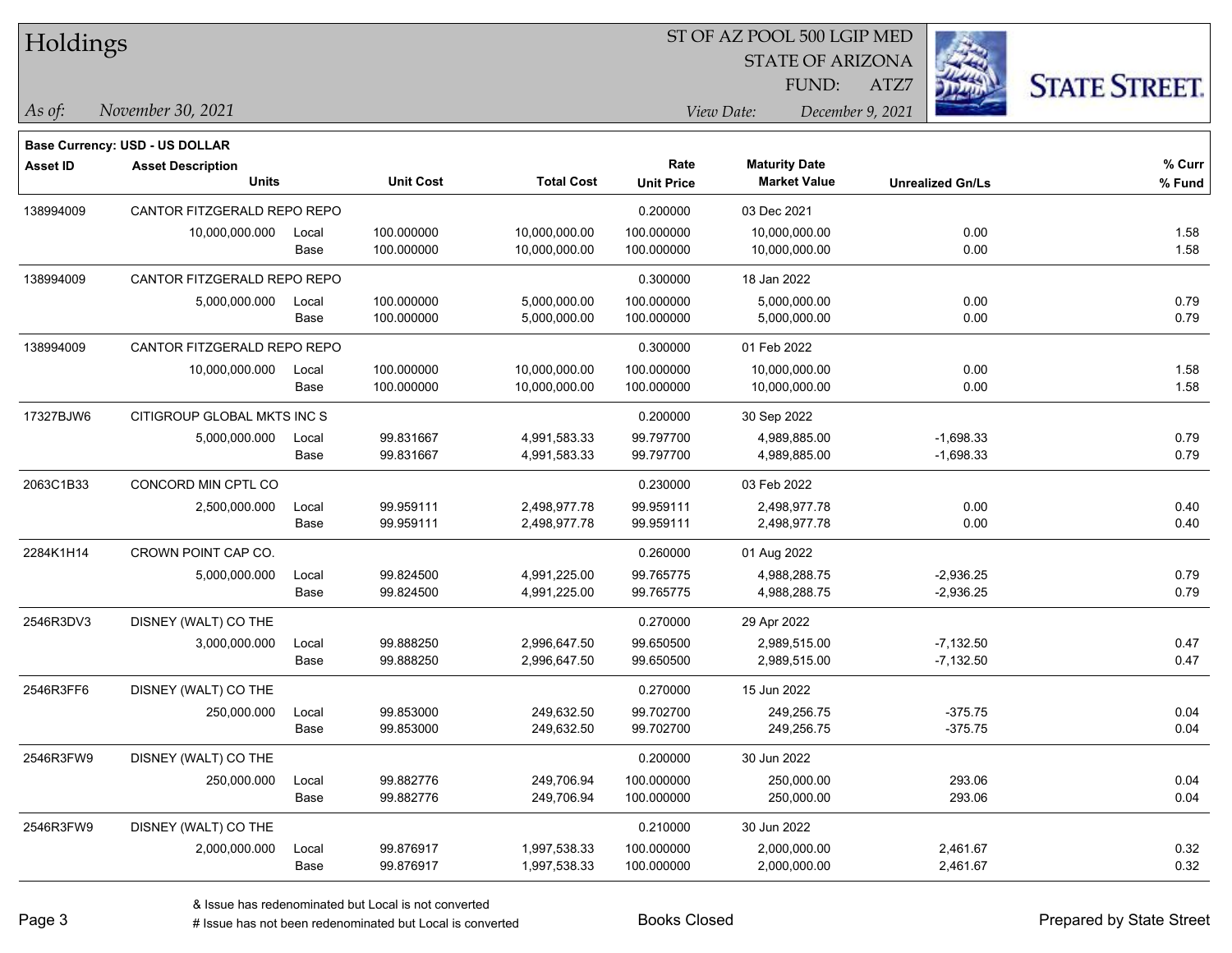| Holdings        |                                       |       |                  |                   |                   | ST OF AZ POOL 500 LGIP MED |                         |                      |
|-----------------|---------------------------------------|-------|------------------|-------------------|-------------------|----------------------------|-------------------------|----------------------|
|                 |                                       |       |                  |                   |                   | <b>STATE OF ARIZONA</b>    |                         |                      |
|                 |                                       |       |                  |                   |                   | FUND:                      | بملطفها<br>ATZ7         | <b>STATE STREET.</b> |
| As of:          | November 30, 2021                     |       |                  |                   |                   | View Date:                 | December 9, 2021        |                      |
|                 | <b>Base Currency: USD - US DOLLAR</b> |       |                  |                   |                   |                            |                         |                      |
| <b>Asset ID</b> | <b>Asset Description</b>              |       |                  |                   | Rate              | <b>Maturity Date</b>       |                         | % Curr               |
|                 | <b>Units</b>                          |       | <b>Unit Cost</b> | <b>Total Cost</b> | <b>Unit Price</b> | <b>Market Value</b>        | <b>Unrealized Gn/Ls</b> | % Fund               |
| 2546R3FW9       | DISNEY (WALT) CO THE                  |       |                  |                   | 0.220000          | 30 Jun 2022                |                         |                      |
|                 | 3,000,000.000                         | Local | 99.871055        | 2,996,131.66      | 100.000000        | 3,000,000.00               | 3,868.34                | 0.48                 |
|                 |                                       | Base  | 99.871055        | 2,996,131.66      | 100.000000        | 3,000,000.00               | 3,868.34                | 0.48                 |
| 2546R3FW9       | DISNEY (WALT) CO THE                  |       |                  |                   | 0.270000          | 30 Jun 2022                |                         |                      |
|                 | 250,000.000                           | Local | 99.841752        | 249,604.38        | 99.841752         | 249,604.38                 | 0.00                    | 0.04                 |
|                 |                                       | Base  | 99.841752        | 249,604.38        | 99.841752         | 249,604.38                 | 0.00                    | 0.04                 |
| 2546R3JW5       | DISNEY (WALT) CO THE                  |       |                  |                   | 0.230000          | 30 Sep 2022                |                         |                      |
|                 | 2,500,000.000                         | Local | 99.806417        | 2,495,160.42      | 100.000000        | 2,500,000.00               | 4,839.58                | 0.40                 |
|                 |                                       | Base  | 99.806417        | 2,495,160.42      | 100.000000        | 2,500,000.00               | 4,839.58                | 0.40                 |
| 36955DZ78       | <b>GEN DYNAMICS CORP</b>              |       |                  |                   | 0.210000          | 07 Dec 2021                |                         |                      |
|                 | 3,000,000.000                         | Local | 99.996500        | 2,999,895.00      | 99.996500         | 2,999,895.00               | 0.00                    | 0.48                 |
|                 |                                       | Base  | 99.996500        | 2,999,895.00      | 99.996500         | 2,999,895.00               | 0.00                    | 0.48                 |
| 45779QA55       | <b>INSTITUTIONAL SECURED</b>          |       |                  |                   | 0.150000          | 05 Jan 2022                |                         |                      |
|                 | 5,000,000.000                         | Local | 99.985417        | 4,999,270.83      | 99.985417         | 4,999,270.83               | 0.00                    | 0.79                 |
|                 |                                       | Base  | 99.985417        | 4,999,270.83      | 99.985417         | 4,999,270.83               | 0.00                    | 0.79                 |
| 52953BB36       | LEXINGTN PKR CAP CO LL                |       |                  |                   | 0.200000          | 03 Feb 2022                |                         |                      |
|                 | 6,000,000.000                         | Local | 99.964444        | 5,997,866.66      | 99.964444         | 5,997,866.66               | 0.00                    | 0.95                 |
|                 |                                       | Base  | 99.964444        | 5,997,866.66      | 99.964444         | 5,997,866.66               | 0.00                    | 0.95                 |
| 62455BDV4       | <b>MOUNTCLIFF</b>                     |       |                  |                   | 0.210000          | 29 Apr 2022                |                         |                      |
|                 | 5,000,000.000                         | Local | 99.913083        | 4,995,654.17      | 99.896528         | 4,994,826.40               | $-827.77$               | 0.79                 |
|                 |                                       | Base  | 99.913083        | 4,995,654.17      | 99.896528         | 4,994,826.40               | $-827.77$               | 0.79                 |
| 62455BF18       | <b>MOUNTCLIFF</b>                     |       |                  |                   | 0.200000          | 01 Jun 2022                |                         |                      |
|                 | 5,000,000.000                         | Local | 99.898889        | 4,994,944.44      | 99.848333         | 4,992,416.65               | $-2,527.79$             | 0.79                 |
|                 |                                       | Base  | 99.898889        | 4,994,944.44      | 99.848333         | 4,992,416.65               | $-2,527.79$             | 0.79                 |
| 62455BF18       | <b>MOUNTCLIFF</b>                     |       |                  |                   | 0.220000          | 01 Jun 2022                |                         |                      |
|                 | 500,000.000                           | Local | 99.888778        | 499,443.89        | 99.848333         | 499,241.67                 | $-202.22$               | 0.08                 |
|                 |                                       | Base  | 99.888778        | 499,443.89        | 99.848333         | 499,241.67                 | $-202.22$               | 0.08                 |
| 63307MF12       | NATIONAL BK OF CANAD                  |       |                  |                   | 0.170000          | 01 Jun 2022                |                         |                      |
|                 | 4,000,000.000                         | Local | 99.914056        | 3,996,562.22      | 99.861983         | 3,994,479.32               | $-2,082.90$             | 0.63                 |
|                 |                                       | Base  | 99.914056        | 3,996,562.22      | 99.861983         | 3,994,479.32               | $-2,082.90$             | 0.63                 |

 $\frac{1}{2}$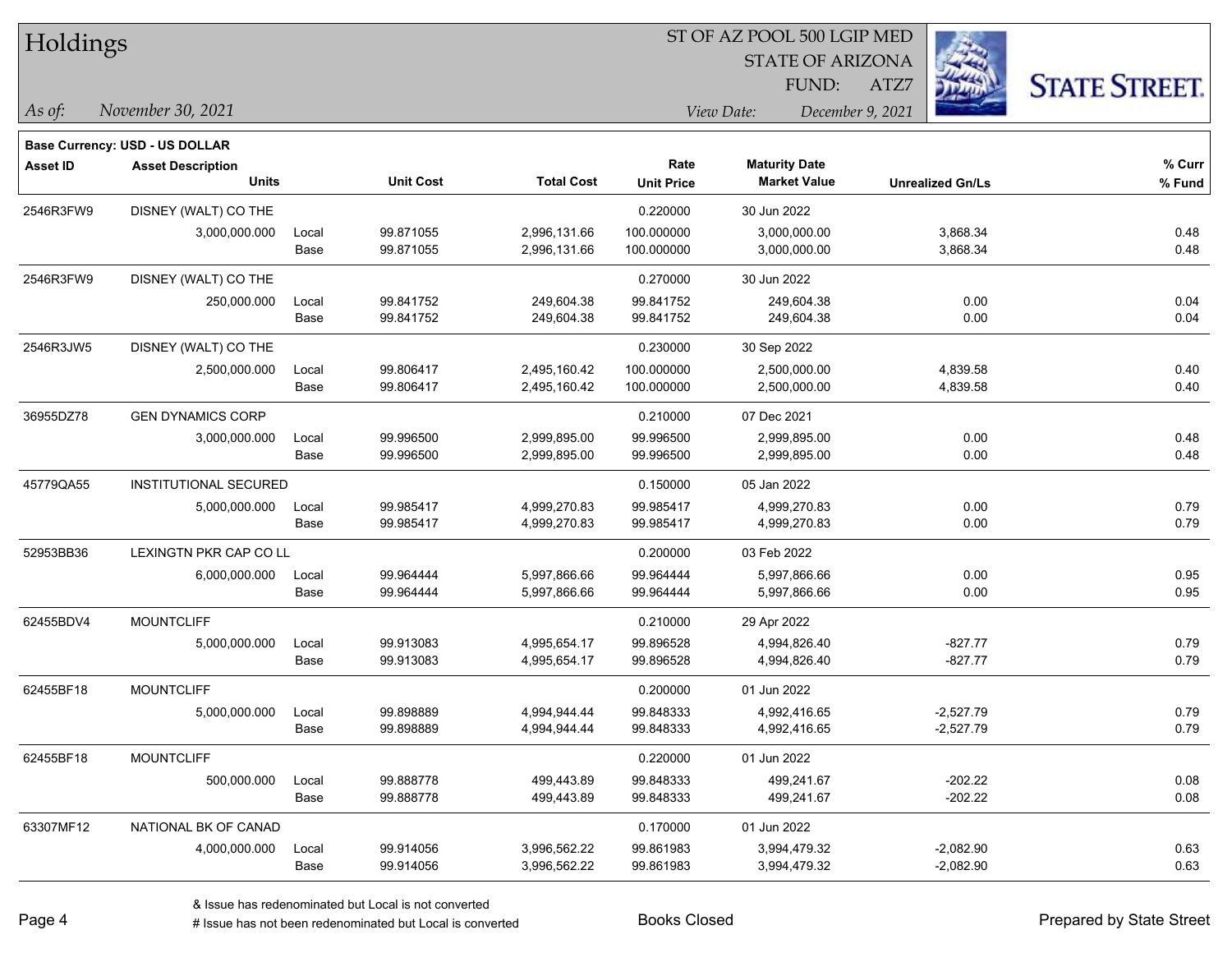| Holdings        |                                       |       |                  |                   |                   |                         |                         |                      |
|-----------------|---------------------------------------|-------|------------------|-------------------|-------------------|-------------------------|-------------------------|----------------------|
|                 |                                       |       |                  |                   |                   | <b>STATE OF ARIZONA</b> |                         |                      |
|                 |                                       |       |                  |                   |                   | FUND:                   | ATZ7                    | <b>STATE STREET.</b> |
| As of:          | November 30, 2021                     |       |                  |                   |                   | View Date:              | December 9, 2021        |                      |
|                 | <b>Base Currency: USD - US DOLLAR</b> |       |                  |                   |                   |                         |                         |                      |
| <b>Asset ID</b> | <b>Asset Description</b>              |       |                  |                   | Rate              | <b>Maturity Date</b>    |                         | % Curr               |
|                 | <b>Units</b>                          |       | <b>Unit Cost</b> | <b>Total Cost</b> | <b>Unit Price</b> | <b>Market Value</b>     | <b>Unrealized Gn/Ls</b> | % Fund               |
| 65339MZV1       | NEXTERA ENERGY CAP HLDGS INC          |       |                  |                   | 0.170000          | 29 Dec 2021             |                         |                      |
|                 | 5,000,000.000                         | Local | 99.986778        | 4,999,338.89      | 99.986778         | 4,999,338.89            | 0.00                    | 0.79                 |
|                 |                                       | Base  | 99.986778        | 4,999,338.89      | 99.986778         | 4,999,338.89            | 0.00                    | 0.79                 |
| 88602UC16       | THUNDER BAY FNDNG LLC                 |       |                  |                   | 0.160000          | 01 Mar 2022             |                         |                      |
|                 | 1,500,000.000                         | Local | 99.960000        | 1,499,400.00      | 99.957500         | 1,499,362.50            | $-37.50$                | 0.24                 |
|                 |                                       | Base  | 99.960000        | 1,499,400.00      | 99.957500         | 1,499,362.50            | $-37.50$                | 0.24                 |
| 89119BE36       | <b>TORONTO DOMINION BANK</b>          |       |                  |                   | 0.190000          | 03 May 2022             |                         |                      |
|                 | 1,500,000.000                         | Local | 99.919250        | 1,498,788.75      | 99.903525         | 1,498,552.88            | $-235.87$               | 0.24                 |
|                 |                                       | Base  | 99.919250        | 1,498,788.75      | 99.903525         | 1,498,552.88            | $-235.87$               | 0.24                 |
| 91842KAA4       | VW CR INC                             |       |                  |                   | 0.320000          | 10 Jan 2022             |                         |                      |
|                 | 4,830,000.000                         | Local | 99.964445        | 4,828,282.67      | 99.964445         | 4,828,282.67            | 0.00                    | 0.76                 |
|                 |                                       | Base  | 99.964445        | 4,828,282.67      | 99.964445         | 4,828,282.67            | 0.00                    | 0.76                 |
| 91842KBG0       | VW CR INC                             |       |                  |                   | 0.250000          | 16 Feb 2022             |                         |                      |
|                 | 698,000.000                           | Local | 99.946527        | 697,626.76        | 99.946527         | 697,626.76              | 0.00                    | 0.11                 |
|                 |                                       | Base  | 99.946527        | 697,626.76        | 99.946527         | 697,626.76              | 0.00                    | 0.11                 |
| 91842KC87       | VW CR INC                             |       |                  |                   | 0.250000          | 08 Mar 2022             |                         |                      |
|                 | 3,000,000.000                         | Local | 99.932639        | 2,997,979.17      | 99.924017         | 2,997,720.51            | $-258.66$               | 0.47                 |
|                 |                                       | Base  | 99.932639        | 2,997,979.17      | 99.924017         | 2,997,720.51            | $-258.66$               | 0.47                 |
| 91842KCJ3       | VW CR INC                             |       |                  |                   | 0.240000          | 18 Mar 2022             |                         |                      |
|                 | 250,000.000                           | Local | 99.928668        | 249,821.67        | 99.914994         | 249,787.49              | $-34.18$                | 0.04                 |
|                 |                                       | Base  | 99.928668        | 249,821.67        | 99.914994         | 249,787.49              | $-34.18$                | 0.04                 |
| 91842KCJ3       | VW CR INC                             |       |                  |                   | 0.260000          | 18 Mar 2022             |                         |                      |
|                 | 250,000.000                           | Local | 99.922724        | 249,806.81        | 99.922724         | 249,806.81              | 0.00                    | 0.04                 |
|                 |                                       | Base  | 99.922724        | 249,806.81        | 99.922724         | 249,806.81              | 0.00                    | 0.04                 |
| 91842KCJ3       | VW CR INC                             |       |                  |                   | 0.300000          | 18 Mar 2022             |                         |                      |
|                 | 610,000.000                           | Local | 99.910833        | 609,456.08        | 99.914994         | 609,481.47              | 25.39                   | 0.10                 |
|                 |                                       | Base  | 99.910833        | 609,456.08        | 99.914994         | 609,481.47              | 25.39                   | 0.10                 |
| 91842KHP4       | VW CR INC                             |       |                  |                   | 0.320000          | 23 Aug 2022             |                         |                      |
|                 | 5,000,000.000                         | Local | 99.764444        | 4,988,222.22      | 99.729111         | 4,986,455.55            | $-1,766.67$             | 0.79                 |
|                 |                                       | Base  | 99.764444        | 4,988,222.22      | 99.729111         | 4,986,455.55            | $-1,766.67$             | 0.79                 |

 $\overline{\phantom{0}}$ 

 $\overline{a}$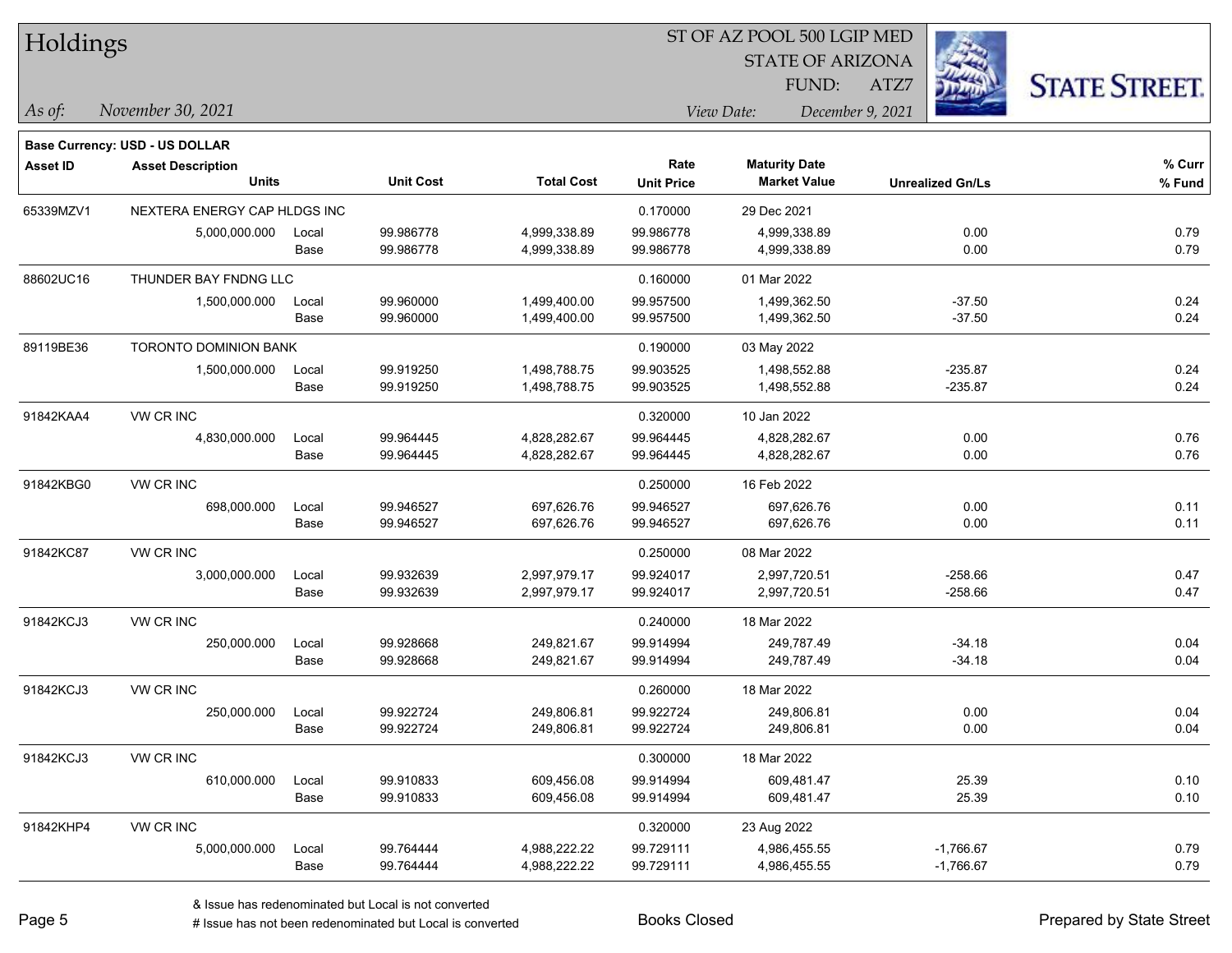| Holdings        |                                |                  |                   | ST OF AZ POOL 500 LGIP MED<br><b>STATE OF ARIZONA</b> |                                |                         |                      |  |  |  |
|-----------------|--------------------------------|------------------|-------------------|-------------------------------------------------------|--------------------------------|-------------------------|----------------------|--|--|--|
|                 |                                |                  |                   |                                                       | FUND:                          | ATZ7                    | <b>STATE STREET.</b> |  |  |  |
| As of:          | November 30, 2021              |                  |                   |                                                       | View Date:<br>December 9, 2021 |                         |                      |  |  |  |
|                 | Base Currency: USD - US DOLLAR |                  |                   |                                                       |                                |                         |                      |  |  |  |
| <b>Asset ID</b> | <b>Asset Description</b>       |                  |                   | Rate                                                  | <b>Maturity Date</b>           |                         | % Curr               |  |  |  |
|                 | <b>Units</b>                   | <b>Unit Cost</b> | <b>Total Cost</b> | <b>Unit Price</b>                                     | <b>Market Value</b>            | <b>Unrealized Gn/Ls</b> | % Fund               |  |  |  |
| 91842KHS8       | VW CR INC                      |                  |                   | 0.330000                                              | 26 Aug 2022                    |                         |                      |  |  |  |
|                 | 2,050,000.000<br>Local         | 99.754333        | 2,044,963.83      | 99.725300                                             | 2,044,368.65                   | $-595.18$               | 0.32                 |  |  |  |
|                 | Base                           | 99.754333        | 2,044,963.83      | 99.725300                                             | 2,044,368.65                   | $-595.18$               | 0.32                 |  |  |  |
| 93142WZ22       | <b>WALGREENS BOOTS</b>         |                  |                   | 0.200000                                              | 02 Dec 2021                    |                         |                      |  |  |  |
|                 | 5,000,000.000<br>Local         | 99.999444        | 4,999,972.22      | 99.999444                                             | 4,999,972.22                   | 0.00                    | 0.79                 |  |  |  |
|                 | Base                           | 99.999444        | 4,999,972.22      | 99.999444                                             | 4,999,972.22                   | 0.00                    | 0.79                 |  |  |  |
| 94107NH23       | WASTE MANAGEMENT INC           |                  |                   | 0.310000                                              | 02 Aug 2022                    |                         |                      |  |  |  |
|                 | 5,000,000.000<br>Local         | 99.789889        | 4,989,494.44      | 99.767522                                             | 4,988,376.10                   | $-1,118.34$             | 0.79                 |  |  |  |
|                 | Base                           | 99.789889        | 4,989,494.44      | 99.767522                                             | 4,988,376.10                   | $-1,118.34$             | 0.79                 |  |  |  |
| 94107NKD5       | WASTE MANAGEMENT INC           |                  |                   | 0.310000                                              | 13 Oct 2022                    |                         |                      |  |  |  |
|                 | 4,000,000.000<br>Local         | 99.727889        | 3,989,115.56      | 99.643622                                             | 3,985,744.88                   | $-3,370.68$             | 0.63                 |  |  |  |
|                 | Base                           | 99.727889        | 3,989,115.56      | 99.643622                                             | 3,985,744.88                   | $-3,370.68$             | 0.63                 |  |  |  |
| 94107NL36       | WASTE MANAGEMENT INC           |                  |                   | 0.390000                                              | 03 Nov 2022                    |                         |                      |  |  |  |
|                 | 4,500,000.000<br>Local         | 99.634917        | 4,483,571.25      | 99.634917                                             | 4,483,571.25                   | 0.00                    | 0.71                 |  |  |  |
|                 | Base                           | 99.634917        | 4,483,571.25      | 99.634917                                             | 4,483,571.25                   | 0.00                    | 0.71                 |  |  |  |
| 94107PAA7       | WASTE MANAGEMENT INC           |                  |                   | 0.340000                                              | 28 Apr 2022                    |                         |                      |  |  |  |
|                 | 5,000,000.000<br>Local         | 99.860222        | 4,993,011.11      | 99.650500                                             | 4,982,525.00                   | $-10,486.11$            | 0.79                 |  |  |  |
|                 | Base                           | 99.860222        | 4,993,011.11      | 99.650500                                             | 4,982,525.00                   | $-10,486.11$            | 0.79                 |  |  |  |
| 94107PAE9       | WASTE MANAGEMENT INC           |                  |                   | 0.010000                                              | 31 Aug 2022                    |                         |                      |  |  |  |
|                 | 4,000,000.000<br>Local         | 99.780083        | 3,991,203.33      | 99.702700                                             | 3,988,108.00                   | $-3,095.33$             | 0.63                 |  |  |  |
|                 | Base                           | 99.780083        | 3,991,203.33      | 99.702700                                             | 3,988,108.00                   | $-3,095.33$             | 0.63                 |  |  |  |
| 9612C0Z10       | <b>WESTPAC BANKING CORP.</b>   |                  |                   | 0.180000                                              | 01 Dec 2021                    |                         |                      |  |  |  |
|                 | 5,000,000.000<br>Local         | 100.000000       | 5,000,000.00      | 100.000000                                            | 5,000,000.00                   | 0.00                    | 0.79                 |  |  |  |
|                 | Base                           | 100.000000       | 5,000,000.00      | 100.000000                                            | 5,000,000.00                   | 0.00                    | 0.79                 |  |  |  |
| 9612C1G19       | <b>WESTPAC BANKING CORP.</b>   |                  |                   | 0.170000                                              | 01 Jul 2022                    |                         |                      |  |  |  |
|                 | 3,000,000.000<br>Local         | 99.899889        | 2,996,996.66      | 100.000000                                            | 3,000,000.00                   | 3,003.34                | 0.48                 |  |  |  |
|                 | Base                           | 99.899889        | 2,996,996.66      | 100.000000                                            | 3,000,000.00                   | 3,003.34                | 0.48                 |  |  |  |
| 96130AJN9       | WESTPAC BKING CORP N           |                  |                   | 0.240000                                              | 30 Mar 2022                    |                         |                      |  |  |  |
|                 | 2,050,000.000<br>Local         | 100.000000       | 2,049,999.99      | 100.019724                                            | 2,050,404.34                   | 404.35                  | 0.32                 |  |  |  |
|                 | Base                           | 100.000000       | 2,049,999.99      | 100.019724                                            | 2,050,404.34                   | 404.35                  | 0.32                 |  |  |  |

 $\overline{\phantom{0}}$ 

 $\qquad \qquad$ 

 $\overline{\phantom{0}}$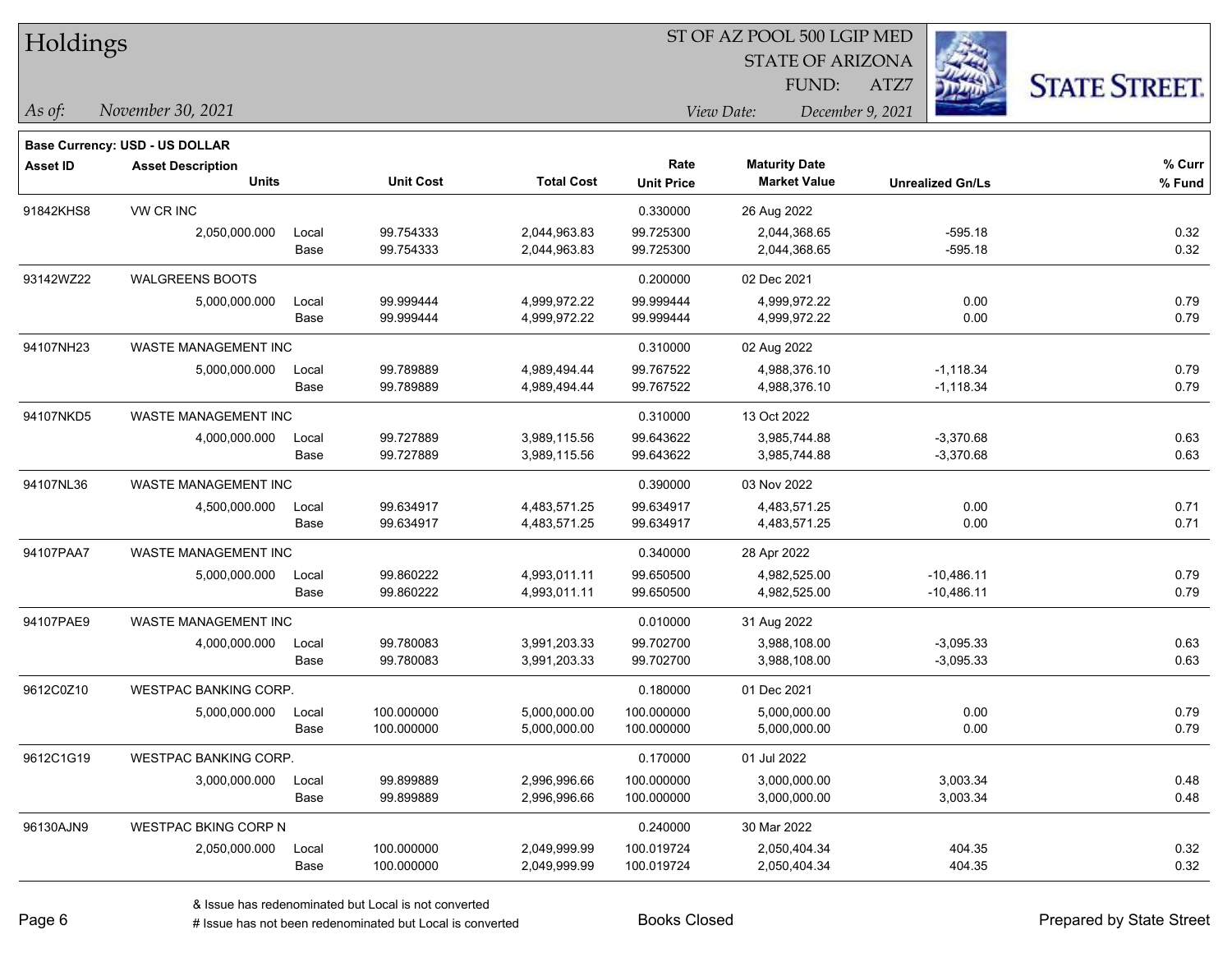| Holdings               |                                             |       |                  |                   | ST OF AZ POOL 500 LGIP MED |                         |                         |                      |  |  |
|------------------------|---------------------------------------------|-------|------------------|-------------------|----------------------------|-------------------------|-------------------------|----------------------|--|--|
|                        |                                             |       |                  |                   |                            | <b>STATE OF ARIZONA</b> |                         |                      |  |  |
|                        |                                             |       |                  |                   |                            | FUND:                   | ATZ7                    | <b>STATE STREET.</b> |  |  |
| As of:                 | November 30, 2021                           |       |                  |                   |                            | View Date:              | December 9, 2021        |                      |  |  |
|                        | <b>Base Currency: USD - US DOLLAR</b>       |       |                  |                   |                            |                         |                         |                      |  |  |
| <b>Asset ID</b>        | <b>Asset Description</b>                    |       |                  |                   | Rate                       | <b>Maturity Date</b>    |                         | % Curr               |  |  |
|                        | <b>Units</b>                                |       | <b>Unit Cost</b> | <b>Total Cost</b> | <b>Unit Price</b>          | <b>Market Value</b>     | <b>Unrealized Gn/Ls</b> | % Fund               |  |  |
| 979QHR003              | SOUTH STREET REPO                           |       |                  |                   | 0.060000                   | 01 Dec 2021             |                         |                      |  |  |
|                        | 16,000,000.000                              | Local | 100.000000       | 16,000,000.00     | 100.000000                 | 16,000,000.00           | 0.00                    | 2.54                 |  |  |
|                        |                                             | Base  | 100.000000       | 16,000,000.00     | 100.000000                 | 16,000,000.00           | 0.00                    | 2.54                 |  |  |
| <b>US DOLLAR Total</b> |                                             |       |                  |                   |                            |                         |                         |                      |  |  |
|                        | 212,488,000.000                             | Local |                  | 212,323,365.39    |                            | 212,292,772.10          | $-30,593.29$            | 33.64                |  |  |
|                        |                                             | Base  |                  | 212,323,365.39    |                            | 212,292,772.10          | $-30,593.29$            | 33.64                |  |  |
|                        | <b>CASH EQUIVALENT Total</b>                |       |                  |                   |                            |                         |                         |                      |  |  |
|                        | 212,488,000.000                             | Base  |                  | 212,323,365.39    |                            | 212,292,772.10          | $-30,593.29$            | 33.64                |  |  |
| <b>FIXED INCOME</b>    |                                             |       |                  |                   |                            |                         |                         |                      |  |  |
| <b>US DOLLAR</b>       |                                             |       |                  |                   |                            |                         | Exchange Rate:          | 1.000000             |  |  |
| 001055BK7              | AFLAC INC SR UNSECURED 03/26 1.125          |       |                  |                   | 1.125000                   | 15 Mar 2026             |                         |                      |  |  |
|                        | 2,500,000.000                               | Local | 99.917402        | 2,497,935.06      | 99.104997                  | 2,477,624.93            | $-20,310.13$            | 0.39                 |  |  |
|                        |                                             | Base  | 99.917402        | 2,497,935.06      | 99.104997                  | 2,477,624.93            | $-20,310.13$            | 0.39                 |  |  |
| 00206RMJ8              | AT+T INC SR UNSECURED 03/24 0.9             |       |                  |                   | 0.900000                   | 25 Mar 2024             |                         |                      |  |  |
|                        | 3,000,000.000                               | Local | 99.970490        | 2,999,114.71      | 99.404040                  | 2,982,121.20            | $-16,993.51$            | 0.47                 |  |  |
|                        |                                             | Base  | 99.970490        | 2,999,114.71      | 99.404040                  | 2,982,121.20            | $-16,993.51$            | 0.47                 |  |  |
| 00206RML3              | AT+T INC SR UNSECURED 03/26 1.7             |       |                  |                   | 1.700000                   | 25 Mar 2026             |                         |                      |  |  |
|                        | 3,000,000.000                               | Local | 99.890720        | 2,996,721.60      | 99.876310                  | 2,996,289.30            | $-432.30$               | 0.47                 |  |  |
|                        |                                             | Base  | 99.890720        | 2,996,721.60      | 99.876310                  | 2,996,289.30            | $-432.30$               | 0.47                 |  |  |
| 02079KAH0              | ALPHABET INC SR UNSECURED 08/25 0.45        |       |                  |                   | 0.450000                   | 15 Aug 2025             |                         |                      |  |  |
|                        | 3,000,000.000                               | Local | 99.927491        | 2,997,824.74      | 97.696088                  | 2,930,882.64            | $-66,942.10$            | 0.46                 |  |  |
|                        |                                             | Base  | 99.927491        | 2,997,824.74      | 97.696088                  | 2,930,882.64            | $-66,942.10$            | 0.46                 |  |  |
| 023135BW5              | AMAZON.COM INC SR UNSECURED 05/24 0.45      |       |                  |                   | 0.450000                   | 12 May 2024             |                         |                      |  |  |
|                        | 4,000,000.000                               | Local | 99.881042        | 3,995,241.68      | 98.940878                  | 3,957,635.12            | $-37,606.56$            | 0.63                 |  |  |
|                        |                                             | Base  | 99.881042        | 3,995,241.68      | 98.940878                  | 3,957,635.12            | $-37,606.56$            | 0.63                 |  |  |
| 025816CD9              | AMERICAN EXPRESS CO SR UNSECURED 05/22 2.75 |       |                  |                   | 2.750000                   | 20 May 2022             |                         |                      |  |  |
|                        | 4,000,000.000                               | Local | 99.981387        | 3,999,255.47      | 100.893046                 | 4,035,721.84            | 36,466.37               | 0.64                 |  |  |
|                        |                                             | Base  | 99.981387        | 3,999,255.47      | 100.893046                 | 4,035,721.84            | 36,466.37               | 0.64                 |  |  |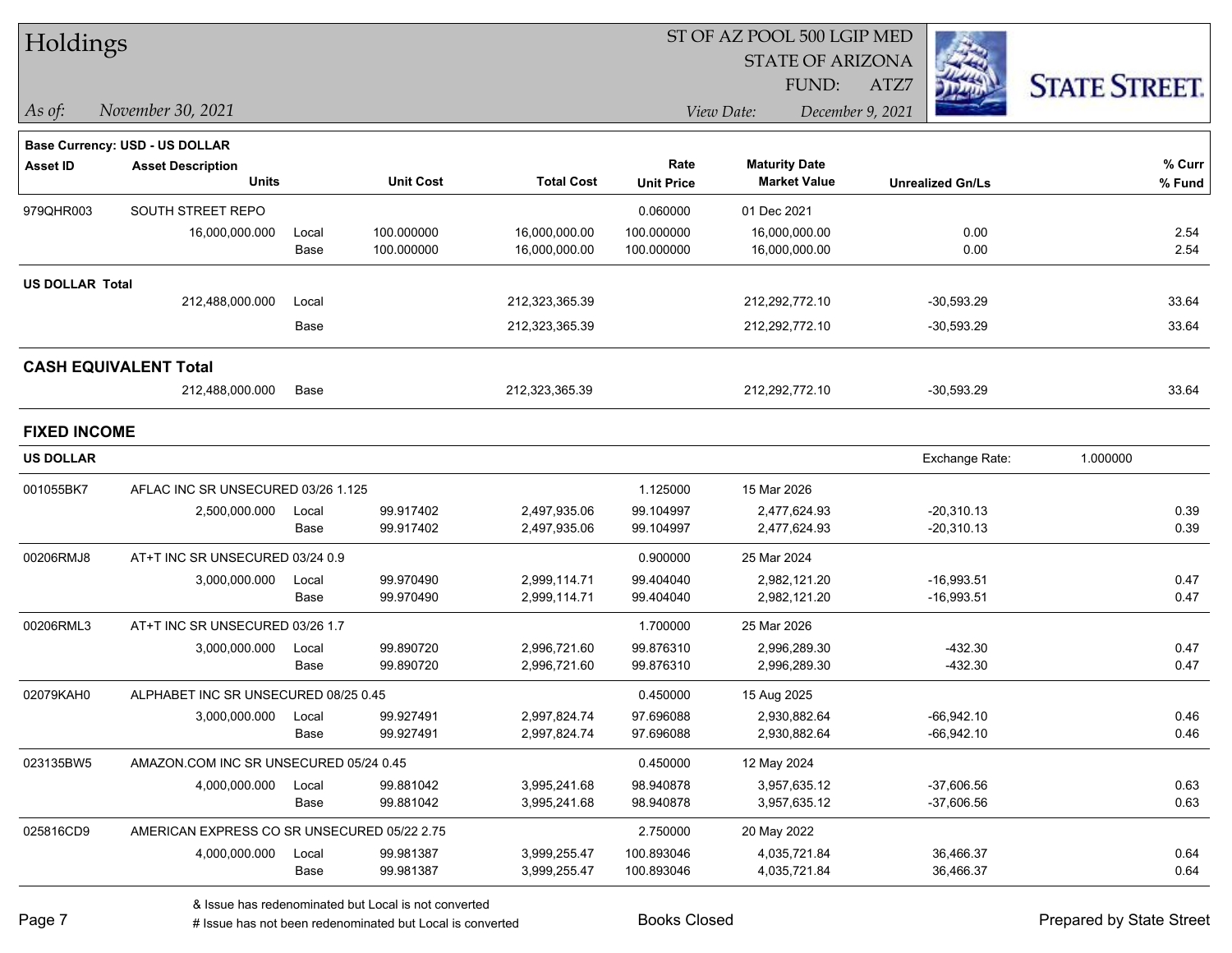| Holdings        |                                                |       |                  |                   |                   | ST OF AZ POOL 500 LGIP MED                  |                         |                      |
|-----------------|------------------------------------------------|-------|------------------|-------------------|-------------------|---------------------------------------------|-------------------------|----------------------|
|                 |                                                |       |                  |                   |                   | <b>STATE OF ARIZONA</b>                     |                         |                      |
|                 |                                                |       |                  |                   |                   | FUND:                                       | ATZ7                    | <b>STATE STREET.</b> |
| As of:          | November 30, 2021                              |       |                  |                   |                   | View Date:                                  | December 9, 2021        |                      |
|                 |                                                |       |                  |                   |                   |                                             |                         |                      |
|                 | Base Currency: USD - US DOLLAR                 |       |                  |                   | Rate              |                                             |                         | $%$ Curr             |
| <b>Asset ID</b> | <b>Asset Description</b><br><b>Units</b>       |       | <b>Unit Cost</b> | <b>Total Cost</b> | <b>Unit Price</b> | <b>Maturity Date</b><br><b>Market Value</b> | <b>Unrealized Gn/Ls</b> | % Fund               |
| 025816CG2       | AMERICAN EXPRESS CO SR UNSECURED 07/24 2.5     |       |                  |                   | 2.500000          | 30 Jul 2024                                 |                         |                      |
|                 | 5,000,000.000                                  | Local | 99.828690        | 4,991,434.48      | 103.305556        | 5,165,277.80                                | 173,843.32              | 0.82                 |
|                 |                                                | Base  | 99.828690        | 4,991,434.48      | 103.305556        | 5,165,277.80                                | 173,843.32              | 0.82                 |
| 02582JHS2       | AMERICAN EXPRESS CREDIT ACCOUN AMXCA 2018 3 A  |       |                  |                   | 0.409500          | 15 Oct 2025                                 |                         |                      |
|                 | 4,000,000.000                                  | Local | 100.000000       | 4,000,000.00      | 100.310340        | 4,012,413.60                                | 12,413.60               | 0.64                 |
| Original Face:  | 4,000,000.000                                  | Base  | 100.000000       | 4,000,000.00      | 100.310340        | 4,012,413.60                                | 12,413.60               | 0.64                 |
| 02665WDP3       | AMERICAN HONDA FINANCE SR UNSECURED 09/23 VAR  |       |                  |                   | 0.534630          | 08 Sep 2023                                 |                         |                      |
|                 | 5,000,000.000                                  | Local | 100.000000       | 5,000,000.00      | 100.437440        | 5,021,872.00                                | 21,872.00               | 0.80                 |
|                 |                                                | Base  | 100.000000       | 5,000,000.00      | 100.437440        | 5,021,872.00                                | 21,872.00               | 0.80                 |
| 02665WDY4       | AMERICAN HONDA FINANCE SR UNSECURED 08/24 0.75 |       |                  |                   | 0.750000          | 09 Aug 2024                                 |                         |                      |
|                 | 2,000,000.000                                  | Local | 99.939058        | 1,998,781.15      | 99.146196         | 1,982,923.92                                | $-15,857.23$            | 0.31                 |
|                 |                                                | Base  | 99.939058        | 1,998,781.15      | 99.146196         | 1,982,923.92                                | $-15,857.23$            | 0.31                 |
| 037833CP3       | APPLE INC SR UNSECURED 05/22 VAR               |       |                  |                   | 0.499500          | 11 May 2022                                 |                         |                      |
|                 | 7,000,000.000                                  | Local | 100.000000       | 7,000,000.00      | 100.139999        | 7,009,799.93                                | 9,799.93                | 1.11                 |
|                 |                                                | Base  | 100.000000       | 7,000,000.00      | 100.139999        | 7,009,799.93                                | 9,799.93                | 1.11                 |
| 037833DM9       | APPLE INC SR UNSECURED 09/24 1.8               |       |                  |                   | 1.800000          | 11 Sep 2024                                 |                         |                      |
|                 | 2,000,000.000                                  | Local | 99.875082        | 1,997,501.64      | 102.384046        | 2,047,680.92                                | 50,179.28               | 0.32                 |
|                 |                                                | Base  | 99.875082        | 1,997,501.64      | 102.384046        | 2,047,680.92                                | 50,179.28               | 0.32                 |
| 037833DT4       | APPLE INC SR UNSECURED 05/25 1.125             |       |                  |                   | 1.125000          | 11 May 2025                                 |                         |                      |
|                 | 5,000,000.000                                  | Local | 99.877710        | 4,993,885.49      | 99.857342         | 4,992,867.10                                | $-1,018.39$             | 0.79                 |
|                 |                                                | Base  | 99.877710        | 4,993,885.49      | 99.857342         | 4,992,867.10                                | $-1,018.39$             | 0.79                 |
| 037833EB2       | APPLE INC SR UNSECURED 02/26 0.7               |       |                  |                   | 0.700000          | 08 Feb 2026                                 |                         |                      |
|                 | 5,000,000.000                                  | Local | 99.812103        | 4,990,605.15      | 97.657976         | 4,882,898.80                                | $-107,706.35$           | 0.77                 |
|                 |                                                | Base  | 99.812103        | 4,990,605.15      | 97.657976         | 4,882,898.80                                | -107,706.35             | 0.77                 |
| 05531GAA9       | TRUIST FINANCIAL CORP SUBORDINATED 03/22 3.95  |       |                  |                   | 3.950000          | 22 Mar 2022                                 |                         |                      |
|                 | 3,000,000.000                                  | Local | 100.782779       | 3,023,483.37      | 100.779207        | 3,023,376.21                                | $-107.16$               | 0.48                 |
|                 |                                                | Base  | 100.782779       | 3,023,483.37      | 100.779207        | 3,023,376.21                                | $-107.16$               | 0.48                 |
| 06048WK66       | BANK OF AMERICA CORP SR UNSECURED 12/25 VAR    |       |                  |                   | 0.650000          | 23 Dec 2025                                 |                         |                      |
|                 | 3,000,000.000                                  | Local | 99.735179        | 2,992,055.36      | 96.225509         | 2,886,765.27                                | $-105,290.09$           | 0.46                 |
|                 |                                                | Base  | 99.735179        | 2,992,055.36      | 96.225509         | 2,886,765.27                                | $-105,290.09$           | 0.46                 |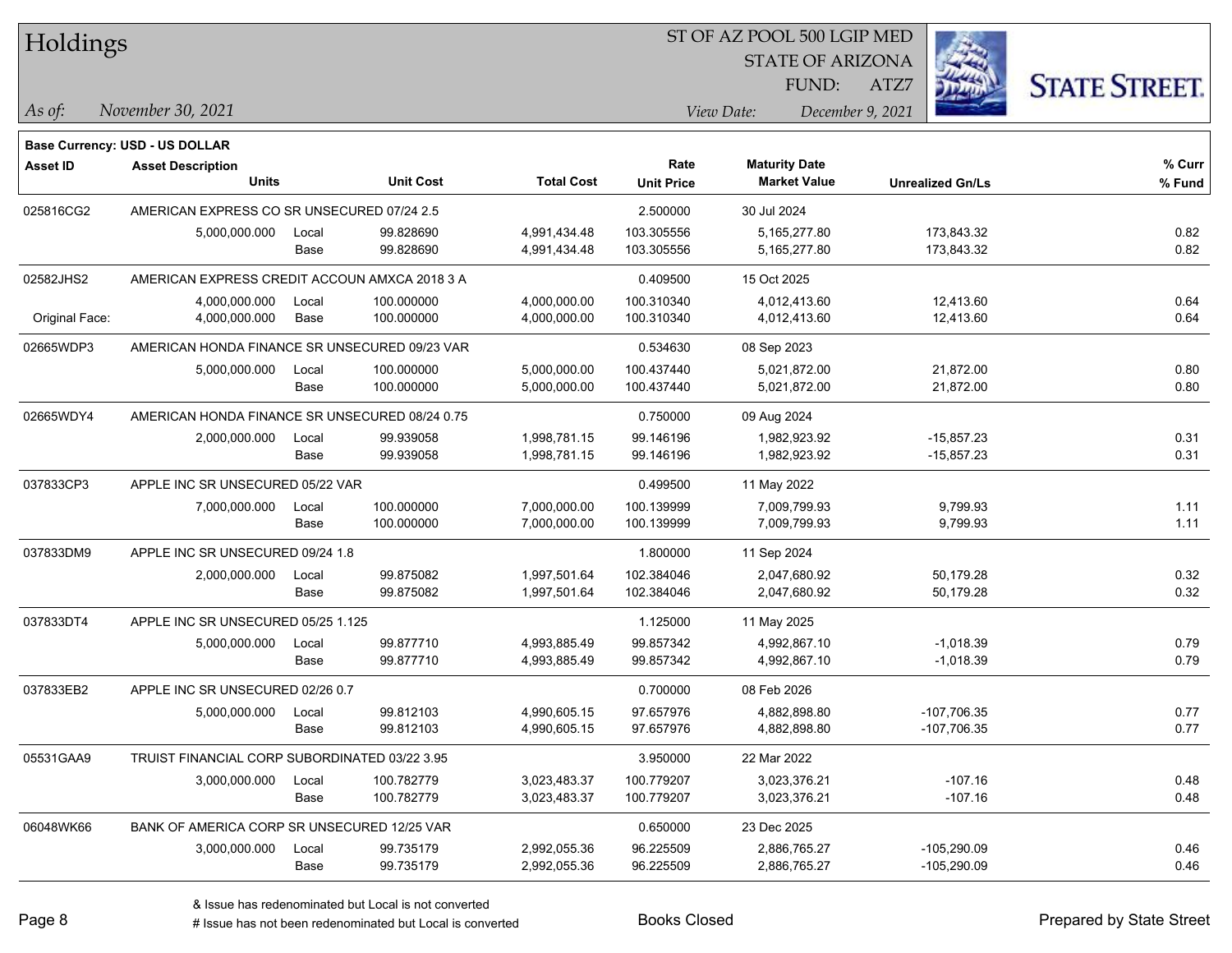| Holdings        |                                                |       |                  |                   |                   |                      |                         |      |                         |                      |
|-----------------|------------------------------------------------|-------|------------------|-------------------|-------------------|----------------------|-------------------------|------|-------------------------|----------------------|
|                 |                                                |       |                  |                   |                   |                      | <b>STATE OF ARIZONA</b> |      |                         |                      |
|                 |                                                |       |                  |                   |                   |                      | FUND:                   | ATZ7 |                         | <b>STATE STREET.</b> |
| As of:          | November 30, 2021                              |       |                  |                   |                   | View Date:           | December 9, 2021        |      |                         |                      |
|                 | Base Currency: USD - US DOLLAR                 |       |                  |                   |                   |                      |                         |      |                         |                      |
| <b>Asset ID</b> | <b>Asset Description</b>                       |       |                  |                   | Rate              | <b>Maturity Date</b> |                         |      |                         | % Curr               |
|                 | <b>Units</b>                                   |       | <b>Unit Cost</b> | <b>Total Cost</b> | <b>Unit Price</b> |                      | <b>Market Value</b>     |      | <b>Unrealized Gn/Ls</b> | % Fund               |
| 06048WK82       | BANK OF AMERICA CORP SR UNSECURED 01/26 VAR    |       |                  |                   | 0.600000          | 26 Jan 2026          |                         |      |                         |                      |
|                 | 3,000,000.000                                  | Local | 96.966430        | 2,908,992.90      | 95.894804         |                      | 2,876,844.12            |      | $-32,148.78$            | 0.46                 |
|                 |                                                | Base  | 96.966430        | 2,908,992.90      | 95.894804         |                      | 2,876,844.12            |      | $-32,148.78$            | 0.46                 |
| 06051GHF9       | BANK OF AMERICA CORP SR UNSECURED 03/24 VAR    |       |                  |                   | 3.550000          | 05 Mar 2024          |                         |      |                         |                      |
|                 | 3,564,000.000                                  | Local | 101.721781       | 3,625,364.29      | 103.315794        |                      | 3,682,174.90            |      | 56,810.61               | 0.58                 |
|                 |                                                | Base  | 101.721781       | 3,625,364.29      | 103.315794        |                      | 3,682,174.90            |      | 56,810.61               | 0.58                 |
| 06051GJG5       | BANK OF AMERICA CORP SR UNSECURED 09/25 VAR    |       |                  |                   | 0.981000          | 25 Sep 2025          |                         |      |                         |                      |
|                 | 4,000,000.000                                  | Local | 100.000000       | 4,000,000.00      | 98.787312         |                      | 3,951,492.48            |      | $-48,507.52$            | 0.63                 |
|                 |                                                | Base  | 100.000000       | 4,000,000.00      | 98.787312         |                      | 3,951,492.48            |      | -48,507.52              | 0.63                 |
| 06367UBV8       | BANK OF MONTREAL SR UNSECURED 144A 11/26 VAR   |       |                  |                   | 1.000000          | 18 Nov 2026          |                         |      |                         |                      |
|                 | 3,000,000.000                                  | Local | 100.000000       | 3,000,000.00      | 99.780000         |                      | 2,993,400.00            |      | $-6,600.00$             | 0.47                 |
|                 |                                                | Base  | 100.000000       | 3,000,000.00      | 99.780000         |                      | 2,993,400.00            |      | $-6,600.00$             | 0.47                 |
| 06367WF99       | BANK OF MONTREAL SR UNSECURED 05/23 VAR        |       |                  |                   | 1.100000          | 12 May 2023          |                         |      |                         |                      |
|                 | 3,000,000.000                                  | Local | 100.000000       | 3,000,000.00      | 100.914000        |                      | 3,027,420.00            |      | 27,420.00               | 0.48                 |
|                 |                                                | Base  | 100.000000       | 3,000,000.00      | 100.914000        |                      | 3,027,420.00            |      | 27,420.00               | 0.48                 |
| 06367WX81       | BANK OF MONTREAL SR UNSECURED 07/25 VAR        |       |                  |                   | 1.000000          | 30 Jul 2025          |                         |      |                         |                      |
|                 | 4,229,000.000                                  | Local | 100.000000       | 4,229,000.00      | 98.393075         |                      | 4, 161, 043. 14         |      | $-67,956.86$            | 0.66                 |
|                 |                                                | Base  | 100.000000       | 4,229,000.00      | 98.393075         |                      | 4, 161, 043. 14         |      | -67,956.86              | 0.66                 |
| 06406RAL1       | BANK OF NY MELLON CORP SR UNSECURED 10/24 2.1  |       |                  |                   | 2.100000          | 24 Oct 2024          |                         |      |                         |                      |
|                 | 3,000,000.000                                  | Local | 99.898659        | 2,996,959.77      | 102.857038        |                      | 3,085,711.14            |      | 88,751.37               | 0.49                 |
|                 |                                                | Base  | 99.898659        | 2,996,959.77      | 102.857038        |                      | 3,085,711.14            |      | 88,751.37               | 0.49                 |
| 06406RAP2       | BANK OF NY MELLON CORP SR UNSECURED 12/23 0.35 |       |                  |                   | 0.350000          | 07 Dec 2023          |                         |      |                         |                      |
|                 | 2,000,000.000                                  | Local | 99.929069        | 1,998,581.37      | 99.317064         |                      | 1,986,341.28            |      | $-12,240.09$            | 0.31                 |
|                 |                                                | Base  | 99.929069        | 1,998,581.37      | 99.317064         |                      | 1,986,341.28            |      | $-12,240.09$            | 0.31                 |
| 06406RAS6       | BANK OF NY MELLON CORP SR UNSECURED 04/24 0.5  |       |                  |                   | 0.500000          | 26 Apr 2024          |                         |      |                         |                      |
|                 | 3,000,000.000                                  | Local | 99.915003        | 2,997,450.08      | 99.023007         |                      | 2,970,690.21            |      | $-26,759.87$            | 0.47                 |
|                 |                                                | Base  | 99.915003        | 2,997,450.08      | 99.023007         |                      | 2,970,690.21            |      | $-26,759.87$            | 0.47                 |
| 064159F84       | BANK OF NOVA SCOTIA SR UNSECURED 12/25 0.8     |       |                  |                   | 0.800000          | 30 Dec 2025          |                         |      |                         |                      |
|                 | 2,420,000.000                                  | Local | 99.820181        | 2,415,648.37      | 96.032633         |                      | 2,323,989.72            |      | $-91,658.65$            | 0.37                 |
|                 |                                                | Base  | 99.820181        | 2,415,648.37      | 96.032633         |                      | 2,323,989.72            |      | $-91,658.65$            | 0.37                 |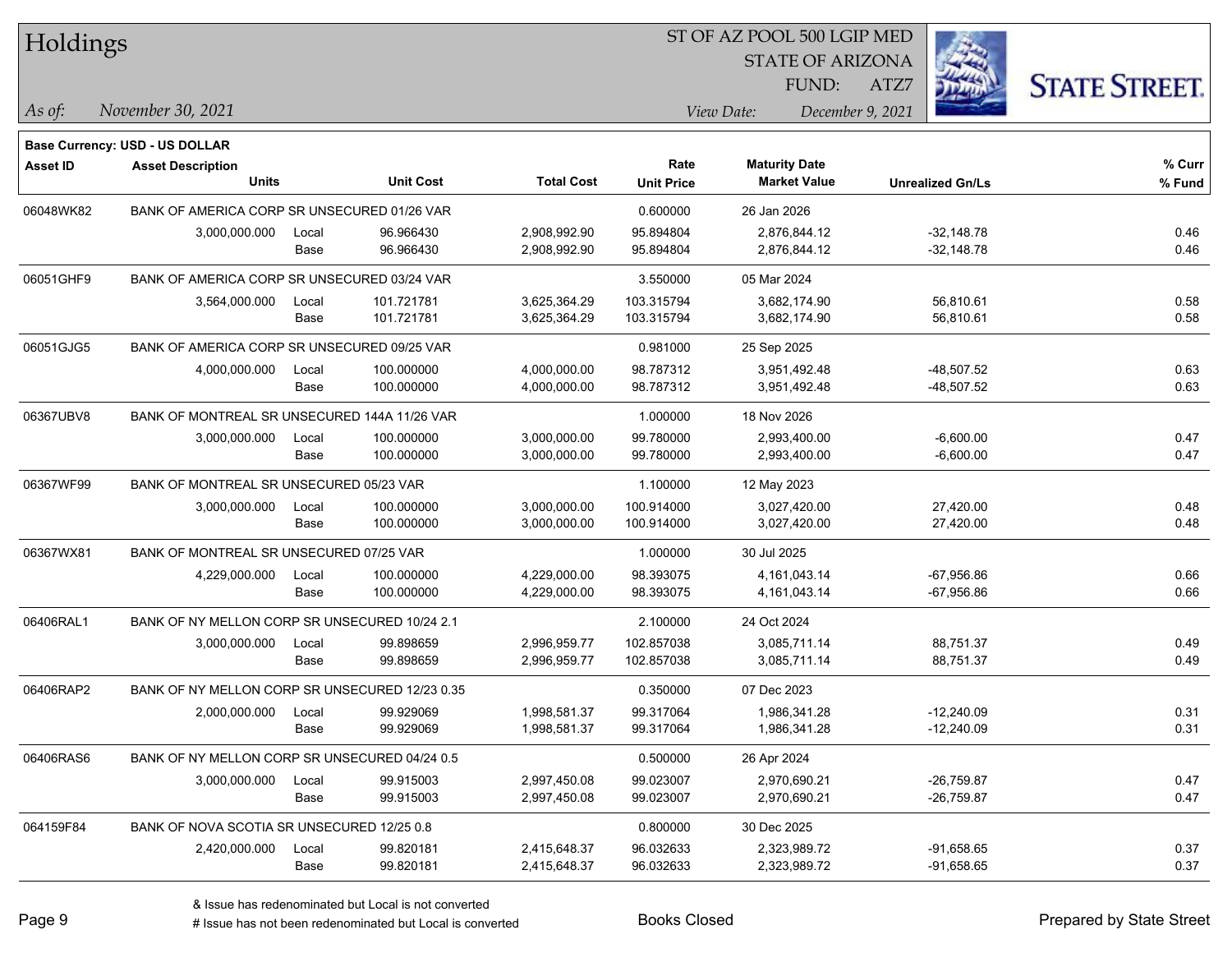| Holdings        |                                                 |       |                  |                   |                   | ST OF AZ POOL 500 LGIP MED<br><b>STATE OF ARIZONA</b> |                         |                      |
|-----------------|-------------------------------------------------|-------|------------------|-------------------|-------------------|-------------------------------------------------------|-------------------------|----------------------|
|                 |                                                 |       |                  |                   |                   | FUND:                                                 | ATZ7                    |                      |
| As of:          | November 30, 2021                               |       |                  |                   |                   | View Date:                                            | December 9, 2021        | <b>STATE STREET.</b> |
|                 | <b>Base Currency: USD - US DOLLAR</b>           |       |                  |                   |                   |                                                       |                         |                      |
| <b>Asset ID</b> | <b>Asset Description</b>                        |       |                  |                   | Rate              | <b>Maturity Date</b>                                  |                         | % Curr               |
|                 | <b>Units</b>                                    |       | <b>Unit Cost</b> | <b>Total Cost</b> | <b>Unit Price</b> | <b>Market Value</b>                                   | <b>Unrealized Gn/Ls</b> | % Fund               |
| 064159SH0       | BANK OF NOVA SCOTIA SR UNSECURED 11/22 2        |       |                  |                   | 2.000000          | 15 Nov 2022                                           |                         |                      |
|                 | 3,000,000.000                                   | Local | 99.990400        | 2,999,712.00      | 101.401783        | 3,042,053.49                                          | 42,341.49               | 0.48                 |
|                 |                                                 | Base  | 99.990400        | 2,999,712.00      | 101.401783        | 3,042,053.49                                          | 42,341.49               | 0.48                 |
| 07330NAT2       | TRUIST BANK SR UNSECURED 12/24 2.15             |       |                  |                   | 2.150000          | 06 Dec 2024                                           |                         |                      |
|                 | 5,000,000.000                                   | Local | 99.898719        | 4,994,935.96      | 102.754633        | 5,137,731.65                                          | 142,795.69              | 0.81                 |
|                 |                                                 | Base  | 99.898719        | 4,994,935.96      | 102.754633        | 5,137,731.65                                          | 142,795.69              | 0.81                 |
| 097023CZ6       | BOEING CO SR UNSECURED 02/24 1.95               |       |                  |                   | 1.950000          | 01 Feb 2024                                           |                         |                      |
|                 | 3,000,000.000                                   | Local | 99.909180        | 2,997,275.41      | 101.405536        | 3,042,166.08                                          | 44,890.67               | 0.48                 |
|                 |                                                 | Base  | 99.909180        | 2,997,275.41      | 101.405536        | 3,042,166.08                                          | 44,890.67               | 0.48                 |
| 097023DD4       | BOEING CO SR UNSECURED 02/23 1.167              |       |                  |                   | 1.167000          | 04 Feb 2023                                           |                         |                      |
|                 | 2,000,000.000                                   | Local | 100.000000       | 2,000,000.00      | 100.042937        | 2,000,858.74                                          | 858.74                  | 0.32                 |
|                 |                                                 | Base  | 100.000000       | 2,000,000.00      | 100.042937        | 2,000,858.74                                          | 858.74                  | 0.32                 |
| 12598AAB6       | CNH EQUIPMENT TRUST CNH 2021 A A2               |       |                  |                   | 0.230000          | 15 Mar 2024                                           |                         |                      |
|                 | 1,664,171.980                                   | Local | 99.997075        | 1,664,123.30      | 99.944830         | 1,663,253.86                                          | $-869.44$               | 0.26                 |
| Original Face:  | 2,250,000.000                                   | Base  | 99.997075        | 1,664,123.30      | 99.944830         | 1,663,253.86                                          | $-869.44$               | 0.26                 |
| 13605W2F7       | CANADIAN IMPERIAL BANK SR UNSECURED 03/26 VAR   |       |                  |                   | 1.200000          | 23 Mar 2026                                           |                         |                      |
|                 | 2,000,000.000                                   | Local | 100.000000       | 2,000,000.00      | 98.457000         | 1,969,140.00                                          | -30,860.00              | 0.31                 |
|                 |                                                 | Base  | 100.000000       | 2,000,000.00      | 98.457000         | 1,969,140.00                                          | -30,860.00              | 0.31                 |
| 13605W3A7       | CANADIAN IMPERIAL BANK SR UNSECURED 04/26 VAR   |       |                  |                   | 1.400000          | 14 Apr 2026                                           |                         |                      |
|                 | 3,000,000.000                                   | Local | 100.000000       | 3,000,000.00      | 98.490000         | 2,954,700.00                                          | $-45,300.00$            | 0.47                 |
|                 |                                                 | Base  | 100.000000       | 3,000,000.00      | 98.490000         | 2,954,700.00                                          | -45,300.00              | 0.47                 |
| 136069TZ4       | CANADIAN IMPERIAL BANK SR UNSECURED 06/22 VAR   |       |                  |                   | 0.838000          | 16 Jun 2022                                           |                         |                      |
|                 | 3,000,000.000                                   | Local | 100.000000       | 3,000,000.00      | 100.359639        | 3,010,789.17                                          | 10,789.17               | 0.48                 |
|                 |                                                 | Base  | 100.000000       | 3,000,000.00      | 100.359639        | 3,010,789.17                                          | 10,789.17               | 0.48                 |
| 141781BP8       | CARGILL INC SR UNSECURED 144A 02/24 0.4         |       |                  |                   | 0.400000          | 02 Feb 2024                                           |                         |                      |
|                 | 2,000,000.000                                   | Local | 99.923370        | 1,998,467.40      | 98.974581         | 1,979,491.62                                          | $-18,975.78$            | 0.31                 |
|                 |                                                 | Base  | 99.923370        | 1,998,467.40      | 98.974581         | 1,979,491.62                                          | $-18,975.78$            | 0.31                 |
| 14913R2P1       | CATERPILLAR FINL SERVICE SR UNSECURED 09/24 0.6 |       |                  |                   | 0.600000          | 13 Sep 2024                                           |                         |                      |
|                 | 3,000,000.000                                   | Local | 99.873698        | 2,996,210.95      | 98.895067         | 2,966,852.01                                          | $-29,358.94$            | 0.47                 |
|                 |                                                 | Base  | 99.873698        | 2,996,210.95      | 98.895067         | 2,966,852.01                                          | $-29,358.94$            | 0.47                 |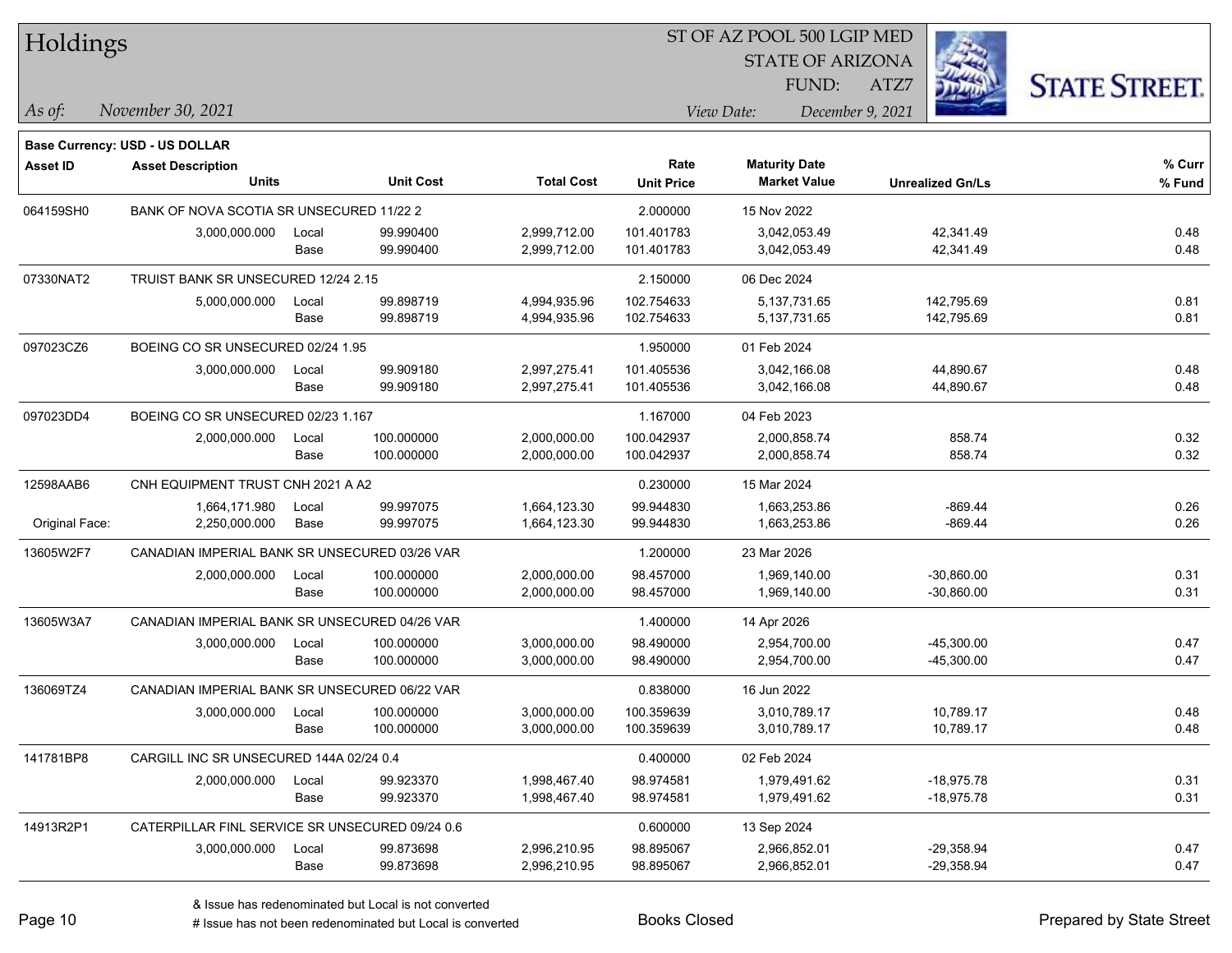| Holdings  |                                                  |       |                  |                   |                   | ST OF AZ POOL 500 LGIP MED                  |                         |                      |
|-----------|--------------------------------------------------|-------|------------------|-------------------|-------------------|---------------------------------------------|-------------------------|----------------------|
|           |                                                  |       |                  |                   |                   | <b>STATE OF ARIZONA</b>                     |                         |                      |
|           |                                                  |       |                  |                   |                   | FUND:                                       | ATZ7                    | <b>STATE STREET.</b> |
| As of:    | November 30, 2021                                |       |                  |                   |                   | View Date:                                  | December 9, 2021        |                      |
|           |                                                  |       |                  |                   |                   |                                             |                         |                      |
|           | Base Currency: USD - US DOLLAR                   |       |                  |                   | Rate              |                                             |                         | % Curr               |
| Asset ID  | <b>Asset Description</b><br><b>Units</b>         |       | <b>Unit Cost</b> | <b>Total Cost</b> | <b>Unit Price</b> | <b>Maturity Date</b><br><b>Market Value</b> | <b>Unrealized Gn/Ls</b> | % Fund               |
| 166756AE6 | CHEVRON USA INC COMPANY GUAR 08/25 0.687         |       |                  |                   | 0.687000          | 12 Aug 2025                                 |                         |                      |
|           | 5,000,000.000                                    | Local | 100.000000       | 5,000,000.00      | 98.000081         | 4,900,004.05                                | $-99,995.95$            | 0.78                 |
|           |                                                  | Base  | 100.000000       | 5,000,000.00      | 98.000081         | 4,900,004.05                                | $-99,995.95$            | 0.78                 |
| 17298CM39 | CITIGROUP INC SR UNSECURED 05/26 1.375           |       |                  |                   | 1.375000          | 20 May 2026                                 |                         |                      |
|           | 3,000,000.000                                    | Local | 100.000000       | 3,000,000.00      | 98.440168         | 2,953,205.04                                | -46,794.96              | 0.47                 |
|           |                                                  | Base  | 100.000000       | 3,000,000.00      | 98.440168         | 2,953,205.04                                | -46,794.96              | 0.47                 |
| 17328W4G0 | CITIGROUP GLOBAL MARKETS COMPANY GUAR 07/25 VAR  |       |                  |                   | 1.100000          | 31 Jul 2025                                 |                         |                      |
|           | 5,000,000.000                                    | Local | 100.000000       | 5,000,000.00      | 98.343452         | 4,917,172.60                                | $-82,827.40$            | 0.78                 |
|           |                                                  | Base  | 100.000000       | 5,000,000.00      | 98.343452         | 4,917,172.60                                | -82,827.40              | 0.78                 |
| 17329FWZ3 | CITIGROUP GLOBAL COMPANY GUAR 09/23 0.5          |       |                  |                   | 0.500000          | 25 Sep 2023                                 |                         |                      |
|           | 3,000,000.000                                    | Local | 100.000000       | 3,000,000.00      | 99.491936         | 2,984,758.08                                | $-15,241.92$            | 0.47                 |
|           |                                                  | Base  | 100.000000       | 3,000,000.00      | 99.491936         | 2,984,758.08                                | $-15,241.92$            | 0.47                 |
| 17329QKQ2 | CITIGROUP GLOBAL MARKETS COMPANY GUAR 07/23 0.5  |       |                  |                   | 0.500000          | 28 Jul 2023                                 |                         |                      |
|           | 3,000,000.000                                    | Local | 100.000000       | 3,000,000.00      | 99.376597         | 2,981,297.91                                | $-18,702.09$            | 0.47                 |
|           |                                                  | Base  | 100.000000       | 3,000,000.00      | 99.376597         | 2,981,297.91                                | $-18,702.09$            | 0.47                 |
| 24422EVN6 | JOHN DEERE CAPITAL CORP SR UNSECURED 01/24 0.45  |       |                  |                   | 0.450000          | 17 Jan 2024                                 |                         |                      |
|           | 3,000,000.000                                    | Local | 99.947410        | 2,998,422.30      | 99.148433         | 2,974,452.99                                | -23,969.31              | 0.47                 |
|           |                                                  | Base  | 99.947410        | 2,998,422.30      | 99.148433         | 2,974,452.99                                | -23,969.31              | 0.47                 |
| 24422EVU0 | JOHN DEERE CAPITAL CORP SR UNSECURED 09/24 0.625 |       |                  |                   | 0.625000          | 10 Sep 2024                                 |                         |                      |
|           | 2,000,000.000                                    | Local | 99.939869        | 1,998,797.37      | 99.039552         | 1,980,791.04                                | $-18,006.33$            | 0.31                 |
|           |                                                  | Base  | 99.939869        | 1,998,797.37      | 99.039552         | 1,980,791.04                                | $-18,006.33$            | 0.31                 |
| 254687FK7 | WALT DISNEY COMPANY/THE COMPANY GUAR 08/24 1.75  |       |                  |                   | 1.750000          | 30 Aug 2024                                 |                         |                      |
|           | 5,000,000.000                                    | Local | 99.778325        | 4,988,916.26      | 101.714498        | 5,085,724.90                                | 96,808.64               | 0.81                 |
|           |                                                  | Base  | 99.778325        | 4,988,916.26      | 101.714498        | 5,085,724.90                                | 96,808.64               | 0.81                 |
| 26441CBD6 | DUKE ENERGY CORP SR UNSECURED 03/22 VAR          |       |                  |                   | 0.764130          | 11 Mar 2022                                 |                         |                      |
|           | 3,000,000.000                                    | Local | 100.131415       | 3,003,942.44      | 100.117269        | 3,003,518.07                                | $-424.37$               | 0.48                 |
|           |                                                  | Base  | 100.131415       | 3,003,942.44      | 100.117269        | 3,003,518.07                                | $-424.37$               | 0.48                 |
| 278642AX1 | EBAY INC SR UNSECURED 05/26 1.4                  |       |                  |                   | 1.400000          | 10 May 2026                                 |                         |                      |
|           | 2,000,000.000                                    | Local | 99.884839        | 1,997,696.77      | 98.681543         | 1,973,630.86                                | $-24,065.91$            | 0.31                 |
|           |                                                  | Base  | 99.884839        | 1,997,696.77      | 98.681543         | 1,973,630.86                                | $-24,065.91$            | 0.31                 |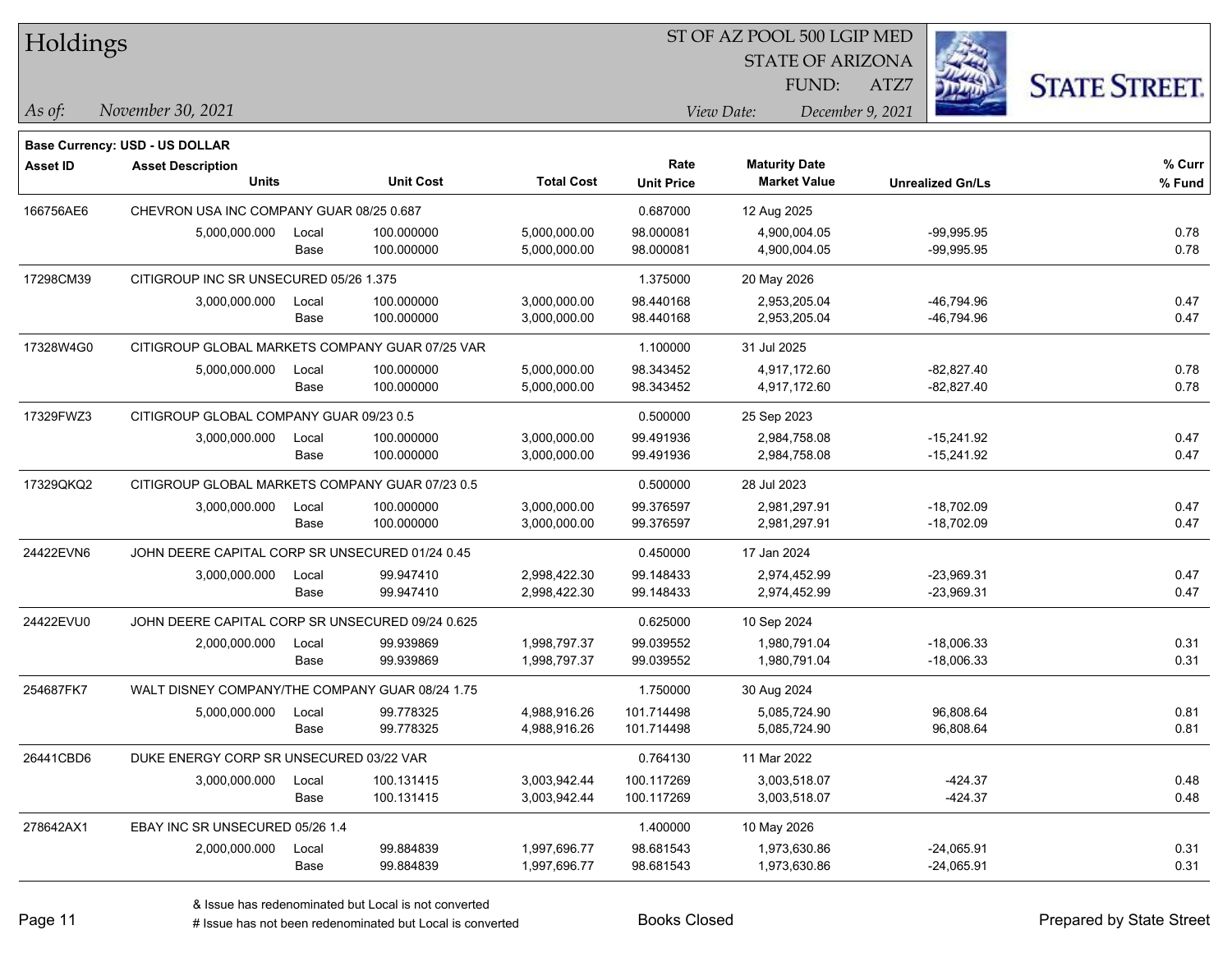| Holdings |
|----------|
|          |

STATE OF ARIZONA FUND:

ATZ7



*November 30, 2021 As of: View Date: December 9, 2021*

**Base Currency: USD - US DOLLAR**

| Asset ID       | <b>Asset Description</b><br><b>Units</b>           | <b>Unit Cost</b> | <b>Total Cost</b> | Rate<br><b>Unit Price</b> | <b>Maturity Date</b><br><b>Market Value</b> | <b>Unrealized Gn/Ls</b> | % Curr<br>% Fund |
|----------------|----------------------------------------------------|------------------|-------------------|---------------------------|---------------------------------------------|-------------------------|------------------|
| 30231GBC5      | EXXON MOBIL CORPORATION SR UNSECURED 08/24 2.019   |                  |                   | 2.019000                  | 16 Aug 2024                                 |                         |                  |
|                | 5,000,000.000<br>Local                             | 100.000000       | 5,000,000.00      | 102.499565                | 5,124,978.25                                | 124,978.25              | 0.81             |
|                | Base                                               | 100.000000       | 5,000,000.00      | 102.499565                | 5,124,978.25                                | 124,978.25              | 0.81             |
| 30303KAA4      | FRESB MULTIFAMILY MORTGAGE PAS FRESB 2017 SB35 A5F |                  |                   | 2.250000                  | 25 Jun 2022                                 |                         |                  |
|                | 602.753.350<br>Local                               | 100.000000       | 602,753.35        | 100.495790                | 605.741.74                                  | 2,988.39                | 0.10             |
| Original Face: | 5,126,000.000<br>Base                              | 100.000000       | 602,753.35        | 100.495790                | 605,741.74                                  | 2,988.39                | 0.10             |
| 3128M8RU0      | FED HM LN PC POOL G06499 FG 03/41 FIXED 4          |                  |                   | 4.000000                  | 01 Mar 2041                                 |                         |                  |
|                | 383,108.980<br>Local                               | 103.054102       | 394,809.52        | 110.035553                | 421,556.08                                  | 26,746.56               | 0.07             |
| Original Face: | 2,090,000.000<br>Base                              | 103.054102       | 394,809.52        | 110.035553                | 421,556.08                                  | 26,746.56               | 0.07             |
| 3128MMHX4      | FED HM LN PC POOL G18245 FG 03/23 FIXED 4.5        |                  |                   | 4.500000                  | 01 Mar 2023                                 |                         |                  |
|                | 531.500<br>Local                                   | 100.280339       | 532.99            | 104.189803                | 553.77                                      | 20.78                   | 0.00             |
| Original Face: | 250,000.000<br>Base                                | 100.280339       | 532.99            | 104.189803                | 553.77                                      | 20.78                   | 0.00             |
| 3128MMK36      | FED HM LN PC POOL G18313 FG 06/24 FIXED 4.5        |                  |                   | 4.500000                  | 01 Jun 2024                                 |                         |                  |
|                | 10,314.150<br>Local                                | 100.047411       | 10,319.04         | 104.446674                | 10,772.79                                   | 453.75                  | 0.00             |
| Original Face: | 1,000,000.000<br>Base                              | 100.047411       | 10,319.04         | 104.446674                | 10,772.79                                   | 453.75                  | 0.00             |
| 3128MMKJ1      | FED HM LN PC POOL G18296 FG 02/24 FIXED 4.5        |                  |                   | 4.500000                  | 01 Feb 2024                                 |                         |                  |
|                | 10,324.070<br>Local                                | 100.260072       | 10,350.92         | 104.315619                | 10,769.62                                   | 418.70                  | 0.00             |
| Original Face: | 2,206,300.000<br>Base                              | 100.260072       | 10,350.92         | 104.315619                | 10,769.62                                   | 418.70                  | 0.00             |
| 3128MMN33      | FED HM LN PC POOL G18409 FG 11/26 FIXED 3          |                  |                   | 3.000000                  | 01 Nov 2026                                 |                         |                  |
|                | 295,324.950<br>Local                               | 100.884693       | 297,937.67        | 104.825589                | 309,576.12                                  | 11,638.45               | 0.05             |
| Original Face: | 5,000,000.000<br>Base                              | 100.884693       | 297,937.67        | 104.825589                | 309,576.12                                  | 11,638.45               | 0.05             |
| 3128MMQT3      | FED HM LN PC POOL G18465 FG 05/28 FIXED 2.5        |                  |                   | 2.500000                  | 01 May 2028                                 |                         |                  |
|                | 888,222.200<br>Local                               | 101.408570       | 900,733.43        | 104.192881                | 925,464.30                                  | 24,730.87               | 0.15             |
| Original Face: | 5,000,000.000<br>Base                              | 101.408570       | 900,733.43        | 104.192881                | 925,464.30                                  | 24,730.87               | 0.15             |
| 3128PMY87      | FED HM LN PC POOL J09735 FG 06/24 FIXED 4.5        |                  |                   | 4.500000                  | 01 Jun 2024                                 |                         |                  |
|                | 10,816.910<br>Local                                | 100.481561       | 10,869.00         | 104.382031                | 11,290.91                                   | 421.91                  | 0.00             |
| Original Face: | 1,000,000.000<br>Base                              | 100.481561       | 10,869.00         | 104.382031                | 11,290.91                                   | 421.91                  | 0.00             |
| 3128PR3M9      | FED HM LN PC POOL J12604 FG 07/25 FIXED 4          |                  |                   | 4.000000                  | 01 Jul 2025                                 |                         |                  |
|                | 131,730.060<br>Local                               | 100.705663       | 132,659.63        | 105.715627                | 139,259.26                                  | 6,599.63                | 0.02             |
| Original Face: | 6,000,000.000<br>Base                              | 100.705663       | 132,659.63        | 105.715627                | 139,259.26                                  | 6,599.63                | 0.02             |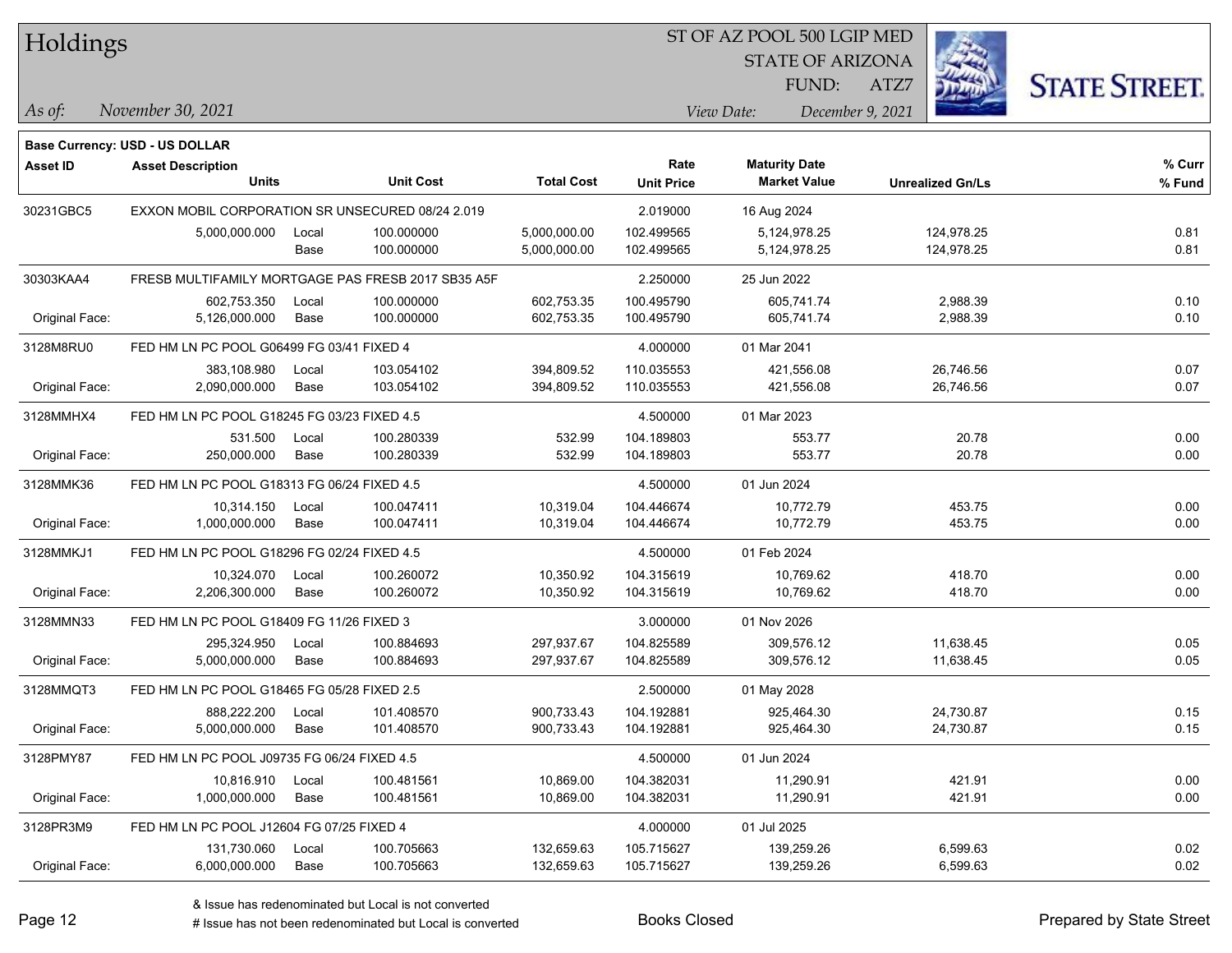| Holdings |
|----------|
|          |

STATE OF ARIZONA FUND:

ATZ7



*As of: View Date: December 9, 2021*

| As of: | November 30, 2021 |  |
|--------|-------------------|--|
|        |                   |  |

|                 | <b>Base Currency: USD - US DOLLAR</b>       |       |                  |                   |                           |                                             |                         |                  |
|-----------------|---------------------------------------------|-------|------------------|-------------------|---------------------------|---------------------------------------------|-------------------------|------------------|
| <b>Asset ID</b> | <b>Asset Description</b><br><b>Units</b>    |       | <b>Unit Cost</b> | <b>Total Cost</b> | Rate<br><b>Unit Price</b> | <b>Maturity Date</b><br><b>Market Value</b> | <b>Unrealized Gn/Ls</b> | % Curr<br>% Fund |
| 3128PSKA4       | FED HM LN PC POOL J12989 FG 09/25 FIXED 3.5 |       |                  |                   | 3.500000                  | 01 Sep 2025                                 |                         |                  |
|                 | 123,068.050                                 | Local | 100.945071       | 124,231.13        | 105.654935                | 130,027.47                                  | 5,796.34                | 0.02             |
| Original Face:  | 5,000,000.000                               | Base  | 100.945071       | 124,231.13        | 105.654935                | 130,027.47                                  | 5,796.34                | 0.02             |
| 31292LFA8       | FED HM LN PC POOL C03761 FG 02/42 FIXED 3.5 |       |                  |                   | 3.500000                  | 01 Feb 2042                                 |                         |                  |
|                 | 740,093.800                                 | Local | 103.389179       | 765,176.90        | 108.058530                | 799,734.48                                  | 34,557.58               | 0.13             |
| Original Face:  | 5,000,000.000                               | Base  | 103.389179       | 765,176.90        | 108.058530                | 799,734.48                                  | 34,557.58               | 0.13             |
| 312936EV5       | FED HM LN PC POOL A89148 FG 10/39 FIXED 4   |       |                  |                   | 4.000000                  | 01 Oct 2039                                 |                         |                  |
|                 | 671,235.020                                 | Local | 103.250423       | 693,053.00        | 110.038049                | 738,613.92                                  | 45,560.92               | 0.12             |
| Original Face:  | 5,700,000.000                               | Base  | 103.250423       | 693,053.00        | 110.038049                | 738,613.92                                  | 45,560.92               | 0.12             |
| 312944H79       | FED HM LN PC POOL A95654 FG 12/40 FIXED 4   |       |                  |                   | 4.000000                  | 01 Dec 2040                                 |                         |                  |
|                 | 259,814.060                                 | Local | 103.039578       | 267,711.31        | 109.526027                | 284,564.02                                  | 16,852.71               | 0.05             |
| Original Face:  | 2,000,000.000                               | Base  | 103.039578       | 267,711.31        | 109.526027                | 284,564.02                                  | 16,852.71               | 0.05             |
| 3130AKXZ4       | FEDERAL HOME LOAN BANK BONDS 02/26 0.62     |       |                  |                   | 0.620000                  | 26 Feb 2026                                 |                         |                  |
|                 | 3,000,000.000                               | Local | 100.000000       | 3,000,000.00      | 98.190777                 | 2,945,723.31                                | $-54,276.69$            | 0.47             |
|                 |                                             | Base  | 100.000000       | 3,000,000.00      | 98.190777                 | 2,945,723.31                                | $-54,276.69$            | 0.47             |
| 3130ALGJ7       | FEDERAL HOME LOAN BANK BONDS 03/26 1        |       |                  |                   | 1.000000                  | 23 Mar 2026                                 |                         |                  |
|                 | 2,925,000.000                               | Local | 100.000000       | 2,925,000.00      | 98.718620                 | 2,887,519.64                                | $-37,480.36$            | 0.46             |
|                 |                                             | Base  | 100.000000       | 2,925,000.00      | 98.718620                 | 2,887,519.64                                | $-37,480.36$            | 0.46             |
| 3130AP6R1       | FEDERAL HOME LOAN BANK BONDS 07/25 0.75     |       |                  |                   | 0.750000                  | 07 Jul 2025                                 |                         |                  |
|                 | 3,000,000.000                               | Local | 100.000000       | 3,000,000.00      | 98.760586                 | 2,962,817.58                                | $-37,182.42$            | 0.47             |
|                 |                                             | Base  | 100.000000       | 3,000,000.00      | 98.760586                 | 2,962,817.58                                | $-37,182.42$            | 0.47             |
| 3130APQQ1       | FEDERAL HOME LOAN BANK BONDS 05/24 0.8      |       |                  |                   | 0.800000                  | 15 May 2024                                 |                         |                  |
|                 | 3,000,000.000                               | Local | 100.000000       | 3,000,000.00      | 99.951881                 | 2,998,556.43                                | $-1,443.57$             | 0.48             |
|                 |                                             | Base  | 100.000000       | 3,000,000.00      | 99.951881                 | 2,998,556.43                                | $-1,443.57$             | 0.48             |
| 3133EL4W1       | FEDERAL FARM CREDIT BANK BONDS 08/25 0.61   |       |                  |                   | 0.610000                  | 25 Aug 2025                                 |                         |                  |
|                 | 3,000,000.000                               | Local | 100.000000       | 3,000,000.00      | 98.086221                 | 2,942,586.63                                | $-57,413.37$            | 0.47             |
|                 |                                             | Base  | 100.000000       | 3,000,000.00      | 98.086221                 | 2,942,586.63                                | $-57,413.37$            | 0.47             |
| 3133ELX33       | FEDERAL FARM CREDIT BANK BONDS 07/25 0.69   |       |                  |                   | 0.690000                  | 22 Jul 2025                                 |                         |                  |
|                 | 3,000,000.000                               | Local | 100.000000       | 3,000,000.00      | 98.633186                 | 2,958,995.58                                | $-41,004.42$            | 0.47             |
|                 |                                             | Base  | 100.000000       | 3,000,000.00      | 98.633186                 | 2,958,995.58                                | $-41,004.42$            | 0.47             |
|                 |                                             |       |                  |                   |                           |                                             |                         |                  |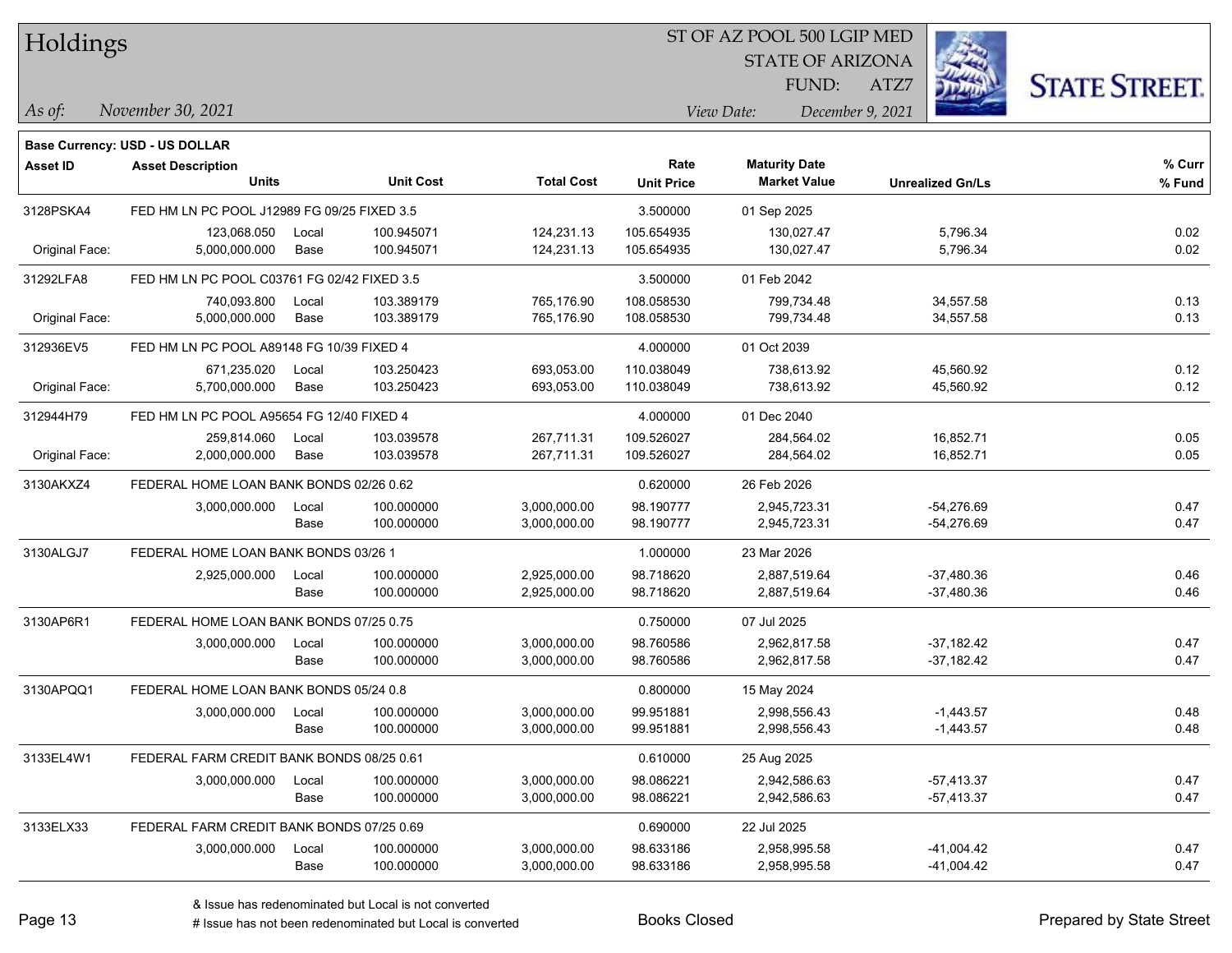| 1 IOIUIII 195   |                                             |               |                          |                              |                           |             | <b>STATE OF ARIZONA</b><br>FUND:            | ATZ7             |                              | <b>STATE STREET.</b> |
|-----------------|---------------------------------------------|---------------|--------------------------|------------------------------|---------------------------|-------------|---------------------------------------------|------------------|------------------------------|----------------------|
| As of:          | November 30, 2021                           |               |                          |                              |                           | View Date:  |                                             | December 9, 2021 |                              |                      |
|                 | Base Currency: USD - US DOLLAR              |               |                          |                              |                           |             |                                             |                  |                              |                      |
| <b>Asset ID</b> | <b>Asset Description</b><br><b>Units</b>    |               | <b>Unit Cost</b>         | <b>Total Cost</b>            | Rate<br><b>Unit Price</b> |             | <b>Maturity Date</b><br><b>Market Value</b> |                  | <b>Unrealized Gn/Ls</b>      | % Curr<br>% Fund     |
| 3133L8CR4       | FED HM LN PC POOL RC1880 FR 03/36 FIXED 1.5 |               |                          |                              | 1.500000                  | 01 Mar 2036 |                                             |                  |                              |                      |
| Original Face:  | 1,789,109.580<br>2,000,000.000              | Local<br>Base | 102.247106<br>102.247106 | 1,829,312.76<br>1,829,312.76 | 100.630166<br>100.630166  |             | 1,800,383.94<br>1,800,383.94                |                  | $-28,928.82$<br>$-28,928.82$ | 0.29<br>0.29         |
| 3134GVB31       | FREDDIE MAC NOTES 05/25 0.75                |               |                          |                              | 0.750000                  |             | 28 May 2025                                 |                  |                              |                      |
|                 | 3,000,000.000                               | Local<br>Base | 100.000000<br>100.000000 | 3,000,000.00<br>3,000,000.00 | 99.259408<br>99.259408    |             | 2,977,782.24<br>2,977,782.24                |                  | -22,217.76<br>$-22,217.76$   | 0.47<br>0.47         |
| 3134GWZV1       | FREDDIE MAC NOTES 10/25 0.65                |               |                          |                              | 0.650000                  | 22 Oct 2025 |                                             |                  |                              |                      |
|                 | 5,000,000.000                               | Local<br>Base | 100.000000<br>100.000000 | 5,000,000.00<br>5,000,000.00 | 98.094579<br>98.094579    |             | 4,904,728.95<br>4,904,728.95                |                  | $-95,271.05$<br>$-95,271.05$ | 0.78<br>0.78         |
| 3134GXHD9       | FREDDIE MAC NOTES 12/25 0.7                 |               |                          |                              | 0.700000                  |             | 23 Dec 2025                                 |                  |                              |                      |
|                 | 3,000,000.000                               | Local<br>Base | 100.000000<br>100.000000 | 3,000,000.00<br>3,000,000.00 | 98.053267<br>98.053267    |             | 2,941,598.01<br>2,941,598.01                |                  | $-58,401.99$<br>$-58,401.99$ | 0.47<br>0.47         |
| 3135G0U92       | <b>FANNIE MAE NOTES 01/22 2.625</b>         |               |                          |                              | 2.625000                  | 11 Jan 2022 |                                             |                  |                              |                      |
|                 | 2,000,000.000                               | Local<br>Base | 99.997306<br>99.997306   | 1,999,946.12<br>1,999,946.12 | 100.291014<br>100.291014  |             | 2,005,820.28<br>2,005,820.28                |                  | 5,874.16<br>5,874.16         | 0.32<br>0.32         |
| 3136ALSW2       | FANNIE MAE FNR 2014 68 MA                   |               |                          |                              | 3.000000                  |             | 25 Nov 2040                                 |                  |                              |                      |
| Original Face:  | 252,844.930<br>5,300,000.000                | Local<br>Base | 101.768001<br>101.768001 | 257,315.23<br>257,315.23     | 100.722150<br>100.722150  |             | 254,670.85<br>254,670.85                    |                  | $-2,644.38$<br>$-2,644.38$   | 0.04<br>0.04         |
| 3136B7L41       | FANNIE MAE FNR 2019 77 LV                   |               |                          |                              | 3.000000                  |             | 25 May 2031                                 |                  |                              |                      |
| Original Face:  | 843,731.960<br>3,000,000.000                | Local<br>Base | 102.503255<br>102.503255 | 864,852.72<br>864,852.72     | 100.338040<br>100.338040  |             | 846,584.11<br>846,584.11                    |                  | $-18,268.61$<br>$-18,268.61$ | 0.13<br>0.13         |
| 3136BBHC9       | FANNIE MAE FNR 2020 54 GY                   |               |                          |                              | 2.000000                  | 25 Jun 2044 |                                             |                  |                              |                      |
| Original Face:  | 1,962,702.430<br>3,000,000.000              | Local<br>Base | 102.537272<br>102.537272 | 2,012,501.52<br>2,012,501.52 | 101.649410<br>101.649410  |             | 1,995,075.44<br>1,995,075.44                |                  | $-17,426.08$<br>$-17,426.08$ | 0.32<br>0.32         |
| 3136BJK53       | FANNIE MAE FNR 2021 74 BA                   |               |                          |                              | 2.000000                  | 25 Jun 2050 |                                             |                  |                              |                      |
| Original Face:  | 2,975,958.630<br>3,000,000.000              | Local<br>Base | 101.761432<br>101.761432 | 3,028,378.12<br>3,028,378.12 | 99.603980<br>99.603980    |             | 2,964,173.24<br>2,964,173.24                |                  | $-64,204.88$<br>$-64,204.88$ | 0.47<br>0.47         |
| 3136G4D75       | FANNIE MAE NOTES 07/25 0.6                  |               |                          |                              | 0.600000                  | 29 Jul 2025 |                                             |                  |                              |                      |
|                 | 3,000,000.000                               | Local<br>Base | 100.000000<br>100.000000 | 3,000,000.00<br>3,000,000.00 | 98.281143<br>98.281143    |             | 2,948,434.29<br>2,948,434.29                |                  | $-51,565.71$<br>$-51,565.71$ | 0.47<br>0.47         |



## $H_0$ ldings

 $\overline{\phantom{a}}$ 

 $\overline{\phantom{a}}$ 

 $\overline{\phantom{a}}$ 

 $\overline{\phantom{a}}$ 

 $\overline{a}$ 

 $\overline{\phantom{0}}$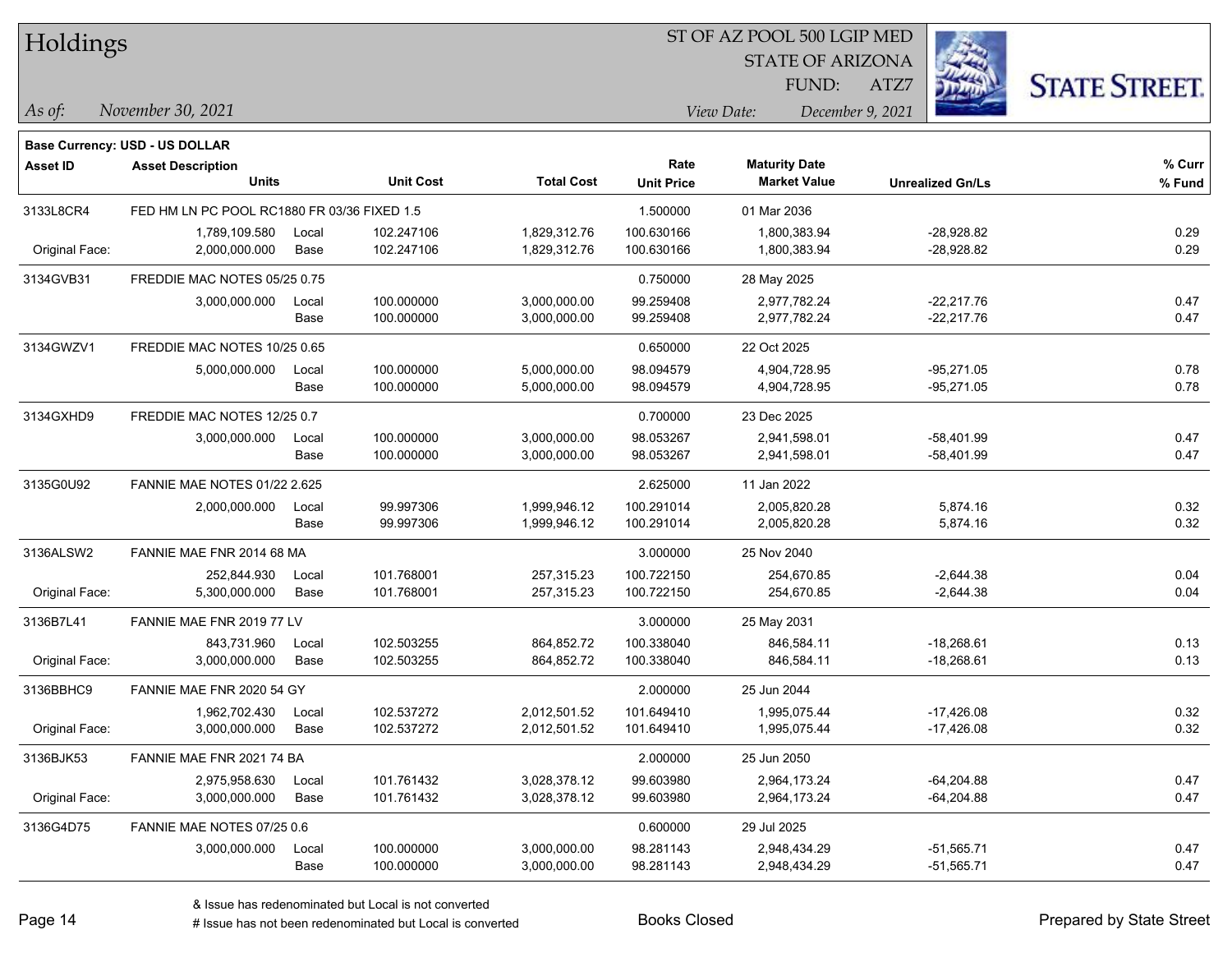| Holdings |
|----------|
|          |

STATE OF ARIZONA FUND:

ATZ7



*As of: View Date: December 9, 2021*

| As of: | November 30, 2021 |  |
|--------|-------------------|--|
|        |                   |  |

|                 | <b>Base Currency: USD - US DOLLAR</b>    |               |                          |                              |                           |                                             |                              |                  |
|-----------------|------------------------------------------|---------------|--------------------------|------------------------------|---------------------------|---------------------------------------------|------------------------------|------------------|
| <b>Asset ID</b> | <b>Asset Description</b><br><b>Units</b> |               | <b>Unit Cost</b>         | <b>Total Cost</b>            | Rate<br><b>Unit Price</b> | <b>Maturity Date</b><br><b>Market Value</b> | <b>Unrealized Gn/Ls</b>      | % Curr<br>% Fund |
| 3137BDYM2       | FREDDIE MAC FHR 4387 E                   |               |                          |                              | 2.000000                  | 15 Nov 2028                                 |                              |                  |
| Original Face:  | 1,569,180.270<br>8,190,000.000           | Local<br>Base | 99.841675<br>99.841675   | 1,566,695.86<br>1,566,695.86 | 101.879210<br>101.879210  | 1,598,668.46<br>1,598,668.46                | 31,972.60<br>31,972.60       | 0.25<br>0.25     |
| 3137BG5C9       | FREDDIE MAC FHR 4425 VL                  |               |                          |                              | 4.000000                  | 15 Mar 2026                                 |                              |                  |
| Original Face:  | 483,350.490<br>1,212,000.000             | Local<br>Base | 103.436004<br>103.436004 | 499,958.43<br>499,958.43     | 100.417710<br>100.417710  | 485,369.49<br>485,369.49                    | $-14,588.94$<br>$-14,588.94$ | 0.08<br>0.08     |
| 3137F8AW3       | FREDDIE MAC FHR 5058 BD                  |               |                          |                              | 3.000000                  | 25 Dec 2035                                 |                              |                  |
| Original Face:  | 817,975.560<br>2,000,000.000             | Local<br>Base | 102.474844<br>102.474844 | 838,219.18<br>838,219.18     | 101.276840<br>101.276840  | 828,419.80<br>828,419.80                    | $-9,799.38$<br>$-9,799.38$   | 0.13<br>0.13     |
| 3137FVUG5       | FREDDIE MAC FHR 5016 BA                  |               |                          |                              | 2.000000                  | 25 Sep 2044                                 |                              |                  |
| Original Face:  | 1,701,533.850<br>3,000,000.000           | Local<br>Base | 102.584822<br>102.584822 | 1,745,515.47<br>1,745,515.47 | 101.088550<br>101.088550  | 1,720,055.90<br>1,720,055.90                | $-25,459.57$<br>$-25,459.57$ | 0.27<br>0.27     |
| 3138MFUC9       | FNMA POOL AQ0578 FN 11/27 FIXED 2.5      |               |                          | 2.500000                     | 01 Nov 2027               |                                             |                              |                  |
| Original Face:  | 243,328.890<br>1,500,000.000             | Local<br>Base | 100.902203<br>100.902203 | 245,524.21<br>245,524.21     | 104.283808<br>104.283808  | 253,752.63<br>253,752.63                    | 8,228.42<br>8,228.42         | 0.04<br>0.04     |
| 31412QBF5       | FNMA POOL 931638 FN 07/39 FIXED 4.5      |               |                          |                              | 4.500000                  | 01 Jul 2039                                 |                              |                  |
| Original Face:  | 31,278.350<br>983,845.000                | Local<br>Base | 101.321521<br>101.321521 | 31,691.70<br>31,691.70       | 110.571796<br>110.571796  | 34,585.03<br>34,585.03                      | 2,893.33<br>2,893.33         | 0.01<br>0.01     |
| 31413MFY8       | FNMA POOL 949383 FN 08/22 FIXED 6        |               |                          |                              | 6.000000                  | 01 Aug 2022                                 |                              |                  |
| Original Face:  | 4,606.470<br>1,800,000.000               | Local<br>Base | 100.093564<br>100.093564 | 4,610.78<br>4,610.78         | 101.070308<br>101.070308  | 4,655.77<br>4,655.77                        | 44.99<br>44.99               | 0.00<br>0.00     |
| 31416XE97       | FNMA POOL AB1959 FN 12/40 FIXED 4        |               |                          |                              | 4.000000                  | 01 Dec 2040                                 |                              |                  |
| Original Face:  | 736,322.240<br>5,200,000.000             | Local<br>Base | 103.354971<br>103.354971 | 761,025.64<br>761,025.64     | 109.999511<br>109.999511  | 809,950.86<br>809,950.86                    | 48,925.22<br>48,925.22       | 0.13<br>0.13     |
| 31417AU98       | FNMA POOL AB4207 FN 01/27 FIXED 2.5      |               |                          |                              | 2.500000                  | 01 Jan 2027                                 |                              |                  |
| Original Face:  | 280,141.920<br>2,680,283.000             | Local<br>Base | 100.970358<br>100.970358 | 282,860.30<br>282,860.30     | 104.204280<br>104.204280  | 291,919.87<br>291,919.87                    | 9,059.57<br>9,059.57         | 0.05<br>0.05     |
| 31417CUR4       | FNMA POOL AB5991 FN 08/27 FIXED 2.5      |               |                          |                              | 2.500000                  | 01 Aug 2027                                 |                              |                  |
| Original Face:  | 2,114,571.450<br>15,000,000.000          | Local<br>Base | 101.496344<br>101.496344 | 2,146,212.71<br>2,146,212.71 | 104.146468<br>104.146468  | 2,202,251.48<br>2,202,251.48                | 56,038.77<br>56,038.77       | 0.35<br>0.35     |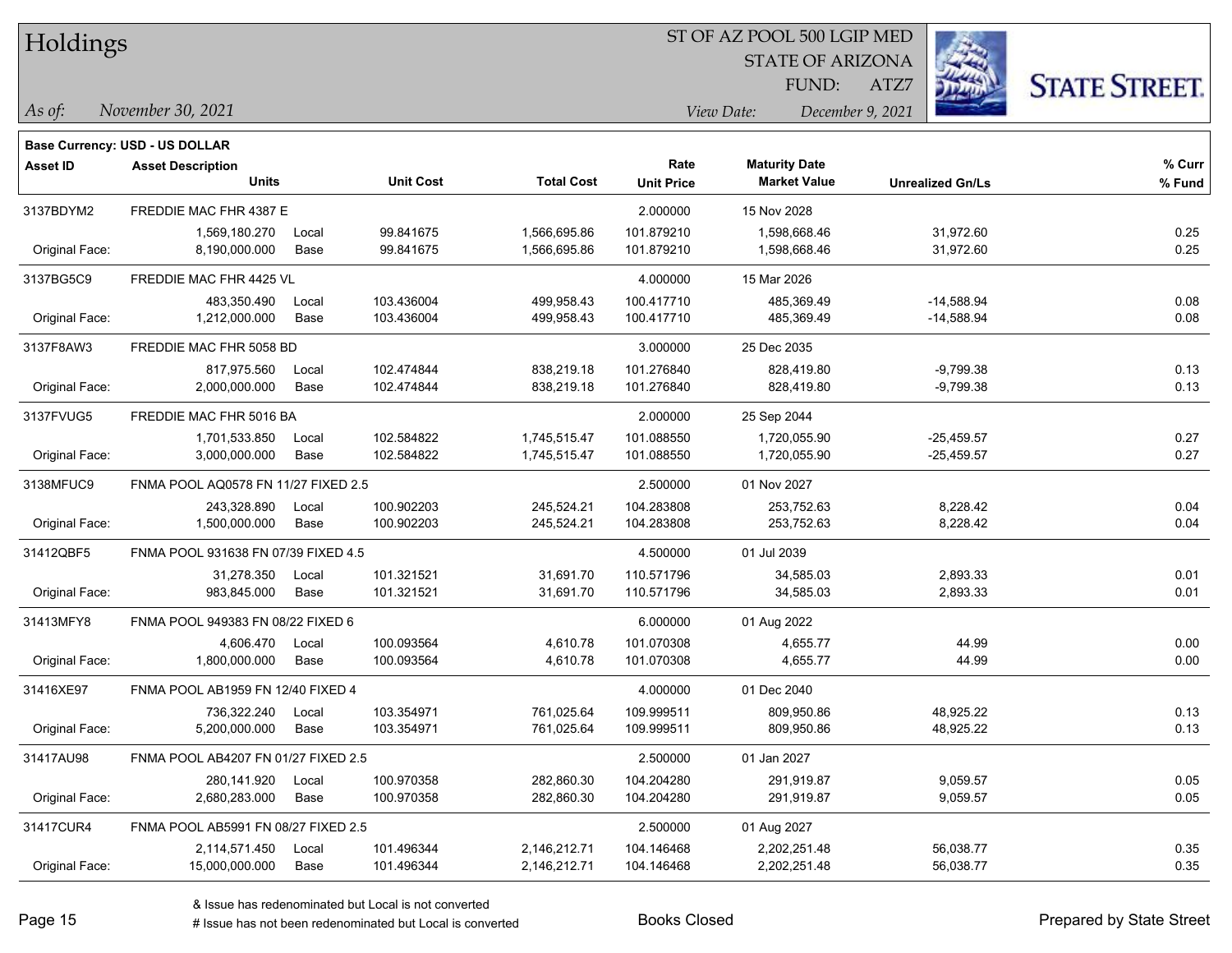|  | Holdings |
|--|----------|
|--|----------|

*As of: View Date: December 9, 2021*

STATE OF ARIZONA FUND:

ATZ7



| ls of: | November 30, 2021 |  |  |
|--------|-------------------|--|--|
|        |                   |  |  |

| % Curr<br>Rate<br><b>Maturity Date</b><br><b>Asset ID</b><br><b>Asset Description</b><br><b>Total Cost</b><br><b>Units</b><br><b>Unit Cost</b><br><b>Market Value</b><br><b>Unit Price</b><br><b>Unrealized Gn/Ls</b><br>% Fund<br>FNMA POOL AB9516 FN 05/28 FIXED 2.5<br>2.500000<br>31417GSE7<br>01 May 2028<br>104.153143<br>0.13<br>815,543.950<br>100.857818<br>822,539.83<br>849,414.66<br>26,874.83<br>Local<br>100.857818<br>822,539.83<br>104.153143<br>849,414.66<br>0.13<br>Original Face:<br>4,200,000.000<br>Base<br>26,874.83<br>31417SXR6<br>FNMA POOL AC6087 FN 11/24 FIXED 5<br>5.000000<br>01 Nov 2024<br>0.01<br>37,773.500<br>101.043906<br>38,167.82<br>103.544531<br>39,112.39<br>944.57<br>Local<br>0.01<br>1,500,000.000<br>101.043906<br>38,167.82<br>39,112.39<br>944.57<br>Original Face:<br>Base<br>103.544531<br>01 Jan 2025<br>FNMA POOL AC8650 FN 01/25 FIXED 4<br>4.000000<br>31417VTG8<br>105.638915<br>2,725.53<br>0.01<br>54,695.810<br>100.655845<br>55,054.53<br>57,780.06<br>Local<br>100.655845<br>2,725.53<br>0.01<br>Original Face:<br>3,200,000.000<br>Base<br>55,054.53<br>105.638915<br>57,780.06<br>31418ACU0<br>FNMA POOL MA0982 FN 02/27 FIXED 3.5<br>3.500000<br>01 Feb 2027<br>101.896666<br>61,071.41<br>0.01<br>59,934.650<br>105.745572<br>63,378.24<br>2,306.83<br>Local<br>0.01<br>Original Face:<br>765,534.000<br>Base<br>101.896666<br>61,071.41<br>105.745572<br>63,378.24<br>2,306.83<br>31418AHW1<br>FNMA POOL MA1144 FN 08/27 FIXED 2.5<br>2.500000<br>01 Aug 2027<br>0.09<br>101.493610<br>562,024.46<br>104.138546<br>553,753.540<br>576,670.88<br>14,646.42<br>Local<br>0.09<br>Original Face:<br>5,157,070.000<br>101.493610<br>562,024.46<br>104.138546<br>576,670.88<br>14,646.42<br>Base<br>31418RFS5<br>FNMA POOL AD3776 FN 03/25 FIXED 4.5<br>4.500000<br>01 Mar 2025<br>100.794450<br>0.01<br>63,199.700<br>63,701.79<br>104.655014<br>66,141.65<br>2,439.86<br>Local<br>0.01<br>5,000,000.000<br>100.794450<br>63,701.79<br>104.655014<br>66,141.65<br>2,439.86<br>Original Face:<br>Base<br>31419AJM0<br>FNMA POOL AE0267 FN 08/25 FIXED VAR<br>4.000000<br>01 Aug 2025<br>101.158351<br>105.715061<br>6,050.99<br>0.02<br>132,793.050<br>134,331.26<br>140.382.25<br>Local<br>5,000,000.000<br>101.158351<br>134,331.26<br>105.715061<br>140,382.25<br>6,050.99<br>0.02<br>Original Face:<br>Base<br>FNMA POOL AE0949 FN 02/41 FIXED VAR<br>4.000000<br>31419BBT1<br>01 Feb 2041<br>109.763389<br>0.03<br>179,093.560<br>103.164726<br>184,761.38<br>196,579.16<br>11,817.78<br>Local<br>0.03<br>103.164726<br>109.763389<br>196,579.16<br>Original Face:<br>2,000,000.000<br>Base<br>184,761.38<br>11,817.78<br>31419CZL0<br>FNMA POOL AE2546 FN 09/40 FIXED 4.5<br>4.500000<br>01 Sep 2040<br>108.835036<br>0.01<br>82,376.550<br>Local<br>103.005115<br>84,852.06<br>89,654.55<br>4,802.49<br>0.01<br>Original Face:<br>5,000,000.000<br>Base<br>103.005115<br>84,852.06<br>108.835036<br>89,654.55<br>4,802.49<br>31419JM47<br>FNMA POOL AE7578 FN 11/40 FIXED 4.5<br>4.500000<br>01 Nov 2040<br>110.960581<br>1,286,765.68<br>0.20<br>1,159,660.190<br>105.953297<br>1,228,698.21<br>58,067.47<br>Local<br>105.953297<br>0.20<br>Original Face:<br>14,750,000.000<br>Base<br>1,228,698.21<br>110.960581<br>1,286,765.68<br>58,067.47 | <b>Base Currency: USD - US DOLLAR</b> |  |  |  |  |  |
|---------------------------------------------------------------------------------------------------------------------------------------------------------------------------------------------------------------------------------------------------------------------------------------------------------------------------------------------------------------------------------------------------------------------------------------------------------------------------------------------------------------------------------------------------------------------------------------------------------------------------------------------------------------------------------------------------------------------------------------------------------------------------------------------------------------------------------------------------------------------------------------------------------------------------------------------------------------------------------------------------------------------------------------------------------------------------------------------------------------------------------------------------------------------------------------------------------------------------------------------------------------------------------------------------------------------------------------------------------------------------------------------------------------------------------------------------------------------------------------------------------------------------------------------------------------------------------------------------------------------------------------------------------------------------------------------------------------------------------------------------------------------------------------------------------------------------------------------------------------------------------------------------------------------------------------------------------------------------------------------------------------------------------------------------------------------------------------------------------------------------------------------------------------------------------------------------------------------------------------------------------------------------------------------------------------------------------------------------------------------------------------------------------------------------------------------------------------------------------------------------------------------------------------------------------------------------------------------------------------------------------------------------------------------------------------------------------------------------------------------------------------------------------------------------------------------------------------------------------------------------------------------------------------------------------------------------------------------------------------------------------------------------------------------------------------------------------------------------------------------------------------------------------------------------------------------------------------------------------------------------------------------------------------------------------------------|---------------------------------------|--|--|--|--|--|
|                                                                                                                                                                                                                                                                                                                                                                                                                                                                                                                                                                                                                                                                                                                                                                                                                                                                                                                                                                                                                                                                                                                                                                                                                                                                                                                                                                                                                                                                                                                                                                                                                                                                                                                                                                                                                                                                                                                                                                                                                                                                                                                                                                                                                                                                                                                                                                                                                                                                                                                                                                                                                                                                                                                                                                                                                                                                                                                                                                                                                                                                                                                                                                                                                                                                                                                     |                                       |  |  |  |  |  |
|                                                                                                                                                                                                                                                                                                                                                                                                                                                                                                                                                                                                                                                                                                                                                                                                                                                                                                                                                                                                                                                                                                                                                                                                                                                                                                                                                                                                                                                                                                                                                                                                                                                                                                                                                                                                                                                                                                                                                                                                                                                                                                                                                                                                                                                                                                                                                                                                                                                                                                                                                                                                                                                                                                                                                                                                                                                                                                                                                                                                                                                                                                                                                                                                                                                                                                                     |                                       |  |  |  |  |  |
|                                                                                                                                                                                                                                                                                                                                                                                                                                                                                                                                                                                                                                                                                                                                                                                                                                                                                                                                                                                                                                                                                                                                                                                                                                                                                                                                                                                                                                                                                                                                                                                                                                                                                                                                                                                                                                                                                                                                                                                                                                                                                                                                                                                                                                                                                                                                                                                                                                                                                                                                                                                                                                                                                                                                                                                                                                                                                                                                                                                                                                                                                                                                                                                                                                                                                                                     |                                       |  |  |  |  |  |
|                                                                                                                                                                                                                                                                                                                                                                                                                                                                                                                                                                                                                                                                                                                                                                                                                                                                                                                                                                                                                                                                                                                                                                                                                                                                                                                                                                                                                                                                                                                                                                                                                                                                                                                                                                                                                                                                                                                                                                                                                                                                                                                                                                                                                                                                                                                                                                                                                                                                                                                                                                                                                                                                                                                                                                                                                                                                                                                                                                                                                                                                                                                                                                                                                                                                                                                     |                                       |  |  |  |  |  |
|                                                                                                                                                                                                                                                                                                                                                                                                                                                                                                                                                                                                                                                                                                                                                                                                                                                                                                                                                                                                                                                                                                                                                                                                                                                                                                                                                                                                                                                                                                                                                                                                                                                                                                                                                                                                                                                                                                                                                                                                                                                                                                                                                                                                                                                                                                                                                                                                                                                                                                                                                                                                                                                                                                                                                                                                                                                                                                                                                                                                                                                                                                                                                                                                                                                                                                                     |                                       |  |  |  |  |  |
|                                                                                                                                                                                                                                                                                                                                                                                                                                                                                                                                                                                                                                                                                                                                                                                                                                                                                                                                                                                                                                                                                                                                                                                                                                                                                                                                                                                                                                                                                                                                                                                                                                                                                                                                                                                                                                                                                                                                                                                                                                                                                                                                                                                                                                                                                                                                                                                                                                                                                                                                                                                                                                                                                                                                                                                                                                                                                                                                                                                                                                                                                                                                                                                                                                                                                                                     |                                       |  |  |  |  |  |
|                                                                                                                                                                                                                                                                                                                                                                                                                                                                                                                                                                                                                                                                                                                                                                                                                                                                                                                                                                                                                                                                                                                                                                                                                                                                                                                                                                                                                                                                                                                                                                                                                                                                                                                                                                                                                                                                                                                                                                                                                                                                                                                                                                                                                                                                                                                                                                                                                                                                                                                                                                                                                                                                                                                                                                                                                                                                                                                                                                                                                                                                                                                                                                                                                                                                                                                     |                                       |  |  |  |  |  |
|                                                                                                                                                                                                                                                                                                                                                                                                                                                                                                                                                                                                                                                                                                                                                                                                                                                                                                                                                                                                                                                                                                                                                                                                                                                                                                                                                                                                                                                                                                                                                                                                                                                                                                                                                                                                                                                                                                                                                                                                                                                                                                                                                                                                                                                                                                                                                                                                                                                                                                                                                                                                                                                                                                                                                                                                                                                                                                                                                                                                                                                                                                                                                                                                                                                                                                                     |                                       |  |  |  |  |  |
|                                                                                                                                                                                                                                                                                                                                                                                                                                                                                                                                                                                                                                                                                                                                                                                                                                                                                                                                                                                                                                                                                                                                                                                                                                                                                                                                                                                                                                                                                                                                                                                                                                                                                                                                                                                                                                                                                                                                                                                                                                                                                                                                                                                                                                                                                                                                                                                                                                                                                                                                                                                                                                                                                                                                                                                                                                                                                                                                                                                                                                                                                                                                                                                                                                                                                                                     |                                       |  |  |  |  |  |
|                                                                                                                                                                                                                                                                                                                                                                                                                                                                                                                                                                                                                                                                                                                                                                                                                                                                                                                                                                                                                                                                                                                                                                                                                                                                                                                                                                                                                                                                                                                                                                                                                                                                                                                                                                                                                                                                                                                                                                                                                                                                                                                                                                                                                                                                                                                                                                                                                                                                                                                                                                                                                                                                                                                                                                                                                                                                                                                                                                                                                                                                                                                                                                                                                                                                                                                     |                                       |  |  |  |  |  |
|                                                                                                                                                                                                                                                                                                                                                                                                                                                                                                                                                                                                                                                                                                                                                                                                                                                                                                                                                                                                                                                                                                                                                                                                                                                                                                                                                                                                                                                                                                                                                                                                                                                                                                                                                                                                                                                                                                                                                                                                                                                                                                                                                                                                                                                                                                                                                                                                                                                                                                                                                                                                                                                                                                                                                                                                                                                                                                                                                                                                                                                                                                                                                                                                                                                                                                                     |                                       |  |  |  |  |  |
|                                                                                                                                                                                                                                                                                                                                                                                                                                                                                                                                                                                                                                                                                                                                                                                                                                                                                                                                                                                                                                                                                                                                                                                                                                                                                                                                                                                                                                                                                                                                                                                                                                                                                                                                                                                                                                                                                                                                                                                                                                                                                                                                                                                                                                                                                                                                                                                                                                                                                                                                                                                                                                                                                                                                                                                                                                                                                                                                                                                                                                                                                                                                                                                                                                                                                                                     |                                       |  |  |  |  |  |
|                                                                                                                                                                                                                                                                                                                                                                                                                                                                                                                                                                                                                                                                                                                                                                                                                                                                                                                                                                                                                                                                                                                                                                                                                                                                                                                                                                                                                                                                                                                                                                                                                                                                                                                                                                                                                                                                                                                                                                                                                                                                                                                                                                                                                                                                                                                                                                                                                                                                                                                                                                                                                                                                                                                                                                                                                                                                                                                                                                                                                                                                                                                                                                                                                                                                                                                     |                                       |  |  |  |  |  |
|                                                                                                                                                                                                                                                                                                                                                                                                                                                                                                                                                                                                                                                                                                                                                                                                                                                                                                                                                                                                                                                                                                                                                                                                                                                                                                                                                                                                                                                                                                                                                                                                                                                                                                                                                                                                                                                                                                                                                                                                                                                                                                                                                                                                                                                                                                                                                                                                                                                                                                                                                                                                                                                                                                                                                                                                                                                                                                                                                                                                                                                                                                                                                                                                                                                                                                                     |                                       |  |  |  |  |  |
|                                                                                                                                                                                                                                                                                                                                                                                                                                                                                                                                                                                                                                                                                                                                                                                                                                                                                                                                                                                                                                                                                                                                                                                                                                                                                                                                                                                                                                                                                                                                                                                                                                                                                                                                                                                                                                                                                                                                                                                                                                                                                                                                                                                                                                                                                                                                                                                                                                                                                                                                                                                                                                                                                                                                                                                                                                                                                                                                                                                                                                                                                                                                                                                                                                                                                                                     |                                       |  |  |  |  |  |
|                                                                                                                                                                                                                                                                                                                                                                                                                                                                                                                                                                                                                                                                                                                                                                                                                                                                                                                                                                                                                                                                                                                                                                                                                                                                                                                                                                                                                                                                                                                                                                                                                                                                                                                                                                                                                                                                                                                                                                                                                                                                                                                                                                                                                                                                                                                                                                                                                                                                                                                                                                                                                                                                                                                                                                                                                                                                                                                                                                                                                                                                                                                                                                                                                                                                                                                     |                                       |  |  |  |  |  |
|                                                                                                                                                                                                                                                                                                                                                                                                                                                                                                                                                                                                                                                                                                                                                                                                                                                                                                                                                                                                                                                                                                                                                                                                                                                                                                                                                                                                                                                                                                                                                                                                                                                                                                                                                                                                                                                                                                                                                                                                                                                                                                                                                                                                                                                                                                                                                                                                                                                                                                                                                                                                                                                                                                                                                                                                                                                                                                                                                                                                                                                                                                                                                                                                                                                                                                                     |                                       |  |  |  |  |  |
|                                                                                                                                                                                                                                                                                                                                                                                                                                                                                                                                                                                                                                                                                                                                                                                                                                                                                                                                                                                                                                                                                                                                                                                                                                                                                                                                                                                                                                                                                                                                                                                                                                                                                                                                                                                                                                                                                                                                                                                                                                                                                                                                                                                                                                                                                                                                                                                                                                                                                                                                                                                                                                                                                                                                                                                                                                                                                                                                                                                                                                                                                                                                                                                                                                                                                                                     |                                       |  |  |  |  |  |
|                                                                                                                                                                                                                                                                                                                                                                                                                                                                                                                                                                                                                                                                                                                                                                                                                                                                                                                                                                                                                                                                                                                                                                                                                                                                                                                                                                                                                                                                                                                                                                                                                                                                                                                                                                                                                                                                                                                                                                                                                                                                                                                                                                                                                                                                                                                                                                                                                                                                                                                                                                                                                                                                                                                                                                                                                                                                                                                                                                                                                                                                                                                                                                                                                                                                                                                     |                                       |  |  |  |  |  |
|                                                                                                                                                                                                                                                                                                                                                                                                                                                                                                                                                                                                                                                                                                                                                                                                                                                                                                                                                                                                                                                                                                                                                                                                                                                                                                                                                                                                                                                                                                                                                                                                                                                                                                                                                                                                                                                                                                                                                                                                                                                                                                                                                                                                                                                                                                                                                                                                                                                                                                                                                                                                                                                                                                                                                                                                                                                                                                                                                                                                                                                                                                                                                                                                                                                                                                                     |                                       |  |  |  |  |  |
|                                                                                                                                                                                                                                                                                                                                                                                                                                                                                                                                                                                                                                                                                                                                                                                                                                                                                                                                                                                                                                                                                                                                                                                                                                                                                                                                                                                                                                                                                                                                                                                                                                                                                                                                                                                                                                                                                                                                                                                                                                                                                                                                                                                                                                                                                                                                                                                                                                                                                                                                                                                                                                                                                                                                                                                                                                                                                                                                                                                                                                                                                                                                                                                                                                                                                                                     |                                       |  |  |  |  |  |
|                                                                                                                                                                                                                                                                                                                                                                                                                                                                                                                                                                                                                                                                                                                                                                                                                                                                                                                                                                                                                                                                                                                                                                                                                                                                                                                                                                                                                                                                                                                                                                                                                                                                                                                                                                                                                                                                                                                                                                                                                                                                                                                                                                                                                                                                                                                                                                                                                                                                                                                                                                                                                                                                                                                                                                                                                                                                                                                                                                                                                                                                                                                                                                                                                                                                                                                     |                                       |  |  |  |  |  |
|                                                                                                                                                                                                                                                                                                                                                                                                                                                                                                                                                                                                                                                                                                                                                                                                                                                                                                                                                                                                                                                                                                                                                                                                                                                                                                                                                                                                                                                                                                                                                                                                                                                                                                                                                                                                                                                                                                                                                                                                                                                                                                                                                                                                                                                                                                                                                                                                                                                                                                                                                                                                                                                                                                                                                                                                                                                                                                                                                                                                                                                                                                                                                                                                                                                                                                                     |                                       |  |  |  |  |  |
|                                                                                                                                                                                                                                                                                                                                                                                                                                                                                                                                                                                                                                                                                                                                                                                                                                                                                                                                                                                                                                                                                                                                                                                                                                                                                                                                                                                                                                                                                                                                                                                                                                                                                                                                                                                                                                                                                                                                                                                                                                                                                                                                                                                                                                                                                                                                                                                                                                                                                                                                                                                                                                                                                                                                                                                                                                                                                                                                                                                                                                                                                                                                                                                                                                                                                                                     |                                       |  |  |  |  |  |
|                                                                                                                                                                                                                                                                                                                                                                                                                                                                                                                                                                                                                                                                                                                                                                                                                                                                                                                                                                                                                                                                                                                                                                                                                                                                                                                                                                                                                                                                                                                                                                                                                                                                                                                                                                                                                                                                                                                                                                                                                                                                                                                                                                                                                                                                                                                                                                                                                                                                                                                                                                                                                                                                                                                                                                                                                                                                                                                                                                                                                                                                                                                                                                                                                                                                                                                     |                                       |  |  |  |  |  |
|                                                                                                                                                                                                                                                                                                                                                                                                                                                                                                                                                                                                                                                                                                                                                                                                                                                                                                                                                                                                                                                                                                                                                                                                                                                                                                                                                                                                                                                                                                                                                                                                                                                                                                                                                                                                                                                                                                                                                                                                                                                                                                                                                                                                                                                                                                                                                                                                                                                                                                                                                                                                                                                                                                                                                                                                                                                                                                                                                                                                                                                                                                                                                                                                                                                                                                                     |                                       |  |  |  |  |  |
|                                                                                                                                                                                                                                                                                                                                                                                                                                                                                                                                                                                                                                                                                                                                                                                                                                                                                                                                                                                                                                                                                                                                                                                                                                                                                                                                                                                                                                                                                                                                                                                                                                                                                                                                                                                                                                                                                                                                                                                                                                                                                                                                                                                                                                                                                                                                                                                                                                                                                                                                                                                                                                                                                                                                                                                                                                                                                                                                                                                                                                                                                                                                                                                                                                                                                                                     |                                       |  |  |  |  |  |
|                                                                                                                                                                                                                                                                                                                                                                                                                                                                                                                                                                                                                                                                                                                                                                                                                                                                                                                                                                                                                                                                                                                                                                                                                                                                                                                                                                                                                                                                                                                                                                                                                                                                                                                                                                                                                                                                                                                                                                                                                                                                                                                                                                                                                                                                                                                                                                                                                                                                                                                                                                                                                                                                                                                                                                                                                                                                                                                                                                                                                                                                                                                                                                                                                                                                                                                     |                                       |  |  |  |  |  |
|                                                                                                                                                                                                                                                                                                                                                                                                                                                                                                                                                                                                                                                                                                                                                                                                                                                                                                                                                                                                                                                                                                                                                                                                                                                                                                                                                                                                                                                                                                                                                                                                                                                                                                                                                                                                                                                                                                                                                                                                                                                                                                                                                                                                                                                                                                                                                                                                                                                                                                                                                                                                                                                                                                                                                                                                                                                                                                                                                                                                                                                                                                                                                                                                                                                                                                                     |                                       |  |  |  |  |  |
|                                                                                                                                                                                                                                                                                                                                                                                                                                                                                                                                                                                                                                                                                                                                                                                                                                                                                                                                                                                                                                                                                                                                                                                                                                                                                                                                                                                                                                                                                                                                                                                                                                                                                                                                                                                                                                                                                                                                                                                                                                                                                                                                                                                                                                                                                                                                                                                                                                                                                                                                                                                                                                                                                                                                                                                                                                                                                                                                                                                                                                                                                                                                                                                                                                                                                                                     |                                       |  |  |  |  |  |
|                                                                                                                                                                                                                                                                                                                                                                                                                                                                                                                                                                                                                                                                                                                                                                                                                                                                                                                                                                                                                                                                                                                                                                                                                                                                                                                                                                                                                                                                                                                                                                                                                                                                                                                                                                                                                                                                                                                                                                                                                                                                                                                                                                                                                                                                                                                                                                                                                                                                                                                                                                                                                                                                                                                                                                                                                                                                                                                                                                                                                                                                                                                                                                                                                                                                                                                     |                                       |  |  |  |  |  |
|                                                                                                                                                                                                                                                                                                                                                                                                                                                                                                                                                                                                                                                                                                                                                                                                                                                                                                                                                                                                                                                                                                                                                                                                                                                                                                                                                                                                                                                                                                                                                                                                                                                                                                                                                                                                                                                                                                                                                                                                                                                                                                                                                                                                                                                                                                                                                                                                                                                                                                                                                                                                                                                                                                                                                                                                                                                                                                                                                                                                                                                                                                                                                                                                                                                                                                                     |                                       |  |  |  |  |  |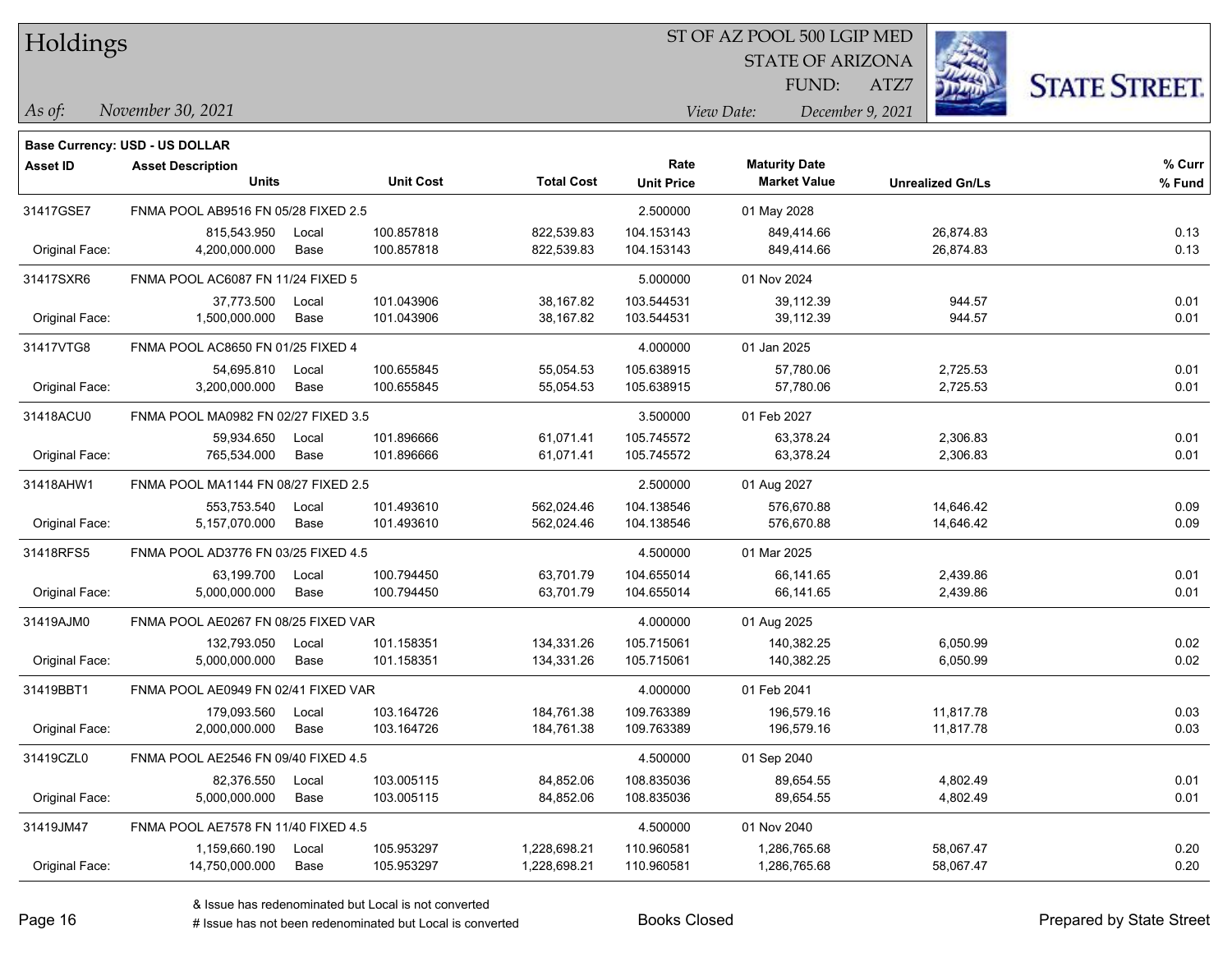| Holdings        |                                                 |       |                  |                   |                   | ST OF AZ POOL 500 LGIP MED |                         |                      |
|-----------------|-------------------------------------------------|-------|------------------|-------------------|-------------------|----------------------------|-------------------------|----------------------|
|                 |                                                 |       |                  |                   |                   | <b>STATE OF ARIZONA</b>    |                         |                      |
|                 |                                                 |       |                  |                   |                   | FUND:                      | ATZ7                    | <b>STATE STREET.</b> |
| As of:          | November 30, 2021                               |       |                  |                   |                   | View Date:                 | December 9, 2021        |                      |
|                 |                                                 |       |                  |                   |                   |                            |                         |                      |
|                 | <b>Base Currency: USD - US DOLLAR</b>           |       |                  |                   | Rate              | <b>Maturity Date</b>       |                         | % Curr               |
| <b>Asset ID</b> | <b>Asset Description</b><br><b>Units</b>        |       | <b>Unit Cost</b> | <b>Total Cost</b> | <b>Unit Price</b> | <b>Market Value</b>        | <b>Unrealized Gn/Ls</b> | % Fund               |
| 31419KU78       | FNMA POOL AE8705 FN 11/25 FIXED 3               |       |                  |                   | 3.000000          | 01 Nov 2025                |                         |                      |
|                 | 78,493.500                                      | Local | 100.673279       | 79,021.98         | 104.705584        | 82,187.08                  | 3,165.10                | 0.01                 |
| Original Face:  | 2,000,000.000                                   | Base  | 100.673279       | 79,021.98         | 104.705584        | 82,187.08                  | 3,165.10                | 0.01                 |
| 341081GD3       | FLORIDA POWER + LIGHT CO SR UNSECURED 05/23 VAR |       |                  |                   | 0.300000          | 10 May 2023                |                         |                      |
|                 | 3,000,000.000                                   | Local | 100.000000       | 3,000,000.00      | 99.936100         | 2,998,083.00               | $-1,917.00$             | 0.48                 |
|                 |                                                 | Base  | 100.000000       | 3,000,000.00      | 99.936100         | 2,998,083.00               | $-1,917.00$             | 0.48                 |
| 38141GXZ2       | GOLDMAN SACHS GROUP INC SR UNSECURED 03/24 VAR  |       |                  |                   | 0.673000          | 08 Mar 2024                |                         |                      |
|                 | 3,000,000.000                                   | Local | 100.000000       | 3,000,000.00      | 99.664468         | 2,989,934.04               | $-10,065.96$            | 0.47                 |
|                 |                                                 | Base  | 100.000000       | 3,000,000.00      | 99.664468         | 2,989,934.04               | $-10,065.96$            | 0.47                 |
| 38150AEH4       | GOLDMAN SACHS GROUP INC SR UNSECURED 11/25 VAR  |       |                  |                   | 0.800000          | 24 Nov 2025                |                         |                      |
|                 | 3,000,000.000                                   | Local | 100.000000       | 3,000,000.00      | 97.681076         | 2,930,432.28               | $-69,567.72$            | 0.46                 |
|                 |                                                 | Base  | 100.000000       | 3,000,000.00      | 97.681076         | 2,930,432.28               | $-69,567.72$            | 0.46                 |
| 38150AFG5       | GOLDMAN SACHS GROUP INC SR UNSECURED 04/26 VAR  |       |                  |                   | 1.350000          | 30 Apr 2026                |                         |                      |
|                 | 3,000,000.000                                   | Local | 100.000000       | 3,000,000.00      | 97.871860         | 2,936,155.80               | $-63,844.20$            | 0.47                 |
|                 |                                                 | Base  | 100.000000       | 3,000,000.00      | 97.871860         | 2,936,155.80               | $-63,844.20$            | 0.47                 |
| 38150AG82       | GOLDMAN SACHS GROUP INC SR UNSECURED 06/26 1.4  |       |                  |                   | 1.400000          | 16 Jun 2026                |                         |                      |
|                 | 3,000,000.000                                   | Local | 100.000000       | 3,000,000.00      | 98.084778         | 2,942,543.34               | $-57,456.66$            | 0.47                 |
|                 |                                                 | Base  | 100.000000       | 3,000,000.00      | 98.084778         | 2,942,543.34               | $-57,456.66$            | 0.47                 |
| 38150AHZ1       | GOLDMAN SACHS GROUP INC SR UNSECURED 10/24 1    |       |                  |                   | 1.000000          | 07 Oct 2024                |                         |                      |
|                 | 3,000,000.000                                   | Local | 99.915068        | 2,997,452.05      | 98.763570         | 2,962,907.10               | $-34,544.95$            | 0.47                 |
|                 |                                                 | Base  | 99.915068        | 2,997,452.05      | 98.763570         | 2,962,907.10               | $-34,544.95$            | 0.47                 |
| 38150AJH9       | GOLDMAN SACHS GROUP INC SR UNSECURED 11/23 1    |       |                  |                   | 1.000000          | 15 Nov 2023                |                         |                      |
|                 | 5,000,000.000                                   | Local | 100.000000       | 5,000,000.00      | 99.643482         | 4,982,174.10               | $-17,825.90$            | 0.79                 |
|                 |                                                 | Base  | 100.000000       | 5,000,000.00      | 99.643482         | 4,982,174.10               | $-17,825.90$            | 0.79                 |
| 38378KBF5       | GOVERNMENT NATIONAL MORTGAGE A GNR 2013 30 A    |       |                  |                   | 1.500000          | 16 May 2042                |                         |                      |
|                 | 753,053.320                                     | Local | 98.967596        | 745,278.77        | 100.356590        | 755,738.63                 | 10,459.86               | 0.12                 |
| Original Face:  | 4,000,000.000                                   | Base  | 98.967596        | 745,278.77        | 100.356590        | 755,738.63                 | 10,459.86               | 0.12                 |
| 38378KDJ5       | GOVERNMENT NATIONAL MORTGAGE A GNR 2013 46 AB   |       |                  |                   | 1.723000          | 16 Aug 2042                |                         |                      |
|                 | 188,247.990                                     | Local | 99.218860        | 186,777.51        | 100.495380        | 189,180.53                 | 2,403.02                | 0.03                 |
| Original Face:  | 1,900,000.000                                   | Base  | 99.218860        | 186,777.51        | 100.495380        | 189,180.53                 | 2,403.02                | 0.03                 |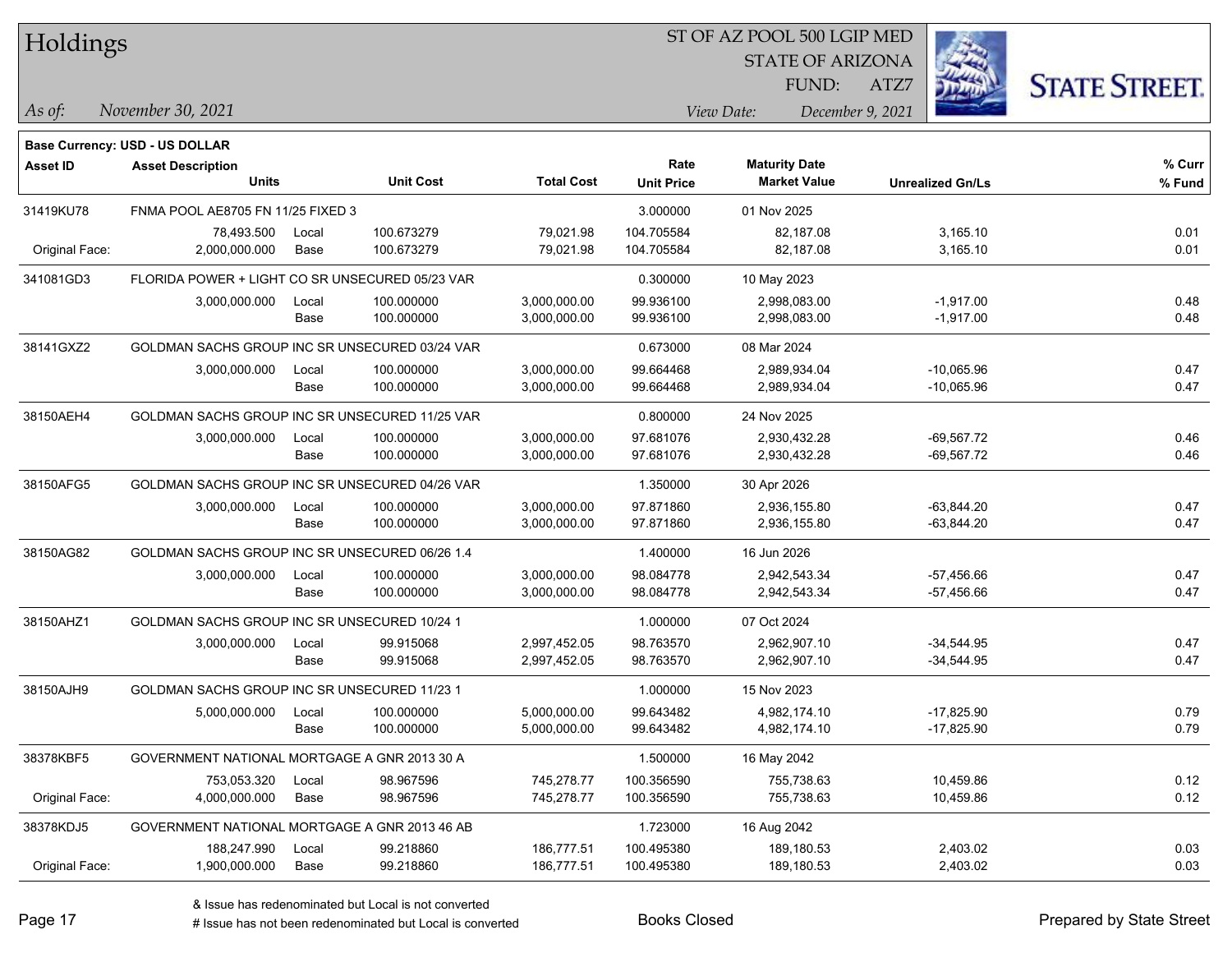| Holdings |
|----------|
|          |

STATE OF ARIZONA FUND:

ATZ7



*November 30, 2021 As of: View Date: December 9, 2021*

|                 | Base Currency: USD - US DOLLAR                 |       |                  |                   |                           |                                             |                         |                  |
|-----------------|------------------------------------------------|-------|------------------|-------------------|---------------------------|---------------------------------------------|-------------------------|------------------|
| <b>Asset ID</b> | <b>Asset Description</b><br><b>Units</b>       |       | <b>Unit Cost</b> | <b>Total Cost</b> | Rate<br><b>Unit Price</b> | <b>Maturity Date</b><br><b>Market Value</b> | <b>Unrealized Gn/Ls</b> | % Curr<br>% Fund |
| 38379KTC2       | GOVERNMENT NATIONAL MORTGAGE A GNR 2015 85 AF  |       |                  |                   | 2.400000                  | 16 May 2044                                 |                         |                  |
|                 | 460.035.130                                    | Local | 99.601050        | 458,199.82        | 100.754450                | 463,505.87                                  | 5,306.05                | 0.07             |
| Original Face:  | 3,050,000.000                                  | Base  | 99.601050        | 458,199.82        | 100.754450                | 463,505.87                                  | 5,306.05                | 0.07             |
| 38379U5P7       | GOVERNMENT NATIONAL MORTGAGE A GNR 2017 20 AG  |       |                  |                   | 2.000000                  | 16 Aug 2048                                 |                         |                  |
|                 | 1,162,891.560                                  | Local | 99.362972        | 1,155,483.62      | 100.805150                | 1,172,254.58                                | 16,770.96               | 0.19             |
| Original Face:  | 3,000,000.000                                  | Base  | 99.362972        | 1,155,483.62      | 100.805150                | 1,172,254.58                                | 16,770.96               | 0.19             |
| 38380LD26       | GOVERNMENT NATIONAL MORTGAGE A GNR 2019 H15 GA |       |                  |                   | 2.250000                  | 20 Aug 2069                                 |                         |                  |
|                 | 1,125,985.410                                  | Local | 102.827325       | 1,157,820.68      | 102.245382                | 1,151,268.08                                | $-6,552.60$             | 0.18             |
| Original Face:  | 3,000,000.000                                  | Base  | 102.827325       | 1,157,820.68      | 102.245382                | 1,151,268.08                                | $-6,552.60$             | 0.18             |
| 38380LN25       | GOVERNMENT NATIONAL MORTGAGE A GNR 2019 H18 KA |       |                  |                   | 2.200000                  | 20 Nov 2069                                 |                         |                  |
|                 | 574.634.120                                    | Local | 100.405000       | 576.961.39        | 101.699035                | 584.397.35                                  | 7,435.96                | 0.09             |
| Original Face:  | 1,000,000.000                                  | Base  | 100.405000       | 576,961.39        | 101.699035                | 584,397.35                                  | 7,435.96                | 0.09             |
| 41284NAB6       | HARLEY DAVIDSON MOTORCYCLE TRU HDMOT 2021 A A2 |       |                  |                   | 0.220000                  | 15 Apr 2024                                 |                         |                  |
|                 | 1,303,159.250                                  | Local | 99.992288        | 1,303,058.75      | 99.991530                 | 1,303,048.87                                | $-9.88$                 | 0.21             |
| Original Face:  | 2,750,000.000                                  | Base  | 99.992288        | 1,303,058.75      | 99.991530                 | 1,303,048.87                                | $-9.88$                 | 0.21             |
| 459058HC0       | INTL BK RECON + DEVELOP SR UNSECURED 08/24 VAR |       |                  |                   | 0.350000                  | 06 Aug 2024                                 |                         |                  |
|                 | 3,000,000.000                                  | Local | 100.052094       | 3,001,562.81      | 100.489028                | 3,014,670.84                                | 13,108.03               | 0.48             |
|                 |                                                | Base  | 100.052094       | 3,001,562.81      | 100.489028                | 3,014,670.84                                | 13,108.03               | 0.48             |
| 45905U5V2       | INTL BK RECON + DEVELOP SR UNSECURED 01/25 1.7 |       |                  |                   | 1.700000                  | 31 Jan 2025                                 |                         |                  |
|                 | 5,000,000.000                                  | Local | 100.000000       | 5,000,000.00      | 100.069672                | 5,003,483.60                                | 3,483.60                | 0.79             |
|                 |                                                | Base  | 100.000000       | 5,000,000.00      | 100.069672                | 5,003,483.60                                | 3,483.60                | 0.79             |
| 46625HRL6       | JPMORGAN CHASE + CO SR UNSECURED 05/23 2.7     |       |                  |                   | 2.700000                  | 18 May 2023                                 |                         |                  |
|                 | 3,000,000.000                                  | Local | 99.452115        | 2,983,563.44      | 102.538730                | 3,076,161.90                                | 92,598.46               | 0.49             |
|                 |                                                | Base  | 99.452115        | 2,983,563.44      | 102.538730                | 3,076,161.90                                | 92,598.46               | 0.49             |
| 478160CN2       | JOHNSON + JOHNSON SR UNSECURED 09/25 0.55      |       |                  |                   | 0.550000                  | 01 Sep 2025                                 |                         |                  |
|                 | 2,000,000.000                                  | Local | 99.919006        | 1,998,380.12      | 97.488021                 | 1,949,760.42                                | $-48,619.70$            | 0.31             |
|                 |                                                | Base  | 99.919006        | 1,998,380.12      | 97.488021                 | 1,949,760.42                                | $-48,619.70$            | 0.31             |
| 48128GV56       | JPMORGAN CHASE + CO SR UNSECURED 08/25 0.8     |       |                  |                   | 0.800000                  | 18 Aug 2025                                 |                         |                  |
|                 | 2,000,000.000                                  | Local | 100.000000       | 2,000,000.00      | 96.511798                 | 1,930,235.96                                | $-69,764.04$            | 0.31             |
|                 |                                                | Base  | 100.000000       | 2,000,000.00      | 96.511798                 | 1,930,235.96                                | $-69,764.04$            | 0.31             |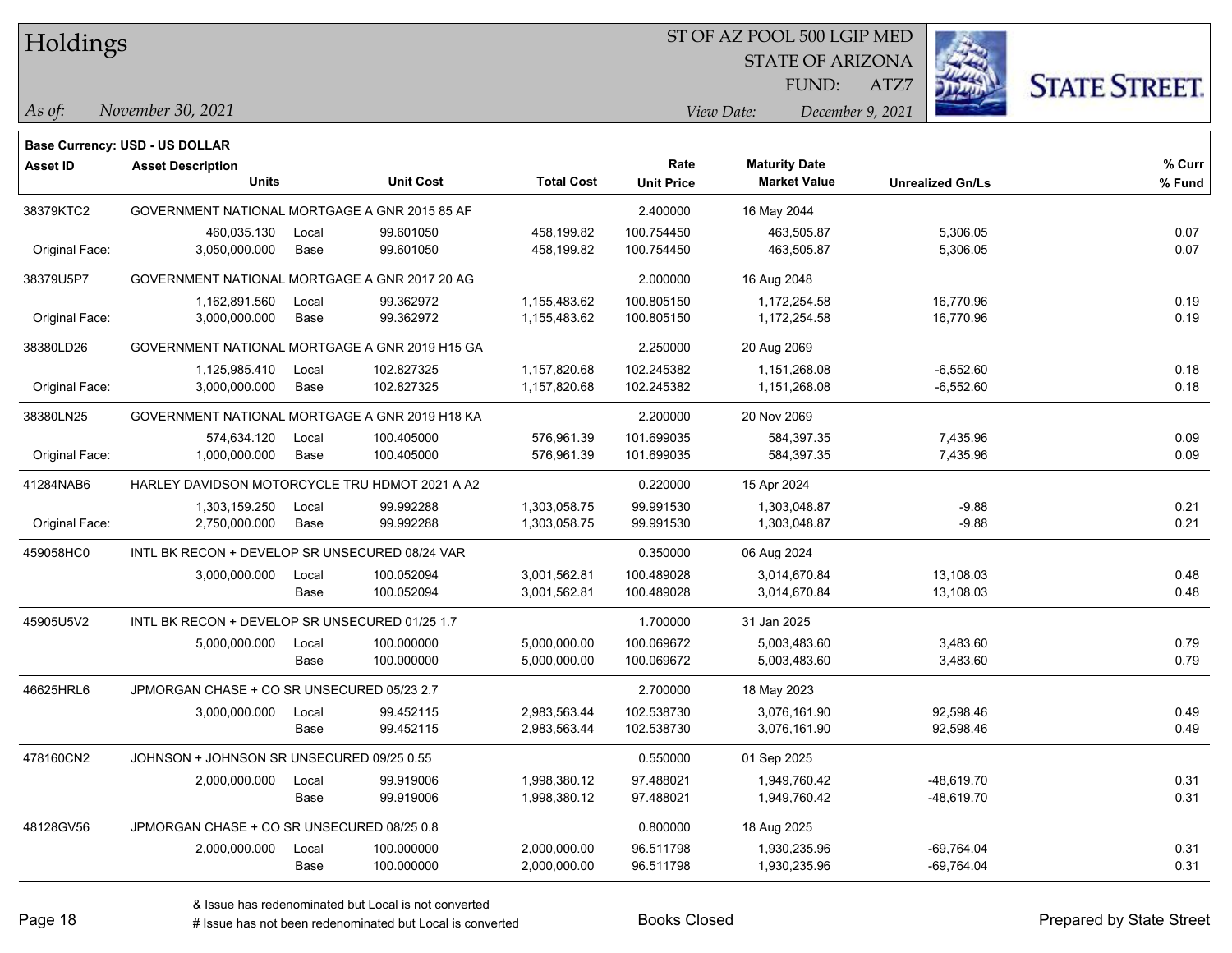| Holdings        |                                                    |       |                  |                   |                   | ST OF AZ POOL 500 LGIP MED |                         |                         |                      |
|-----------------|----------------------------------------------------|-------|------------------|-------------------|-------------------|----------------------------|-------------------------|-------------------------|----------------------|
|                 |                                                    |       |                  |                   |                   |                            | <b>STATE OF ARIZONA</b> |                         |                      |
|                 |                                                    |       |                  |                   |                   |                            | FUND:<br>ATZ7           |                         | <b>STATE STREET.</b> |
| As of:          | November 30, 2021                                  |       |                  |                   |                   | View Date:                 | December 9, 2021        |                         |                      |
|                 | Base Currency: USD - US DOLLAR                     |       |                  |                   |                   |                            |                         |                         |                      |
| <b>Asset ID</b> | <b>Asset Description</b>                           |       |                  |                   | Rate              | <b>Maturity Date</b>       |                         |                         | % Curr               |
|                 | <b>Units</b>                                       |       | <b>Unit Cost</b> | <b>Total Cost</b> | <b>Unit Price</b> | <b>Market Value</b>        |                         | <b>Unrealized Gn/Ls</b> | % Fund               |
| 49327M2Z6       | KEY BANK NA SR UNSECURED 03/23 1.25                |       |                  |                   | 1.250000          | 10 Mar 2023                |                         |                         |                      |
|                 | 3,000,000.000                                      | Local | 99.981073        | 2,999,432.18      | 100.774804        | 3,023,244.12               |                         | 23,811.94               | 0.48                 |
|                 |                                                    | Base  | 99.981073        | 2,999,432.18      | 100.774804        | 3,023,244.12               |                         | 23,811.94               | 0.48                 |
| 59217GEE5       | MET LIFE GLOB FUNDING I SECURED 144A 01/23 1.95    |       |                  |                   | 1.950000          | 13 Jan 2023                |                         |                         |                      |
|                 | 3,000,000.000                                      | Local | 99.983993        | 2,999,519.78      | 101.522098        | 3,045,662.94               |                         | 46,143.16               | 0.48                 |
|                 |                                                    | Base  | 99.983993        | 2,999,519.78      | 101.522098        | 3,045,662.94               |                         | 46,143.16               | 0.48                 |
| 59217GEK1       | MET LIFE GLOB FUNDING I SECURED 144A 09/23 0.45    |       |                  |                   | 0.450000          | 01 Sep 2023                |                         |                         |                      |
|                 | 2,335,000.000                                      | Local | 99.991480        | 2,334,801.06      | 99.519985         | 2,323,791.65               |                         | $-11,009.41$            | 0.37                 |
|                 |                                                    | Base  | 99.991480        | 2,334,801.06      | 99.519985         | 2,323,791.65               |                         | $-11,009.41$            | 0.37                 |
| 63743HEU2       | NATIONAL RURAL UTIL COOP SR UNSECURED 02/24 0.35   |       |                  |                   | 0.350000          | 08 Feb 2024                |                         |                         |                      |
|                 | 5,000,000.000                                      | Local | 99.949652        | 4,997,482.60      | 98.639127         | 4,931,956.35               |                         | $-65,526.25$            | 0.78                 |
|                 |                                                    | Base  | 99.949652        | 4,997,482.60      | 98.639127         | 4,931,956.35               |                         | $-65,526.25$            | 0.78                 |
| 63743HEY4       | NATIONAL RURAL UTIL COOP SR UNSECURED 10/24 1      |       |                  |                   | 1.000000          | 18 Oct 2024                |                         |                         |                      |
|                 | 2,000,000.000                                      | Local | 99.912064        | 1,998,241.28      | 99.412862         | 1,988,257.24               |                         | $-9,984.04$             | 0.32                 |
|                 |                                                    | Base  | 99.912064        | 1,998,241.28      | 99.412862         | 1,988,257.24               |                         | $-9,984.04$             | 0.32                 |
| 637639AB1       | NATIONAL SECS CLEARING SR UNSECURED 144A 04/25 1.5 |       |                  |                   | 1.500000          | 23 Apr 2025                |                         |                         |                      |
|                 | 3,000,000.000                                      | Local | 99.867423        | 2,996,022.68      | 100.879158        | 3,026,374.74               |                         | 30,352.06               | 0.48                 |
|                 |                                                    | Base  | 99.867423        | 2,996,022.68      | 100.879158        | 3,026,374.74               |                         | 30,352.06               | 0.48                 |
| 637639AC9       | NATIONAL SECS CLEARING SR UNSECURED 144A 12/23 0.4 |       |                  |                   | 0.400000          | 07 Dec 2023                |                         |                         |                      |
|                 | 2,000,000.000                                      | Local | 99.917136        | 1,998,342.72      | 99.340405         | 1,986,808.10               |                         | $-11,534.62$            | 0.31                 |
|                 |                                                    | Base  | 99.917136        | 1,998,342.72      | 99.340405         | 1,986,808.10               |                         | -11,534.62              | 0.31                 |
| 641062AQ7       | NESTLE HOLDINGS INC COMPANY GUAR 144A 01/24 0.375  |       |                  |                   | 0.375000          | 15 Jan 2024                |                         |                         |                      |
|                 | 5,000,000.000                                      | Local | 99.846528        | 4,992,326.41      | 99.006795         | 4,950,339.75               |                         | -41,986.66              | 0.78                 |
|                 |                                                    | Base  | 99.846528        | 4,992,326.41      | 99.006795         | 4,950,339.75               |                         | -41,986.66              | 0.78                 |
| 64952WDL4       | NEW YORK LIFE GLOBAL FDG SECURED 144A 01/25 2      |       |                  |                   | 2.000000          | 22 Jan 2025                |                         |                         |                      |
|                 | 5,000,000.000                                      | Local | 99.774421        | 4,988,721.07      | 102.428977        | 5,121,448.85               |                         | 132,727.78              | 0.81                 |
|                 |                                                    | Base  | 99.774421        | 4,988,721.07      | 102.428977        | 5, 121, 448.85             |                         | 132,727.78              | 0.81                 |
| 65339KBU3       | NEXTERA ENERGY CAPITAL COMPANY GUAR 03/23 0.65     |       |                  |                   | 0.650000          | 01 Mar 2023                |                         |                         |                      |
|                 | 4,000,000.000                                      | Local | 99.993628        | 3,999,745.10      | 99.906396         | 3,996,255.84               |                         | $-3,489.26$             | 0.63                 |
|                 |                                                    | Base  | 99.993628        | 3,999,745.10      | 99.906396         | 3,996,255.84               |                         | $-3,489.26$             | 0.63                 |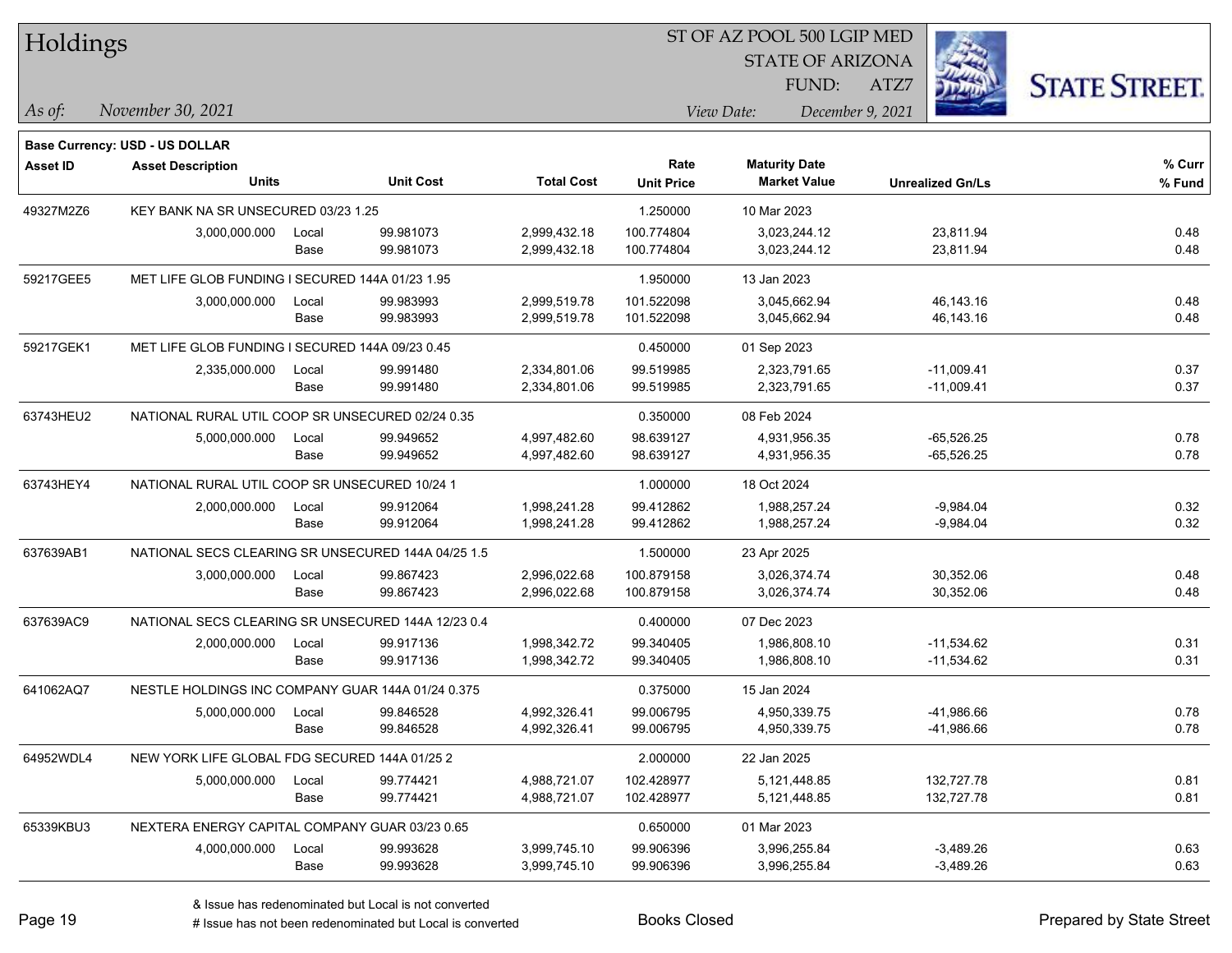| Holdings        |                                                 |       |                  |                   |                   | ST OF AZ POOL 500 LGIP MED |                         |                      |
|-----------------|-------------------------------------------------|-------|------------------|-------------------|-------------------|----------------------------|-------------------------|----------------------|
|                 |                                                 |       |                  |                   |                   | <b>STATE OF ARIZONA</b>    |                         |                      |
|                 |                                                 |       |                  |                   |                   | FUND:                      | ATZ7                    | <b>STATE STREET.</b> |
| As of:          | November 30, 2021                               |       |                  |                   |                   | View Date:                 | December 9, 2021        |                      |
|                 | Base Currency: USD - US DOLLAR                  |       |                  |                   |                   |                            |                         |                      |
| <b>Asset ID</b> | <b>Asset Description</b>                        |       |                  |                   | Rate              | <b>Maturity Date</b>       |                         | % Curr               |
|                 | <b>Units</b>                                    |       | <b>Unit Cost</b> | <b>Total Cost</b> | <b>Unit Price</b> | <b>Market Value</b>        | <b>Unrealized Gn/Ls</b> | % Fund               |
| 67066GAK0       | NVIDIA CORP SR UNSECURED 06/23 0.309            |       |                  |                   | 0.309000          | 15 Jun 2023                |                         |                      |
|                 | 5,000,000.000                                   | Local | 100.000000       | 5,000,000.00      | 99.603833         | 4,980,191.65               | $-19,808.35$            | 0.79                 |
|                 |                                                 | Base  | 100.000000       | 5,000,000.00      | 99.603833         | 4,980,191.65               | $-19,808.35$            | 0.79                 |
| 68389XBB0       | ORACLE CORP SR UNSECURED 05/22 2.5              |       |                  |                   | 2.500000          | 15 May 2022                |                         |                      |
|                 | 2,000,000.000                                   | Local | 100.601897       | 2,012,037.94      | 100.596057        | 2,011,921.14               | $-116.80$               | 0.32                 |
|                 |                                                 | Base  | 100.601897       | 2,012,037.94      | 100.596057        | 2,011,921.14               | $-116.80$               | 0.32                 |
| 68389XCC7       | ORACLE CORP SR UNSECURED 03/26 1.65             |       |                  |                   | 1.650000          | 25 Mar 2026                |                         |                      |
|                 | 2,000,000.000                                   | Local | 99.958724        | 1,999,174.47      | 99.564458         | 1,991,289.16               | $-7,885.31$             | 0.32                 |
|                 |                                                 | Base  | 99.958724        | 1,999,174.47      | 99.564458         | 1,991,289.16               | $-7,885.31$             | 0.32                 |
| 713448FB9       | PEPSICO INC SR UNSECURED 10/23 0.4              |       |                  |                   | 0.400000          | 07 Oct 2023                |                         |                      |
|                 | 2,000,000.000                                   | Local | 99.964863        | 1,999,297.26      | 99.598464         | 1,991,969.28               | $-7,327.98$             | 0.32                 |
|                 |                                                 | Base  | 99.964863        | 1,999,297.26      | 99.598464         | 1,991,969.28               | $-7,327.98$             | 0.32                 |
| 723484AH4       | PINNACLE WEST CAPITAL SR UNSECURED 06/25 1.3    |       |                  |                   | 1.300000          | 15 Jun 2025                |                         |                      |
|                 | 3,000,000.000                                   | Local | 99.992967        | 2,999,789.01      | 98.813387         | 2,964,401.61               | $-35,387.40$            | 0.47                 |
|                 |                                                 | Base  | 99.992967        | 2,999,789.01      | 98.813387         | 2,964,401.61               | $-35,387.40$            | 0.47                 |
| 74256LEM7       | PRINCIPAL LFE GLB FND II SECURED 144A 04/24 VAR |       |                  |                   | 0.500000          | 12 Apr 2024                |                         |                      |
|                 | 2,500,000.000                                   | Local | 100.000000       | 2,500,000.00      | 100.429512        | 2,510,737.80               | 10,737.80               | 0.40                 |
|                 |                                                 | Base  | 100.000000       | 2,500,000.00      | 100.429512        | 2,510,737.80               | 10,737.80               | 0.40                 |
| 742718FP9       | PROCTER + GAMBLE CO/THE SR UNSECURED 04/26 1    |       |                  |                   | 1.000000          | 23 Apr 2026                |                         |                      |
|                 | 2,000,000.000                                   | Local | 99.965742        | 1,999,314.83      | 99.091815         | 1,981,836.30               | $-17,478.53$            | 0.31                 |
|                 |                                                 | Base  | 99.965742        | 1,999,314.83      | 99.091815         | 1,981,836.30               | -17,478.53              | 0.31                 |
| 771196BR2       | ROCHE HOLDINGS INC COMPANY GUAR 144A 03/24 VAR  |       |                  |                   | 0.290000          | 05 Mar 2024                |                         |                      |
|                 | 3,000,000.000                                   | Local | 100.000000       | 3,000,000.00      | 100.183011        | 3,005,490.33               | 5,490.33                | 0.48                 |
|                 |                                                 | Base  | 100.000000       | 3,000,000.00      | 100.183011        | 3,005,490.33               | 5,490.33                | 0.48                 |
| 78013XGQ5       | ROYAL BANK OF CANADA SR UNSECURED 03/23 VAR     |       |                  |                   | 0.517630          | 06 Mar 2023                |                         |                      |
|                 | 5,000,000.000                                   | Local | 100.000000       | 5,000,000.00      | 99.749956         | 4,987,497.80               | $-12,502.20$            | 0.79                 |
|                 |                                                 | Base  | 100.000000       | 5,000,000.00      | 99.749956         | 4,987,497.80               | $-12,502.20$            | 0.79                 |
| 78014RBY5       | ROYAL BANK OF CANADA SR UNSECURED 01/25 2.2     |       |                  |                   | 2.200000          | 31 Jan 2025                |                         |                      |
|                 | 3,460,000.000                                   | Local | 100.000000       | 3,460,000.00      | 100.031303        | 3,461,083.08               | 1,083.08                | 0.55                 |
|                 |                                                 | Base  | 100.000000       | 3,460,000.00      | 100.031303        | 3,461,083.08               | 1,083.08                | 0.55                 |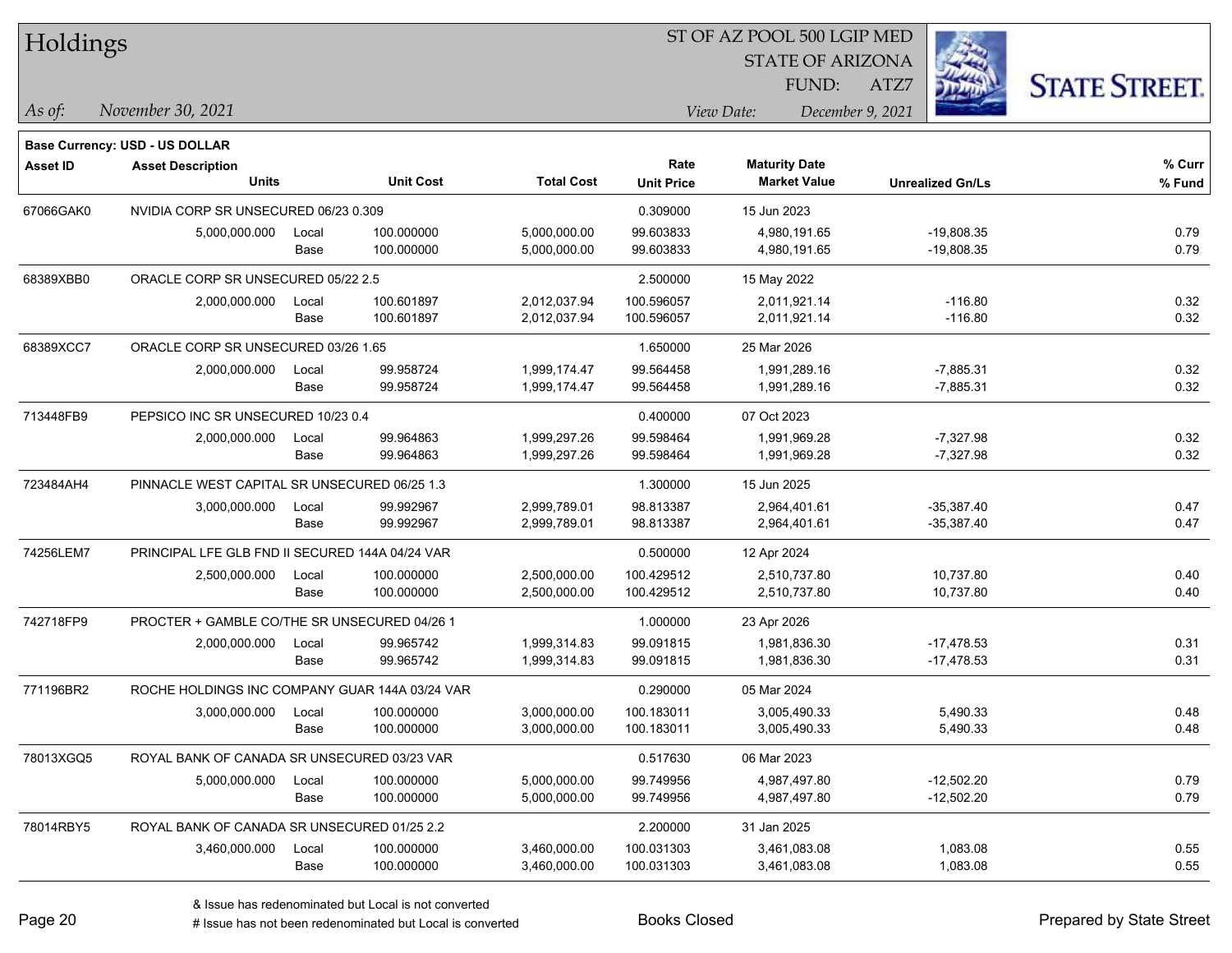| Holdings        |                                                |       |                  |                   | ST OF AZ POOL 500 LGIP MED |                                             |                         |                      |
|-----------------|------------------------------------------------|-------|------------------|-------------------|----------------------------|---------------------------------------------|-------------------------|----------------------|
|                 |                                                |       |                  |                   |                            | <b>STATE OF ARIZONA</b>                     |                         |                      |
|                 |                                                |       |                  |                   |                            | FUND:                                       | ATZ7                    | <b>STATE STREET.</b> |
| $\vert$ As of:  | November 30, 2021                              |       |                  |                   |                            | View Date:                                  | December 9, 2021        |                      |
|                 |                                                |       |                  |                   |                            |                                             |                         |                      |
|                 | <b>Base Currency: USD - US DOLLAR</b>          |       |                  |                   | Rate                       |                                             |                         |                      |
| <b>Asset ID</b> | <b>Asset Description</b><br><b>Units</b>       |       | <b>Unit Cost</b> | <b>Total Cost</b> | <b>Unit Price</b>          | <b>Maturity Date</b><br><b>Market Value</b> | <b>Unrealized Gn/Ls</b> | % Curr<br>% Fund     |
| 78014RCM0       | ROYAL BANK OF CANADA SR UNSECURED 03/25 VAR    |       |                  |                   | 1.500000                   | 27 Mar 2025                                 |                         |                      |
|                 | 3,000,000.000                                  | Local | 100.000000       | 3,000,000.00      | 100.096000                 | 3,002,880.00                                | 2,880.00                | 0.48                 |
|                 |                                                | Base  | 100.000000       | 3,000,000.00      | 100.096000                 | 3,002,880.00                                | 2,880.00                | 0.48                 |
| 78014RDA5       | ROYAL BANK OF CANADA SR UNSECURED 08/25 VAR    |       |                  |                   | 0.550000                   | 18 Aug 2025                                 |                         |                      |
|                 | 3,000,000.000                                  | Local | 100.000000       | 3,000,000.00      | 96.644300                  | 2,899,329.00                                | $-100,671.00$           | 0.46                 |
|                 |                                                | Base  | 100.000000       | 3,000,000.00      | 96.644300                  | 2,899,329.00                                | $-100,671.00$           | 0.46                 |
| 78016EZX8       | ROYAL BANK OF CANADA SR UNSECURED 10/24 0.75   |       |                  |                   | 0.750000                   | 07 Oct 2024                                 |                         |                      |
|                 | 2,000,000.000                                  | Local | 99.873633        | 1,997,472.65      | 98.940935                  | 1,978,818.70                                | $-18,653.95$            | 0.31                 |
|                 |                                                | Base  | 99.873633        | 1,997,472.65      | 98.940935                  | 1,978,818.70                                | $-18,653.95$            | 0.31                 |
| 79466LAG9       | SALESFORCE.COM INC SR UNSECURED 07/24 0.625    |       |                  |                   | 0.625000                   | 15 Jul 2024                                 |                         |                      |
|                 | 2,000,000.000                                  | Local | 99.968680        | 1,999,373.59      | 99.210841                  | 1,984,216.82                                | $-15, 156.77$           | 0.31                 |
|                 |                                                | Base  | 99.968680        | 1,999,373.59      | 99.210841                  | 1,984,216.82                                | $-15,156.77$            | 0.31                 |
| 822582CA8       | SHELL INTERNATIONAL FIN COMPANY GUAR 11/23 VAR |       |                  |                   | 0.556000                   | 13 Nov 2023                                 |                         |                      |
|                 | 1,950,000.000                                  | Local | 100.163635       | 1,953,190.89      | 100.486807                 | 1,959,492.74                                | 6,301.85                | 0.31                 |
|                 |                                                | Base  | 100.163635       | 1,953,190.89      | 100.486807                 | 1,959,492.74                                | 6,301.85                | 0.31                 |
| 855244AN9       | STARBUCKS CORP SR UNSECURED 03/23 3.1          |       |                  |                   | 3.100000                   | 01 Mar 2023                                 |                         |                      |
|                 | 3,000,000.000                                  | Local | 99.992404        | 2,999,772.13      | 102.799128                 | 3,083,973.84                                | 84,201.71               | 0.49                 |
|                 |                                                | Base  | 99.992404        | 2,999,772.13      | 102.799128                 | 3,083,973.84                                | 84,201.71               | 0.49                 |
| 855244AY5       | STARBUCKS CORP SR UNSECURED 05/22 1.3          |       |                  |                   | 1.300000                   | 07 May 2022                                 |                         |                      |
|                 | 3,000,000.000                                  | Local | 99.985590        | 2,999,567.71      | 100.356123                 | 3,010,683.69                                | 11,115.98               | 0.48                 |
|                 |                                                | Base  | 99.985590        | 2,999,567.71      | 100.356123                 | 3,010,683.69                                | 11,115.98               | 0.48                 |
| 89114Q3J5       | TORONTO DOMINION BANK SR UNSECURED 07/22 VAR   |       |                  |                   | 0.478250                   | 22 Jul 2022                                 |                         |                      |
|                 | 3,000,000.000                                  | Local | 100.000000       | 3,000,000.00      | 99.997676                  | 2,999,930.28                                | $-69.72$                | 0.48                 |
|                 |                                                | Base  | 100.000000       | 3,000,000.00      | 99.997676                  | 2,999,930.28                                | -69.72                  | 0.48                 |
| 89114Q5A2       | TORONTO DOMINION BANK SR UNSECURED 08/24 VAR   |       |                  |                   | 2.450000                   | 14 Aug 2024                                 |                         |                      |
|                 | 3,000,000.000                                  | Local | 100.000000       | 3,000,000.00      | 100.991042                 | 3,029,731.26                                | 29,731.26               | 0.48                 |
|                 |                                                | Base  | 100.000000       | 3,000,000.00      | 100.991042                 | 3,029,731.26                                | 29,731.26               | 0.48                 |
| 89114QCR7       | TORONTO DOMINION BANK SR UNSECURED 03/24 VAR   |       |                  |                   | 0.405000                   | 04 Mar 2024                                 |                         |                      |
|                 | 3,000,000.000                                  | Local | 100.000000       | 3,000,000.00      | 100.118810                 | 3,003,564.30                                | 3,564.30                | 0.48                 |
|                 |                                                | Base  | 100.000000       | 3,000,000.00      | 100.118810                 | 3,003,564.30                                | 3,564.30                | 0.48                 |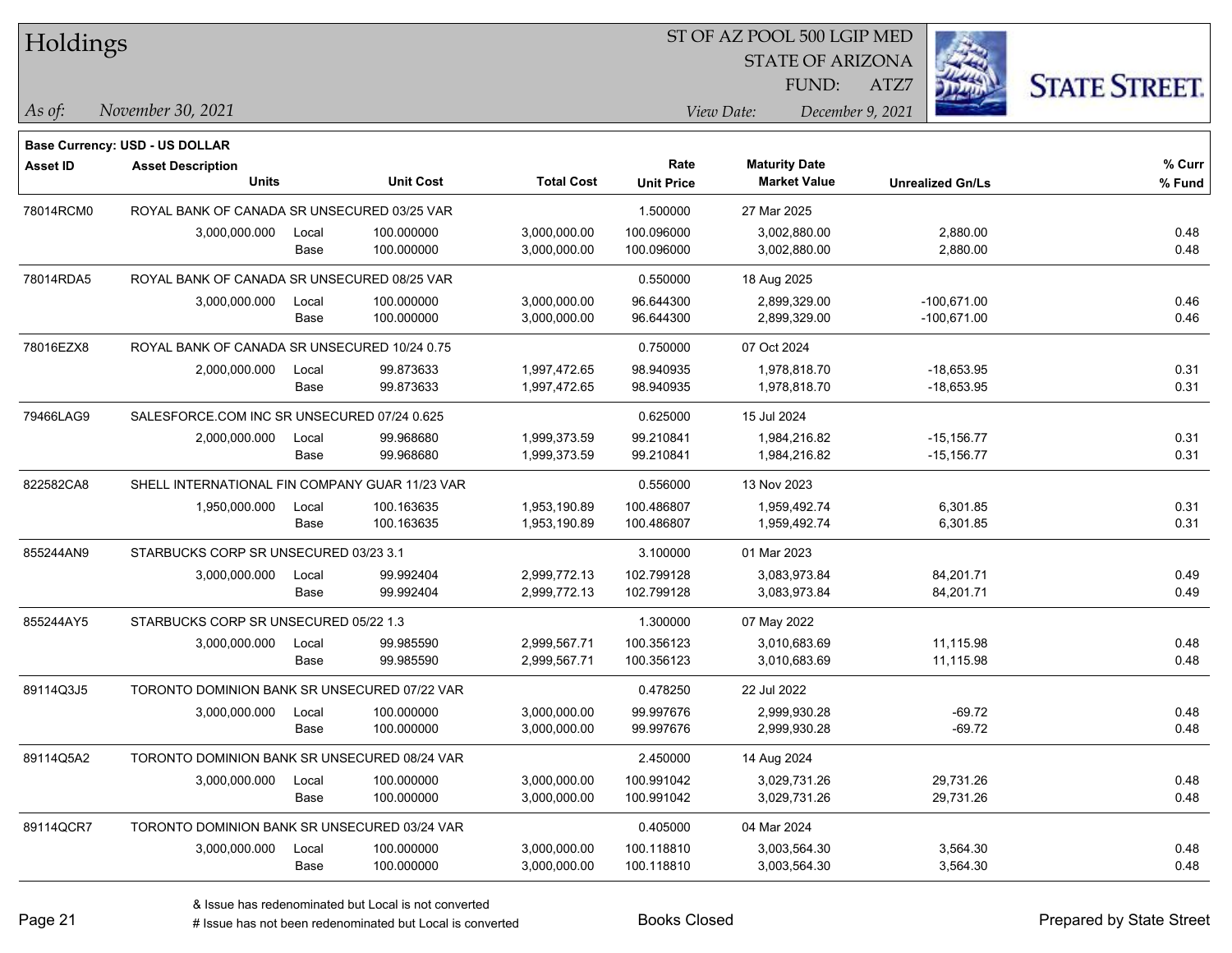| Holdings        |                                                  |       |                  |                   | 51 OF AZ POOL 500 LGIP MED |                         |                  |      |                         |                      |
|-----------------|--------------------------------------------------|-------|------------------|-------------------|----------------------------|-------------------------|------------------|------|-------------------------|----------------------|
|                 |                                                  |       |                  |                   |                            | <b>STATE OF ARIZONA</b> |                  |      | $\frac{1}{2}$           |                      |
|                 |                                                  |       |                  |                   |                            |                         | FUND:            | ATZ7 |                         | <b>STATE STREET.</b> |
| As of:          | November 30, 2021                                |       |                  |                   |                            | View Date:              | December 9, 2021 |      |                         |                      |
|                 | <b>Base Currency: USD - US DOLLAR</b>            |       |                  |                   |                            |                         |                  |      |                         |                      |
| <b>Asset ID</b> | <b>Asset Description</b>                         |       |                  |                   | Rate                       | <b>Maturity Date</b>    |                  |      |                         | % Curr               |
|                 | <b>Units</b>                                     |       | <b>Unit Cost</b> | <b>Total Cost</b> | <b>Unit Price</b>          | <b>Market Value</b>     |                  |      | <b>Unrealized Gn/Ls</b> | % Fund               |
| 89114RXN1       | TORONTO DOMINION BANK SR UNSECURED 05/24 0.5     |       |                  |                   | 0.500000                   | 20 May 2024             |                  |      |                         |                      |
|                 | 3,000,000.000                                    | Local | 100.000000       | 3,000,000.00      | 97.331981                  | 2,919,959.43            |                  |      | $-80,040.57$            | 0.46                 |
|                 |                                                  | Base  | 100.000000       | 3,000,000.00      | 97.331981                  | 2,919,959.43            |                  |      | $-80,040.57$            | 0.46                 |
| 89114TG71       | TORONTO DOMINION BANK SR UNSECURED 04/26 1.3     |       |                  |                   | 1.300000                   | 30 Apr 2026             |                  |      |                         |                      |
|                 | 3,000,000.000                                    | Local | 100.000000       | 3,000,000.00      | 98.498619                  | 2,954,958.57            |                  |      | $-45,041.43$            | 0.47                 |
|                 |                                                  | Base  | 100.000000       | 3,000,000.00      | 98.498619                  | 2,954,958.57            |                  |      | $-45,041.43$            | 0.47                 |
| 89114TZA3       | TORONTO DOMINION BANK SR UNSECURED 06/23 0.3     |       |                  |                   | 0.300000                   | 02 Jun 2023             |                  |      |                         |                      |
|                 | 3,000,000.000                                    | Local | 99.959407        | 2,998,782.22      | 99.520796                  | 2,985,623.88            |                  |      | $-13,158.34$            | 0.47                 |
|                 |                                                  | Base  | 99.959407        | 2,998,782.22      | 99.520796                  | 2,985,623.88            |                  |      | $-13,158.34$            | 0.47                 |
| 89236TFX8       | TOYOTA MOTOR CREDIT CORP SR UNSECURED 04/22 2.65 |       |                  |                   | 2.650000                   | 12 Apr 2022             |                  |      |                         |                      |
|                 | 2,000,000.000                                    | Local | 99.992412        | 1,999,848.24      | 100.816408                 | 2,016,328.16            |                  |      | 16,479.92               | 0.32                 |
|                 |                                                  | Base  | 99.992412        | 1,999,848.24      | 100.816408                 | 2,016,328.16            |                  |      | 16,479.92               | 0.32                 |
| 89236TGT6       | TOYOTA MOTOR CREDIT CORP SR UNSECURED 02/25 1.8  |       |                  |                   | 1.800000                   | 13 Feb 2025             |                  |      |                         |                      |
|                 | 5,000,000.000                                    | Local | 99.957094        | 4,997,854.68      | 101.700307                 | 5,085,015.35            |                  |      | 87,160.67               | 0.81                 |
|                 |                                                  | Base  | 99.957094        | 4,997,854.68      | 101.700307                 | 5,085,015.35            |                  |      | 87,160.67               | 0.81                 |
| 89236THS7       | TOYOTA MOTOR CREDIT CORP SR UNSECURED 06/22 VAR  |       |                  |                   | 0.350000                   | 13 Jun 2022             |                  |      |                         |                      |
|                 | 3,000,000.000                                    | Local | 100.000000       | 3,000,000.00      | 100.091528                 | 3,002,745.84            |                  |      | 2,745.84                | 0.48                 |
|                 |                                                  | Base  | 100.000000       | 3,000,000.00      | 100.091528                 | 3,002,745.84            |                  |      | 2,745.84                | 0.48                 |
| 89236TJD8       | TOYOTA MOTOR CREDIT CORP SR UNSECURED 04/23 0.4  |       |                  |                   | 0.400000                   | 06 Apr 2023             |                  |      |                         |                      |
|                 | 5,000,000.000                                    | Local | 99.945294        | 4,997,264.72      | 99.789871                  | 4,989,493.55            |                  |      | $-7,771.17$             | 0.79                 |
|                 |                                                  | Base  | 99.945294        | 4,997,264.72      | 99.789871                  | 4,989,493.55            |                  |      | $-7,771.17$             | 0.79                 |
| 89788JAA7       | TRUIST BANK SR UNSECURED 03/25 1.5               |       |                  |                   | 1.500000                   | 10 Mar 2025             |                  |      |                         |                      |
|                 | 3,000,000.000                                    | Local | 99.866369        | 2,995,991.07      | 101.071273                 | 3,032,138.19            |                  |      | 36, 147. 12             | 0.48                 |
|                 |                                                  | Base  | 99.866369        | 2,995,991.07      | 101.071273                 | 3,032,138.19            |                  |      | 36,147.12               | 0.48                 |
| 90327QD48       | USAA CAPITAL CORP SR UNSECURED 144A 05/23 1.5    |       |                  |                   | 1.500000                   | 01 May 2023             |                  |      |                         |                      |
|                 | 1,000,000.000                                    | Local | 99.942096        | 999,420.96        | 101.270719                 | 1,012,707.19            |                  |      | 13,286.23               | 0.16                 |
|                 |                                                  | Base  | 99.942096        | 999,420.96        | 101.270719                 | 1,012,707.19            |                  |      | 13,286.23               | 0.16                 |
| 90331HNL3       | US BANK NA CINCINNATI SR UNSECURED 01/23 2.85    |       |                  |                   | 2.850000                   | 23 Jan 2023             |                  |      |                         |                      |
|                 | 2,000,000.000                                    | Local | 100.105345       | 2,002,106.89      | 102.238577                 | 2,044,771.54            |                  |      | 42,664.65               | 0.32                 |
|                 |                                                  | Base  | 100.105345       | 2,002,106.89      | 102.238577                 | 2,044,771.54            |                  |      | 42,664.65               | 0.32                 |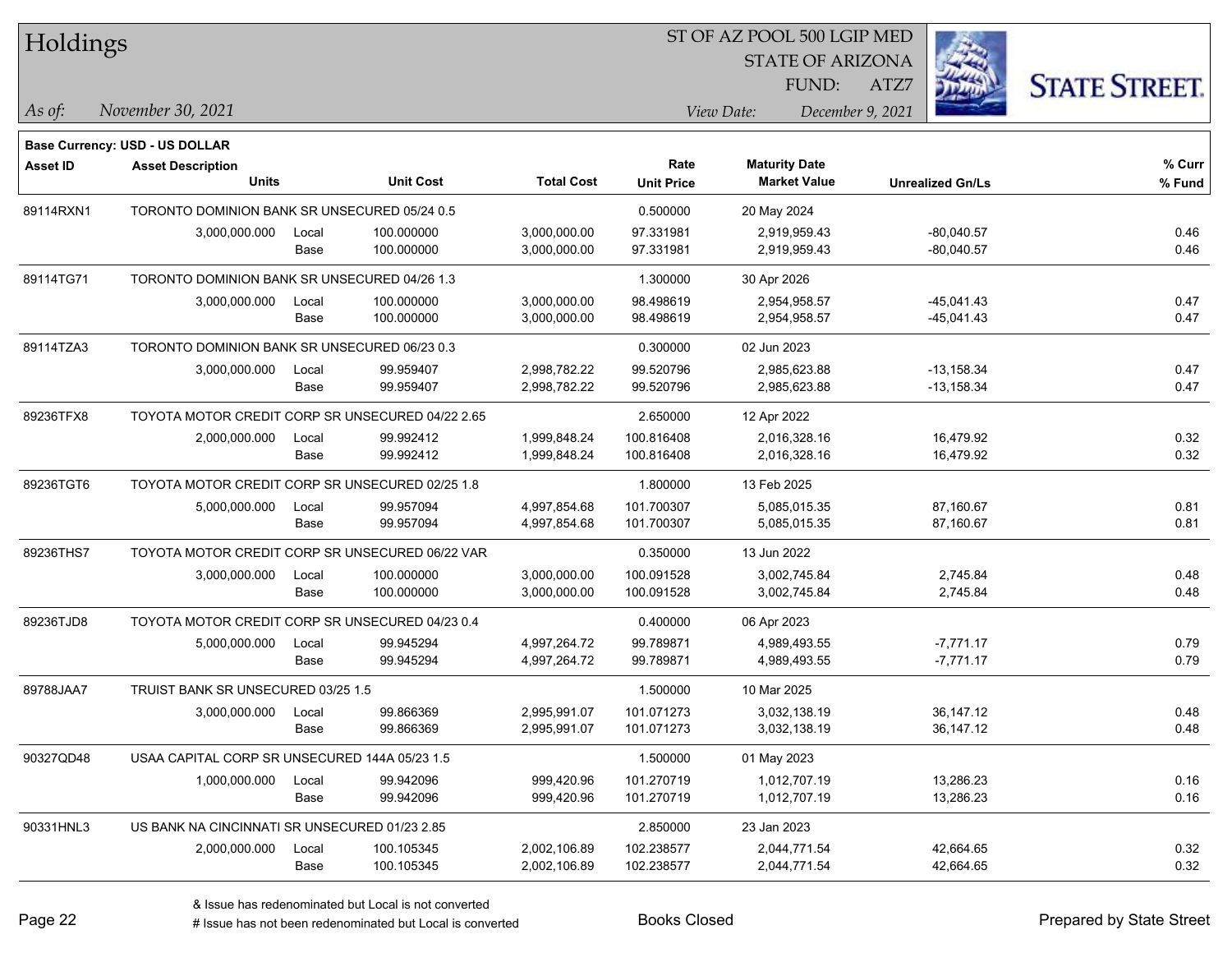| Holdings        |                                                 |       |                  |                   |                   |                      | ST OF AZ POOL 500 LGIP MED |                         |                      |
|-----------------|-------------------------------------------------|-------|------------------|-------------------|-------------------|----------------------|----------------------------|-------------------------|----------------------|
|                 |                                                 |       |                  |                   |                   |                      | <b>STATE OF ARIZONA</b>    |                         |                      |
|                 |                                                 |       |                  |                   |                   | FUND:                | ATZ7                       |                         | <b>STATE STREET.</b> |
| As of:          | November 30, 2021                               |       |                  |                   |                   | View Date:           | December 9, 2021           |                         |                      |
|                 | <b>Base Currency: USD - US DOLLAR</b>           |       |                  |                   |                   |                      |                            |                         |                      |
| <b>Asset ID</b> | <b>Asset Description</b>                        |       |                  |                   | Rate              | <b>Maturity Date</b> |                            |                         | % Curr               |
|                 | <b>Units</b>                                    |       | <b>Unit Cost</b> | <b>Total Cost</b> | <b>Unit Price</b> | <b>Market Value</b>  |                            | <b>Unrealized Gn/Ls</b> | % Fund               |
| 90331HPG2       | US BANK NA CINCINNATI SR UNSECURED 12/22 VAR    |       |                  |                   | 0.516000          | 09 Dec 2022          |                            |                         |                      |
|                 | 5,000,000.000                                   | Local | 100.000000       | 5,000,000.00      | 100.339354        | 5,016,967.70         |                            | 16,967.70               | 0.79                 |
|                 |                                                 | Base  | 100.000000       | 5,000,000.00      | 100.339354        | 5,016,967.70         |                            | 16,967.70               | 0.79                 |
| 91159HHX1       | US BANCORP SR UNSECURED 07/24 2.4               |       |                  |                   | 2.400000          | 30 Jul 2024          |                            |                         |                      |
|                 | 5,000,000.000                                   | Local | 99.947891        | 4,997,394.53      | 103.731705        | 5,186,585.25         |                            | 189,190.72              | 0.82                 |
|                 |                                                 | Base  | 99.947891        | 4,997,394.53      | 103.731705        | 5,186,585.25         |                            | 189,190.72              | 0.82                 |
| 91159HHZ6       | US BANCORP SR UNSECURED 05/25 1.45              |       |                  |                   | 1.450000          | 12 May 2025          |                            |                         |                      |
|                 | 3,000,000.000                                   | Local | 99.921370        | 2,997,641.09      | 100.785298        | 3,023,558.94         |                            | 25,917.85               | 0.48                 |
|                 |                                                 | Base  | 99.921370        | 2,997,641.09      | 100.785298        | 3,023,558.94         |                            | 25,917.85               | 0.48                 |
| 91282CBQ3       | US TREASURY N/B 02/26 0.5                       |       |                  |                   | 0.500000          | 28 Feb 2026          |                            |                         |                      |
|                 | 2,000,000.000                                   | Local | 99.552513        | 1,991,050.26      | 97.570312         | 1,951,406.24         |                            | $-39,644.02$            | 0.31                 |
|                 |                                                 | Base  | 99.552513        | 1,991,050.26      | 97.570312         | 1,951,406.24         |                            | $-39,644.02$            | 0.31                 |
| 91324PDR0       | UNITEDHEALTH GROUP INC SR UNSECURED 08/24 2.375 |       |                  |                   | 2.375000          | 15 Aug 2024          |                            |                         |                      |
|                 | 3,000,000.000                                   | Local | 99.986634        | 2,999,599.02      | 103.776960        | 3,113,308.80         |                            | 113,709.78              | 0.49                 |
|                 |                                                 | Base  | 99.986634        | 2,999,599.02      | 103.776960        | 3,113,308.80         |                            | 113,709.78              | 0.49                 |
| 92290BAA9       | VERIZON OWNER TRUST VZOT 2020 B A               |       |                  |                   | 0.470000          | 20 Feb 2025          |                            |                         |                      |
|                 | 3,250,000.000                                   | Local | 99.985047        | 3,249,514.03      | 99.885160         | 3,246,267.70         |                            | $-3,246.33$             | 0.51                 |
| Original Face:  | 3,250,000.000                                   | Base  | 99.985047        | 3,249,514.03      | 99.885160         | 3,246,267.70         |                            | $-3,246.33$             | 0.51                 |
| 92343VGE8       | VERIZON COMMUNICATIONS SR UNSECURED 03/26 VAR   |       |                  |                   | 0.840000          | 20 Mar 2026          |                            |                         |                      |
|                 | 3,000,000.000                                   | Local | 100.000000       | 3,000,000.00      | 101.330413        | 3,039,912.39         |                            | 39,912.39               | 0.48                 |
|                 |                                                 | Base  | 100.000000       | 3,000,000.00      | 101.330413        | 3,039,912.39         |                            | 39,912.39               | 0.48                 |
| 92343VGF5       | VERIZON COMMUNICATIONS SR UNSECURED 03/24 0.75  |       |                  |                   | 0.750000          | 22 Mar 2024          |                            |                         |                      |
|                 | 2,000,000.000                                   | Local | 99.995391        | 1,999,907.81      | 99.389381         | 1,987,787.62         |                            | $-12,120.19$            | 0.31                 |
|                 |                                                 | Base  | 99.995391        | 1,999,907.81      | 99.389381         | 1,987,787.62         |                            | $-12,120.19$            | 0.31                 |
| 92343VGG3       | VERIZON COMMUNICATIONS SR UNSECURED 03/26 1.45  |       |                  |                   | 1.450000          | 20 Mar 2026          |                            |                         |                      |
|                 | 2,000,000.000                                   | Local | 99.830861        | 1,996,617.22      | 99.243356         | 1,984,867.12         |                            | $-11,750.10$            | 0.31                 |
|                 |                                                 | Base  | 99.830861        | 1,996,617.22      | 99.243356         | 1,984,867.12         |                            | $-11,750.10$            | 0.31                 |
| 92347YAA2       | VERIZON OWNER TRUST VZOT 2019 A A1A             |       |                  |                   | 2.930000          | 20 Sep 2023          |                            |                         |                      |
|                 | 627,910.930                                     | Local | 99.992032        | 627,860.90        | 100.602080        | 631,691.46           |                            | 3,830.56                | 0.10                 |
| Original Face:  | 2,000,000.000                                   | Base  | 99.992032        | 627,860.90        | 100.602080        | 631,691.46           |                            | 3,830.56                | 0.10                 |

 $\overline{\phantom{0}}$ 

 $\overline{\phantom{0}}$ 

 $\overline{\phantom{0}}$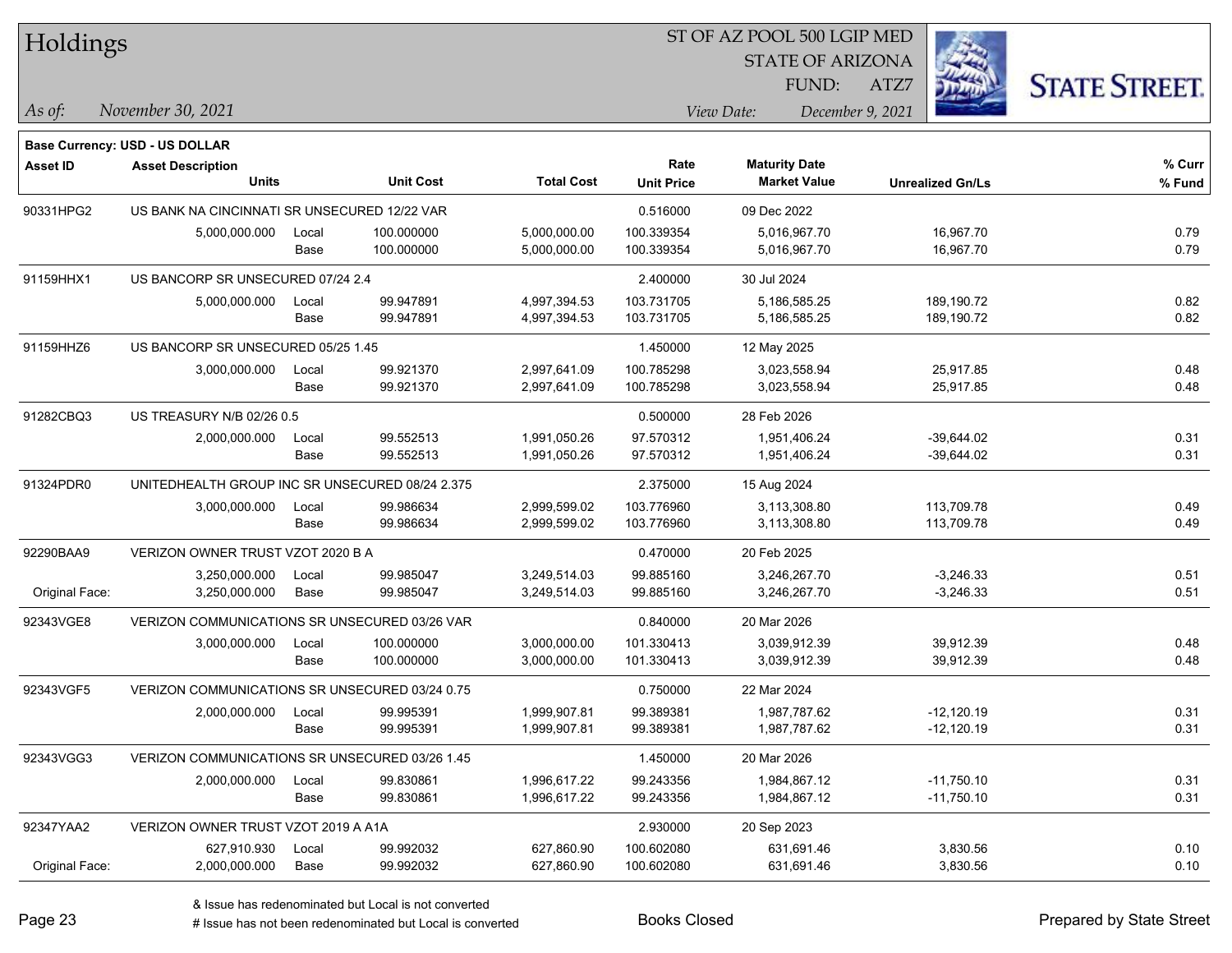| Holdings                  |                                                        |       |                  |                   | ST OF AZ POOL 500 LGIP MED |                                |                         |                      |  |  |  |
|---------------------------|--------------------------------------------------------|-------|------------------|-------------------|----------------------------|--------------------------------|-------------------------|----------------------|--|--|--|
|                           |                                                        |       |                  |                   |                            | <b>STATE OF ARIZONA</b>        |                         |                      |  |  |  |
|                           |                                                        |       |                  |                   |                            | FUND:                          | ATZ7                    | <b>STATE STREET.</b> |  |  |  |
| $\vert$ As of:            | November 30, 2021                                      |       |                  |                   |                            | View Date:<br>December 9, 2021 |                         |                      |  |  |  |
|                           | <b>Base Currency: USD - US DOLLAR</b>                  |       |                  |                   |                            |                                |                         |                      |  |  |  |
| <b>Asset ID</b>           | <b>Asset Description</b>                               |       |                  |                   | Rate                       | <b>Maturity Date</b>           |                         | % Curr               |  |  |  |
|                           | <b>Units</b>                                           |       | <b>Unit Cost</b> | <b>Total Cost</b> | <b>Unit Price</b>          | <b>Market Value</b>            | <b>Unrealized Gn/Ls</b> | % Fund               |  |  |  |
| 92348TAA2                 | VERIZON OWNER TRUST VZOT 2020 A A1A                    |       |                  |                   | 1.850000                   | 22 Jul 2024                    |                         |                      |  |  |  |
|                           | 2,000,000.000                                          | Local | 99.993100        | 1,999,862.00      | 100.933070                 | 2,018,661.40                   | 18,799.40               | 0.32                 |  |  |  |
| Original Face:            | 2,000,000.000                                          | Base  | 99.993100        | 1,999,862.00      | 100.933070                 | 2,018,661.40                   | 18,799.40               | 0.32                 |  |  |  |
| 92348XAA3                 | VERIZON OWNER TRUST VZOT 2018 A A1A                    |       |                  |                   | 3.230000                   | 20 Apr 2023                    |                         |                      |  |  |  |
|                           | 43,112.100                                             | Local | 99.999513        | 43,111.89         | 100.211300                 | 43,203.20                      | 91.31                   | 0.01                 |  |  |  |
| Original Face:            | 1,000,000.000                                          | Base  | 99.999513        | 43,111.89         | 100.211300                 | 43,203.20                      | 91.31                   | 0.01                 |  |  |  |
| 928668BJ0                 | VOLKSWAGEN GROUP AMERICA COMPANY GUAR 144A 11/23 0.875 |       |                  |                   | 0.875000                   | 22 Nov 2023                    |                         |                      |  |  |  |
|                           | 3,000,000.000                                          | Local | 99.901052        | 2,997,031.56      | 99.607026                  | 2,988,210.78                   | $-8,820.78$             | 0.47                 |  |  |  |
|                           |                                                        | Base  | 99.901052        | 2,997,031.56      | 99.607026                  | 2,988,210.78                   | $-8,820.78$             | 0.47                 |  |  |  |
| 931142EL3                 | WALMART INC SR UNSECURED 07/24 2.85                    |       |                  |                   | 2.850000                   | 08 Jul 2024                    |                         |                      |  |  |  |
|                           | 2,000,000.000                                          | Local | 99.939096        | 1,998,781.92      | 104.994677                 | 2,099,893.54                   | 101,111.62              | 0.33                 |  |  |  |
|                           |                                                        | Base  | 99.939096        | 1,998,781.92      | 104.994677                 | 2,099,893.54                   | 101,111.62              | 0.33                 |  |  |  |
| 961214DQ3                 | WESTPAC BANKING CORP SR UNSECURED 06/22 2.5            |       |                  |                   | 2.500000                   | 28 Jun 2022                    |                         |                      |  |  |  |
|                           | 2,000,000.000                                          | Local | 99.981343        | 1,999,626.86      | 101.222789                 | 2,024,455.78                   | 24,828.92               | 0.32                 |  |  |  |
|                           |                                                        | Base  | 99.981343        | 1,999,626.86      | 101.222789                 | 2,024,455.78                   | 24,828.92               | 0.32                 |  |  |  |
| <b>US DOLLAR Total</b>    |                                                        |       |                  |                   |                            |                                |                         |                      |  |  |  |
|                           | 418, 187, 493. 910                                     | Local |                  | 418,526,752.40    |                            | 418,482,533.14                 | $-44,219.26$            | 66.30                |  |  |  |
| Original Face:            | 185,011,032.000                                        | Base  |                  | 418,526,752.40    |                            | 418,482,533.14                 | -44,219.26              | 66.30                |  |  |  |
| <b>FIXED INCOME Total</b> |                                                        |       |                  |                   |                            |                                |                         |                      |  |  |  |
|                           | 418,187,493.910                                        | Base  |                  | 418,526,752.40    |                            | 418,482,533.14                 | $-44,219.26$            | 66.30                |  |  |  |
| Original Face:            | 185,011,032.000                                        |       |                  |                   |                            |                                |                         |                      |  |  |  |

Page 24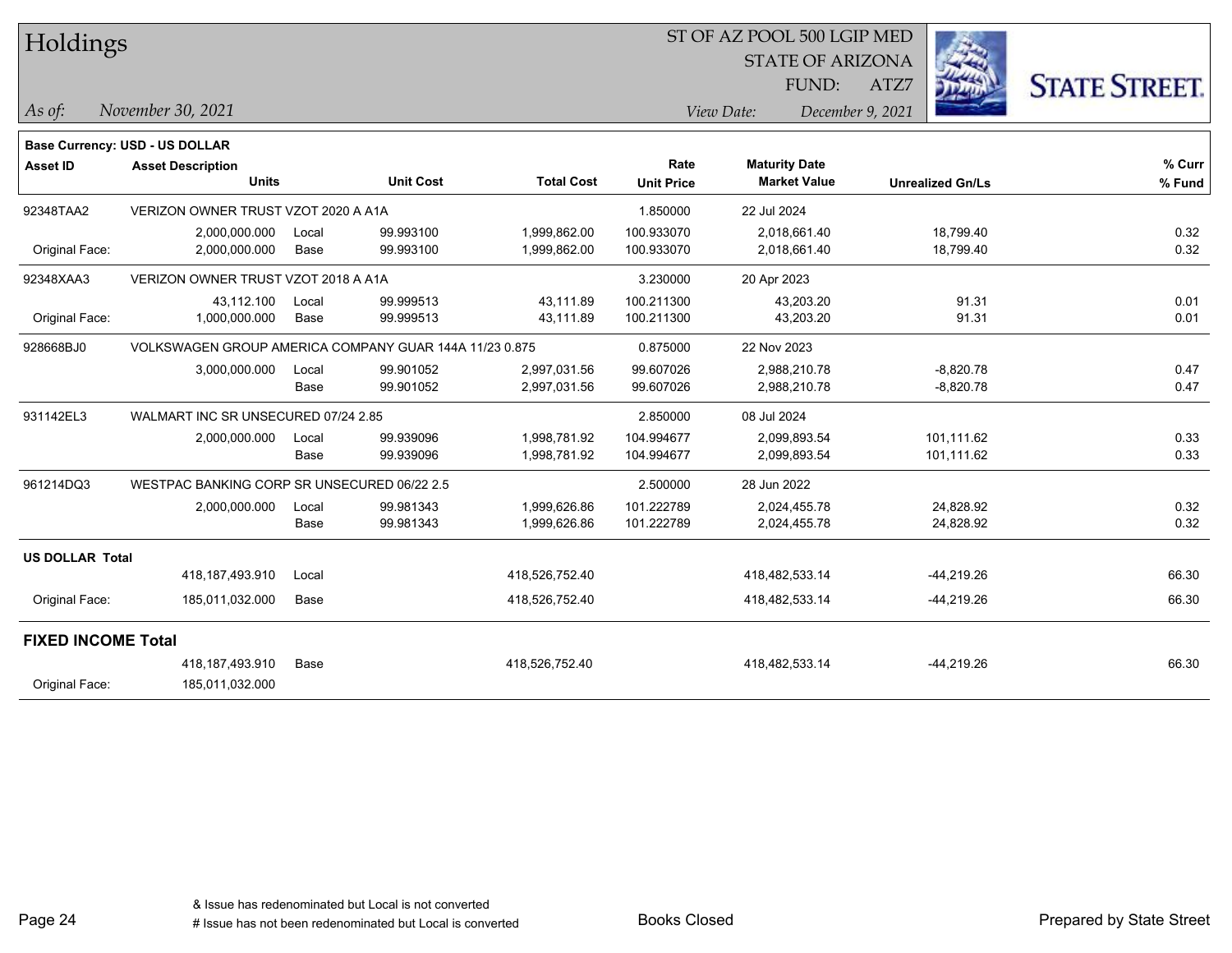| Holdings          |                                       |                  |                   |                   | ST OF AZ POOL 500 LGIP MED<br><b>STATE OF ARIZONA</b> |                         |                        |
|-------------------|---------------------------------------|------------------|-------------------|-------------------|-------------------------------------------------------|-------------------------|------------------------|
|                   |                                       |                  |                   |                   | FUND:                                                 | ATZ7                    | <b>STATE STREET.</b>   |
| $\vert$ As of:    | November 30, 2021                     |                  |                   |                   | View Date:                                            | December 9, 2021        |                        |
|                   | <b>Base Currency: USD - US DOLLAR</b> |                  |                   |                   |                                                       |                         |                        |
| Asset ID          | <b>Asset Description</b>              | <b>Unit Cost</b> | <b>Total Cost</b> | Rate              | <b>Maturity Date</b><br><b>Market Value</b>           |                         | % Curr                 |
|                   | <b>Units</b>                          |                  |                   | <b>Unit Price</b> |                                                       | <b>Unrealized Gn/Ls</b> | % Fund                 |
| <b>FUND Total</b> |                                       |                  |                   |                   |                                                       |                         |                        |
|                   | 631,049,233.180                       | Base             | 631.223.857.06    |                   | 631.149.044.51                                        |                         | $-74.812.55$<br>100.00 |
| Original Face:    | 185,011,032.000                       |                  |                   |                   |                                                       |                         |                        |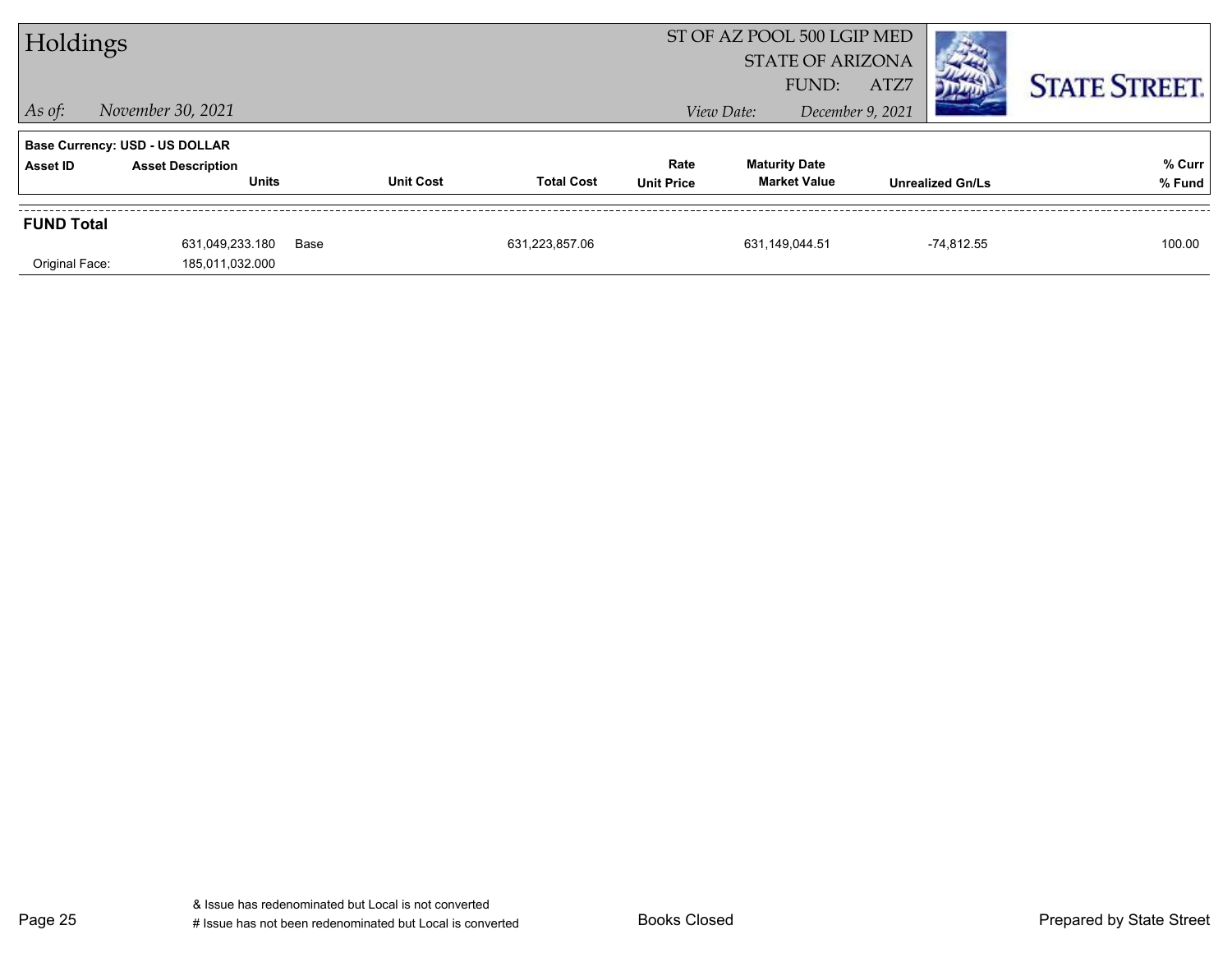# Holdings

### Currency Summary

*As of: November 30, 2021*

### ST OF AZ POOL 500 LGIP MED

 STATE OF ARIZONAFUND:

ATZ7



*View Date:December 9, 2021*

#### **Base Currency:USD - US DOLLAR**

|                        |                    |       |                   |                     | % Currency |                         |                          |                           |
|------------------------|--------------------|-------|-------------------|---------------------|------------|-------------------------|--------------------------|---------------------------|
|                        | <b>Units</b>       |       | <b>Total Cost</b> | <b>Market Value</b> | % Fund     | <b>Unreal Sec Gn/Ls</b> | <b>Unreal Curr Gn/Ls</b> | <b>Total Unreal Gn/Ls</b> |
| <b>US DOLLAR</b>       |                    |       |                   |                     |            |                         | Exchange Rate:           | 1.000000                  |
| <b>CASH</b>            |                    |       |                   |                     |            |                         |                          |                           |
|                        | 373,739.270        | Local | 373,739.27        | 373,739.27          | 0.06       | 0.00                    |                          | 0.00                      |
|                        |                    | Base  | 373,739.27        | 373,739.27          | 0.06       | 0.00                    | 0.00                     | 0.00                      |
| <b>CASH EQUIVALENT</b> |                    |       |                   |                     |            |                         |                          |                           |
|                        | 212,488,000.000    | Local | 212,323,365.39    | 212,292,772.10      | 33.64      | $-30,593.29$            |                          | $-30,593.29$              |
|                        |                    | Base  | 212,323,365.39    | 212,292,772.10      | 33.64      | $-30,593.29$            | 0.00                     | $-30,593.29$              |
| <b>FIXED INCOME</b>    |                    |       |                   |                     |            |                         |                          |                           |
|                        | 418, 187, 493. 910 | Local | 418,526,752.40    | 418,482,533.14      | 66.30      | -44,219.26              |                          | -44,219.26                |
| Original Face:         | 185,011,032.000    | Base  | 418,526,752.40    | 418,482,533.14      | 66.30      | -44,219.26              | 0.00                     | -44,219.26                |
| <b>US DOLLAR Total</b> |                    |       |                   |                     |            |                         |                          |                           |
|                        | 631,049,233.180    | Local | 631,223,857.06    | 631,149,044.51      | 100.00     | -74,812.55              |                          | $-74,812.55$              |
| Original Face:         | 185,011,032.000    | Base  | 631,223,857.06    | 631,149,044.51      | 100.00     | -74,812.55              | 0.00                     | $-74,812.55$              |
| <b>FUND Total</b>      |                    |       |                   |                     |            |                         |                          |                           |
|                        | 631,049,233.180    | Base  | 631,223,857.06    | 631,149,044.51      | 100.00     | $-74,812.55$            | 0.00                     | $-74,812.55$              |
| Original Face:         | 185,011,032.000    |       |                   |                     |            |                         |                          |                           |
|                        |                    |       |                   |                     |            |                         |                          |                           |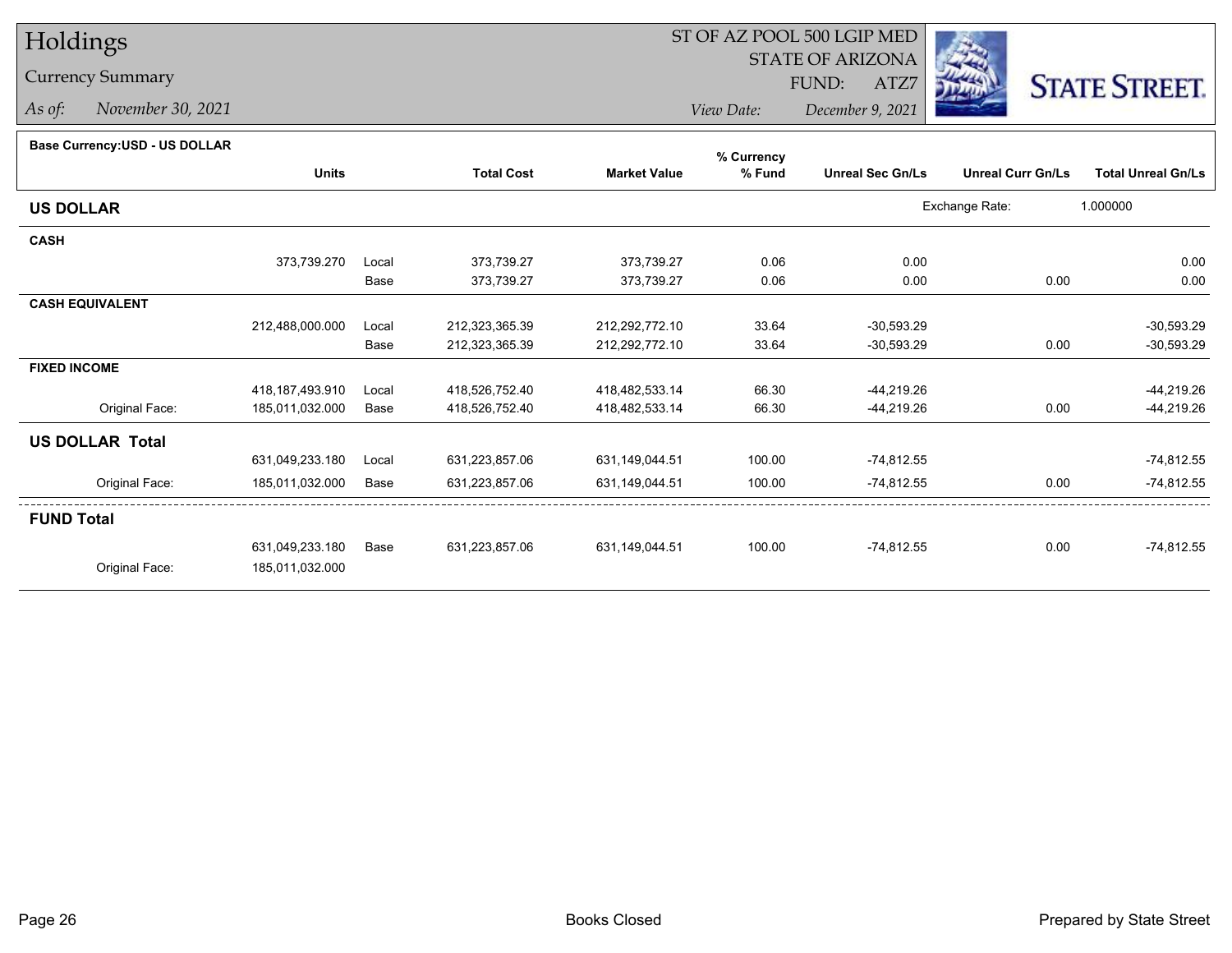| Holdings             |                                       |                   |                     | ST OF AZ POOL 500 LGIP MED |                                          |                          |                           |
|----------------------|---------------------------------------|-------------------|---------------------|----------------------------|------------------------------------------|--------------------------|---------------------------|
| <b>Asset Summary</b> |                                       |                   |                     |                            | <b>STATE OF ARIZONA</b><br>FUND:<br>ATZ7 |                          |                           |
|                      |                                       |                   |                     |                            |                                          |                          | <b>STATE STREET.</b>      |
| As of:               | November 30, 2021                     |                   |                     | View Date:                 | December 9, 2021                         |                          |                           |
|                      | <b>Base Currency: USD - US DOLLAR</b> |                   |                     |                            |                                          |                          |                           |
|                      | <b>Units</b>                          | <b>Total Cost</b> | <b>Market Value</b> | % Fund                     | <b>Unreal Sec Gn/Ls</b>                  | <b>Unreal Curr Gn/Ls</b> | <b>Total Unreal Gn/Ls</b> |
| <b>CASH</b>          |                                       |                   |                     |                            |                                          |                          |                           |
| <b>US DOLLAR</b>     |                                       |                   |                     |                            |                                          |                          |                           |
|                      | 373,739.270                           | 373,739.27        | 373,739.27          | 0.06                       | 0.00                                     | 0.00                     | 0.00                      |
| <b>CASH Total</b>    |                                       |                   |                     |                            |                                          |                          |                           |
|                      | 373,739.270                           | 373,739.27        | 373,739.27          | 0.06                       | 0.00                                     | 0.00                     | 0.00                      |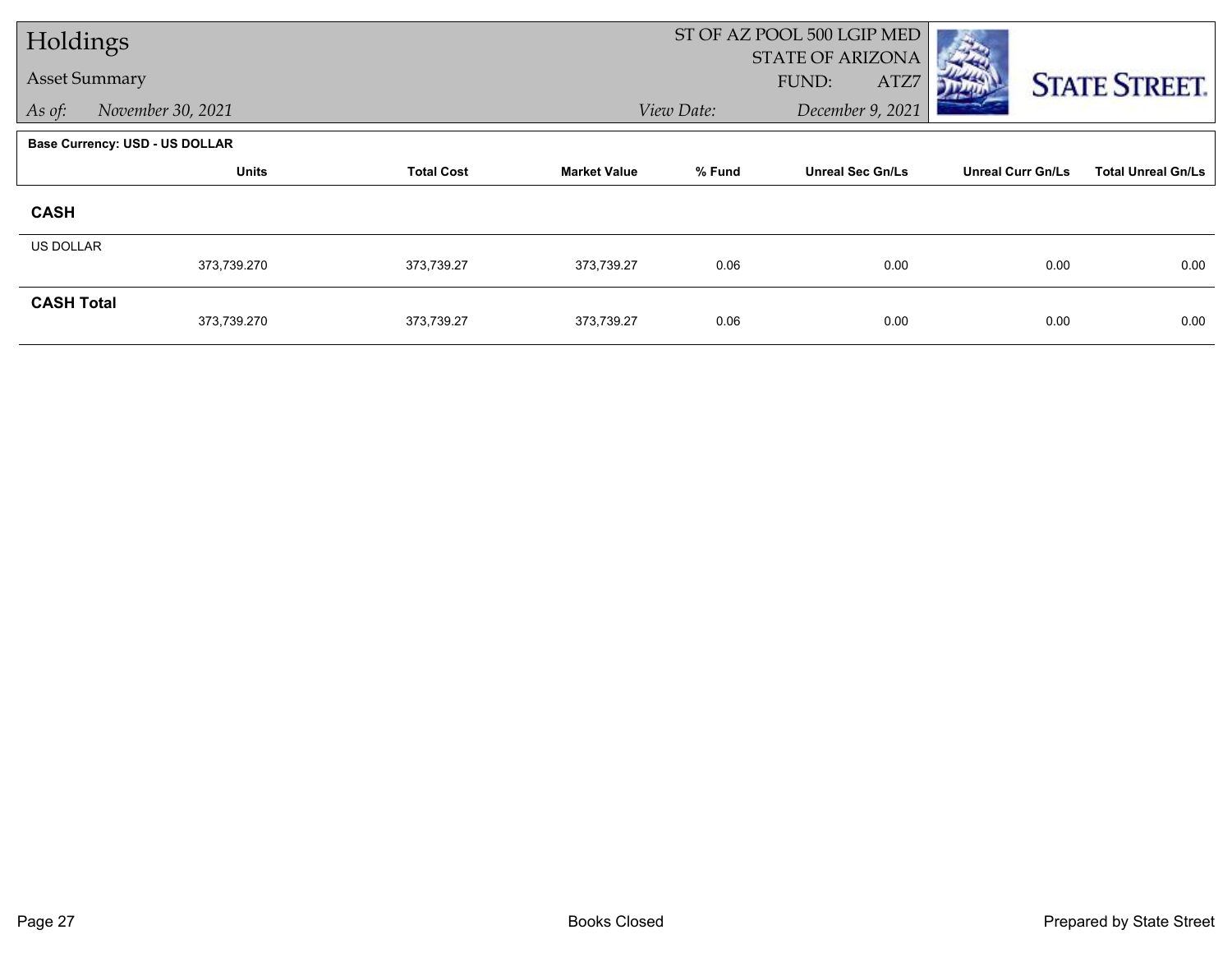| Holdings             |                                       |                   |                     | ST OF AZ POOL 500 LGIP MED        |                  |                          |                           |  |  |
|----------------------|---------------------------------------|-------------------|---------------------|-----------------------------------|------------------|--------------------------|---------------------------|--|--|
|                      |                                       |                   |                     |                                   | STATE OF ARIZONA |                          |                           |  |  |
| <b>Asset Summary</b> |                                       |                   |                     |                                   | FUND:<br>ATZ7    |                          | <b>STATE STREET.</b>      |  |  |
| As of:               | November 30, 2021                     |                   |                     | View Date:<br>December 9, 2021    |                  |                          |                           |  |  |
|                      | <b>Base Currency: USD - US DOLLAR</b> |                   |                     |                                   |                  |                          |                           |  |  |
|                      | <b>Units</b>                          | <b>Total Cost</b> | <b>Market Value</b> | % Fund<br><b>Unreal Sec Gn/Ls</b> |                  | <b>Unreal Curr Gn/Ls</b> | <b>Total Unreal Gn/Ls</b> |  |  |
|                      | <b>CASH EQUIVALENT</b>                |                   |                     |                                   |                  |                          |                           |  |  |
| <b>US DOLLAR</b>     |                                       |                   |                     |                                   |                  |                          |                           |  |  |
|                      | 212,488,000.000                       | 212,323,365.39    | 212,292,772.10      | 33.64                             | $-30,593.29$     | 0.00                     | $-30,593.29$              |  |  |
|                      | <b>CASH EQUIVALENT Total</b>          |                   |                     |                                   |                  |                          |                           |  |  |
|                      | 212,488,000.000                       | 212,323,365.39    | 212,292,772.10      | 33.64                             | $-30,593.29$     | 0.00                     | $-30,593.29$              |  |  |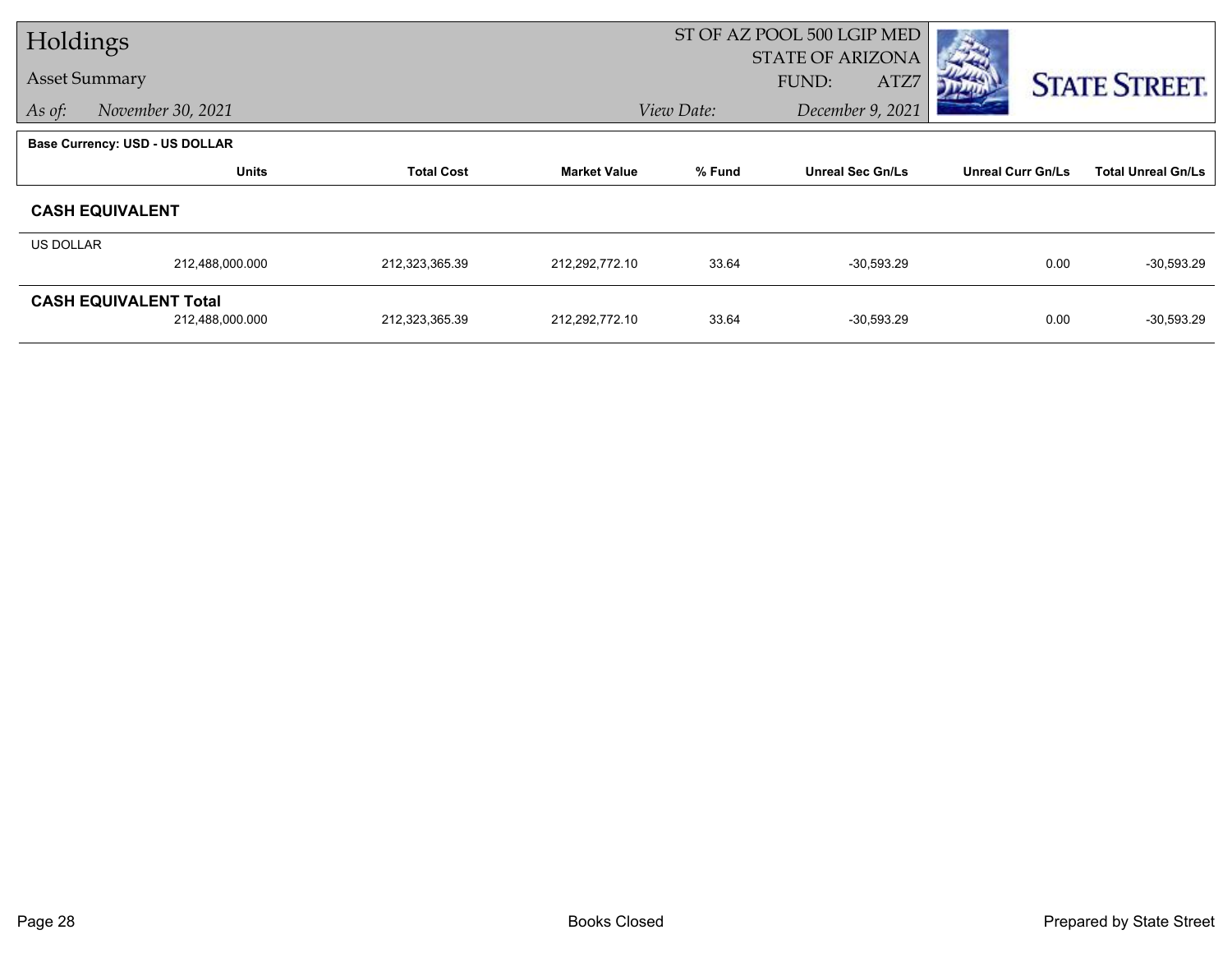| Holdings  |                                |                   |                     |                                | ST OF AZ POOL 500 LGIP MED |                          |                           |
|-----------|--------------------------------|-------------------|---------------------|--------------------------------|----------------------------|--------------------------|---------------------------|
|           |                                |                   |                     |                                | STATE OF ARIZONA           |                          |                           |
|           | <b>Asset Summary</b>           |                   |                     |                                | FUND:<br>ATZ7              |                          | <b>STATE STREET.</b>      |
| As of:    | November 30, 2021              |                   |                     | View Date:<br>December 9, 2021 |                            |                          |                           |
|           | Base Currency: USD - US DOLLAR |                   |                     |                                |                            |                          |                           |
|           | <b>Units</b>                   | <b>Total Cost</b> | <b>Market Value</b> | % Fund                         | <b>Unreal Sec Gn/Ls</b>    | <b>Unreal Curr Gn/Ls</b> | <b>Total Unreal Gn/Ls</b> |
|           | <b>FIXED INCOME</b>            |                   |                     |                                |                            |                          |                           |
| US DOLLAR |                                |                   |                     |                                |                            |                          |                           |
|           | 418, 187, 493. 910             | 418,526,752.40    | 418,482,533.14      | 66.30                          | -44,219.26                 | 0.00                     | -44,219.26                |
|           | <b>FIXED INCOME Total</b>      |                   |                     |                                |                            |                          |                           |
|           | 418,187,493.910                | 418,526,752.40    | 418,482,533.14      | 66.30                          | -44,219.26                 | 0.00                     | -44,219.26                |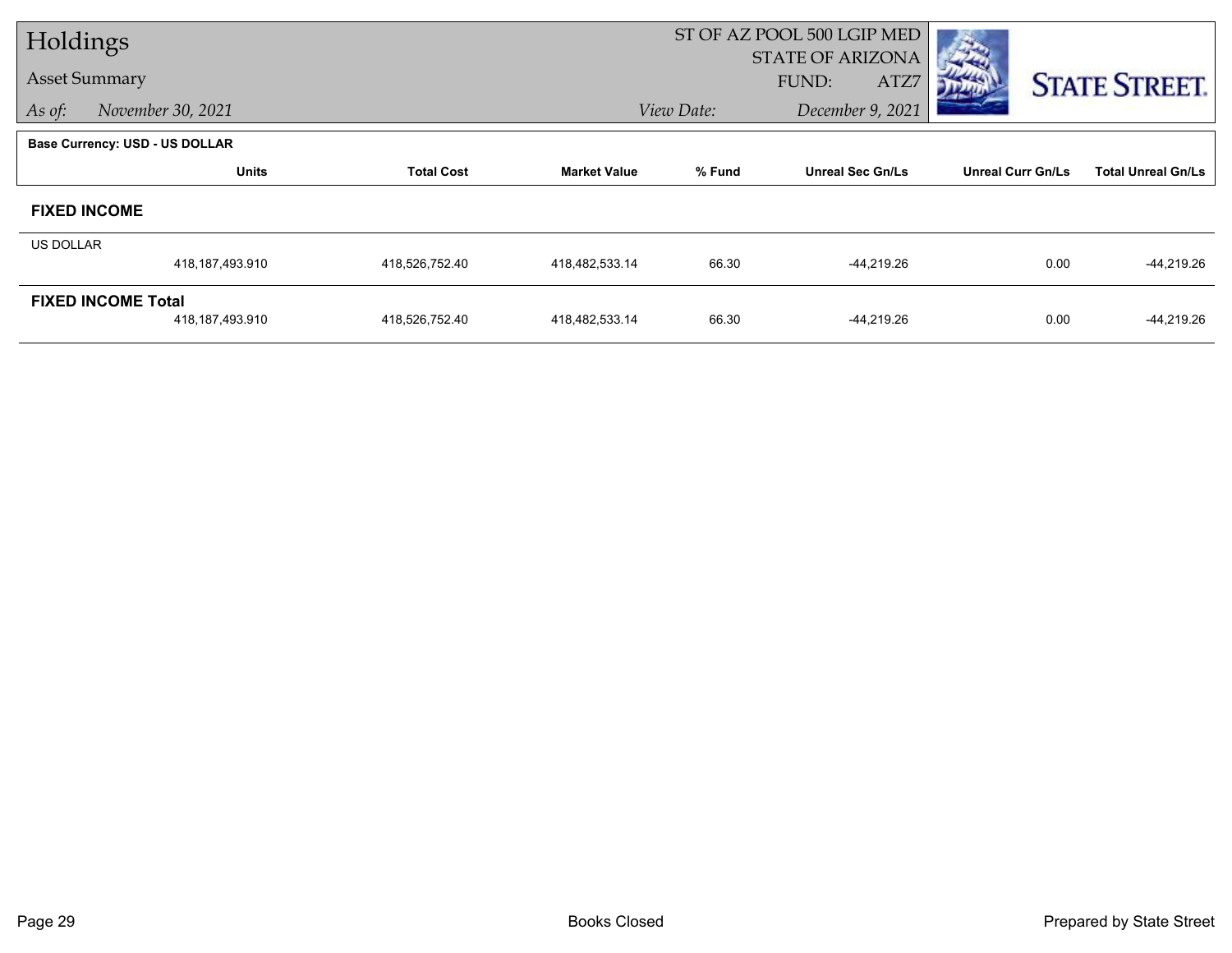| Holdings             |                                       |                   |                         | ST OF AZ POOL 500 LGIP MED |                         |                          |                           |  |
|----------------------|---------------------------------------|-------------------|-------------------------|----------------------------|-------------------------|--------------------------|---------------------------|--|
|                      |                                       |                   | <b>STATE OF ARIZONA</b> |                            |                         |                          |                           |  |
| <b>Asset Summary</b> |                                       |                   |                         | ATZ7<br>FUND:              |                         |                          | <b>STATE STREET.</b>      |  |
| As of:               | November 30, 2021                     |                   | View Date:              | December 9, 2021           |                         |                          |                           |  |
|                      | <b>Base Currency: USD - US DOLLAR</b> |                   |                         |                            |                         |                          |                           |  |
|                      | <b>Units</b>                          | <b>Total Cost</b> | <b>Market Value</b>     | % Fund                     | <b>Unreal Sec Gn/Ls</b> | <b>Unreal Curr Gn/Ls</b> | <b>Total Unreal Gn/Ls</b> |  |
| <b>FUND Total</b>    |                                       |                   |                         |                            |                         |                          |                           |  |
|                      | 631,049,233.180                       | 631,223,857.06    | 631.149.044.51          | 100.00                     | -74.812.55              | 0.00                     | -74,812.55                |  |